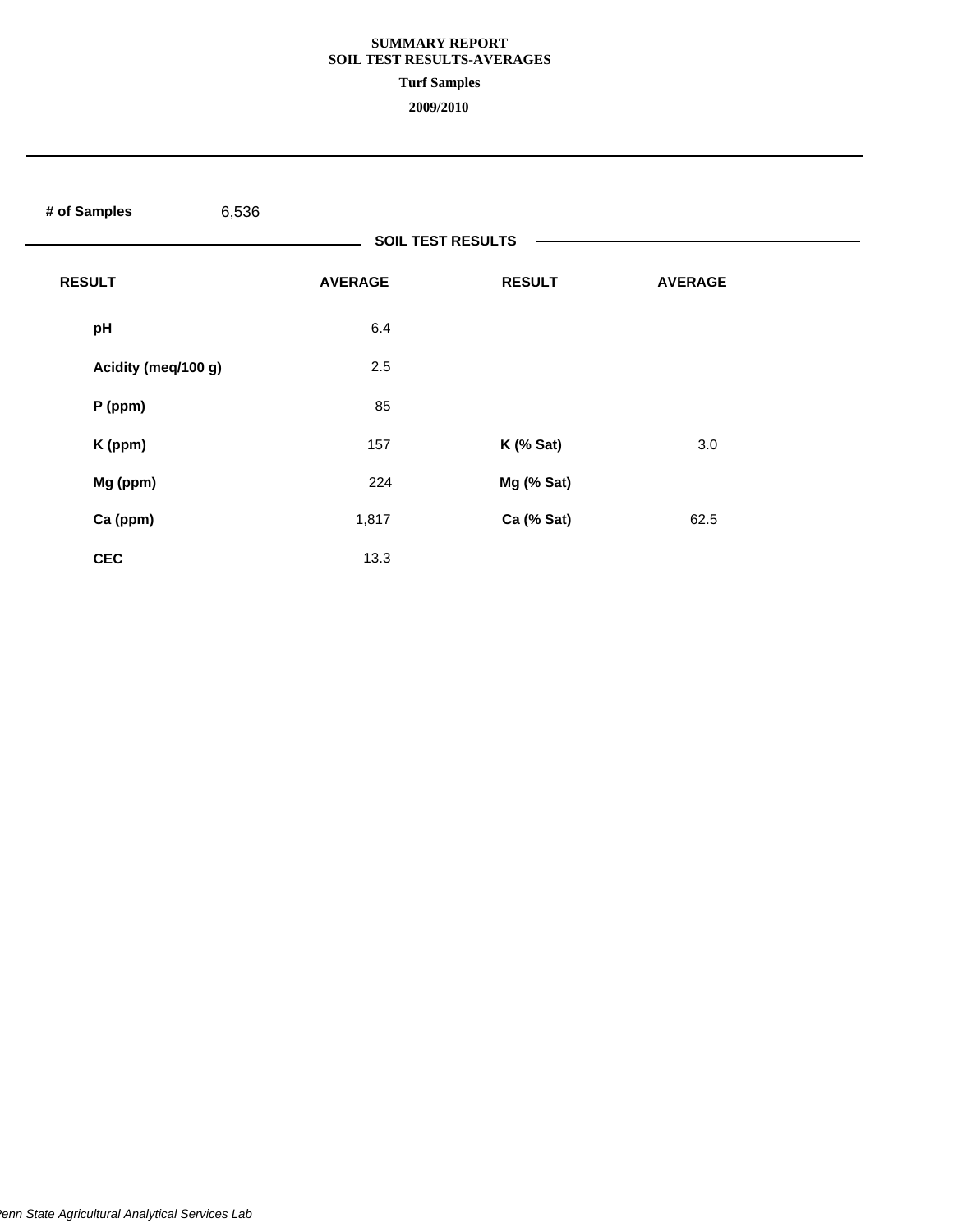**Turf Samples**

| <b>Adams</b><br><b>COUNTY:</b> |                          |                                  | # of Samples   | 50 |  |  |
|--------------------------------|--------------------------|----------------------------------|----------------|----|--|--|
|                                | <b>SOIL TEST RESULTS</b> |                                  |                |    |  |  |
| <b>RESULT</b>                  | <b>AVERAGE</b>           | <b>RESULT</b>                    | <b>AVERAGE</b> |    |  |  |
| pH                             | 6.5                      |                                  |                |    |  |  |
| Acidity (meq/100 g)            | 2.4                      |                                  |                |    |  |  |
| $P$ (ppm)                      | 44                       |                                  |                |    |  |  |
| K (ppm)                        | 154                      | $K$ (% Sat)                      | 2.7            |    |  |  |
| Mg (ppm)                       | 291                      | Mg (% Sat)                       | 8.5            |    |  |  |
| Ca (ppm)                       | 2,024                    | Ca (% Sat)                       | 65.0           |    |  |  |
| <b>CEC</b>                     | 15.0                     |                                  |                |    |  |  |
|                                |                          | <b>SOIL TEST RECOMMENDATIONS</b> |                |    |  |  |
| <b>RECOMMENDATION</b>          | <b>AVERAGE</b>           |                                  |                |    |  |  |
| LIME (Ib/A)                    | $\boldsymbol{0}$         |                                  |                |    |  |  |
| $N$ ( $lb/A$ )                 |                          |                                  |                |    |  |  |
| <b>P2O5 (LB/A)</b>             | $\overline{\mathcal{A}}$ |                                  |                |    |  |  |
| <b>K20 (LB/A)</b>              | $\overline{c}$           |                                  |                |    |  |  |
| MGO (LB/a)                     | 17                       |                                  |                |    |  |  |

| <b>Allegheny</b><br><b>COUNTY:</b> |                  |                                  | # of Samples   | 379 |
|------------------------------------|------------------|----------------------------------|----------------|-----|
|                                    |                  | <b>SOIL TEST RESULTS</b>         |                |     |
| <b>RESULT</b>                      | <b>AVERAGE</b>   | <b>RESULT</b>                    | <b>AVERAGE</b> |     |
| pH                                 | 6.5              |                                  |                |     |
| Acidity (meq/100 g)                | 2.6              |                                  |                |     |
| P (ppm)                            | 99               |                                  |                |     |
| K (ppm)                            | 163              | $K$ (% Sat)                      | 2.6            |     |
| Mg (ppm)                           | 264              | Mg (% Sat)                       | 8.9            |     |
| Ca (ppm)                           | 2,563            | Ca (% Sat)                       | 66.6           |     |
| <b>CEC</b>                         | 16.1             |                                  |                |     |
|                                    |                  | <b>SOIL TEST RECOMMENDATIONS</b> |                |     |
| <b>RECOMMENDATION</b>              | <b>AVERAGE</b>   |                                  |                |     |
| LIME (Ib/A)                        | $\boldsymbol{0}$ |                                  |                |     |
| N (lb/A)                           |                  |                                  |                |     |
| <b>P2O5 (LB/A)</b>                 | $\overline{4}$   |                                  |                |     |
| <b>K20 (LB/A)</b>                  | $\overline{c}$   |                                  |                |     |
| MGO (LB/a)                         | 30               |                                  |                |     |
|                                    |                  |                                  |                |     |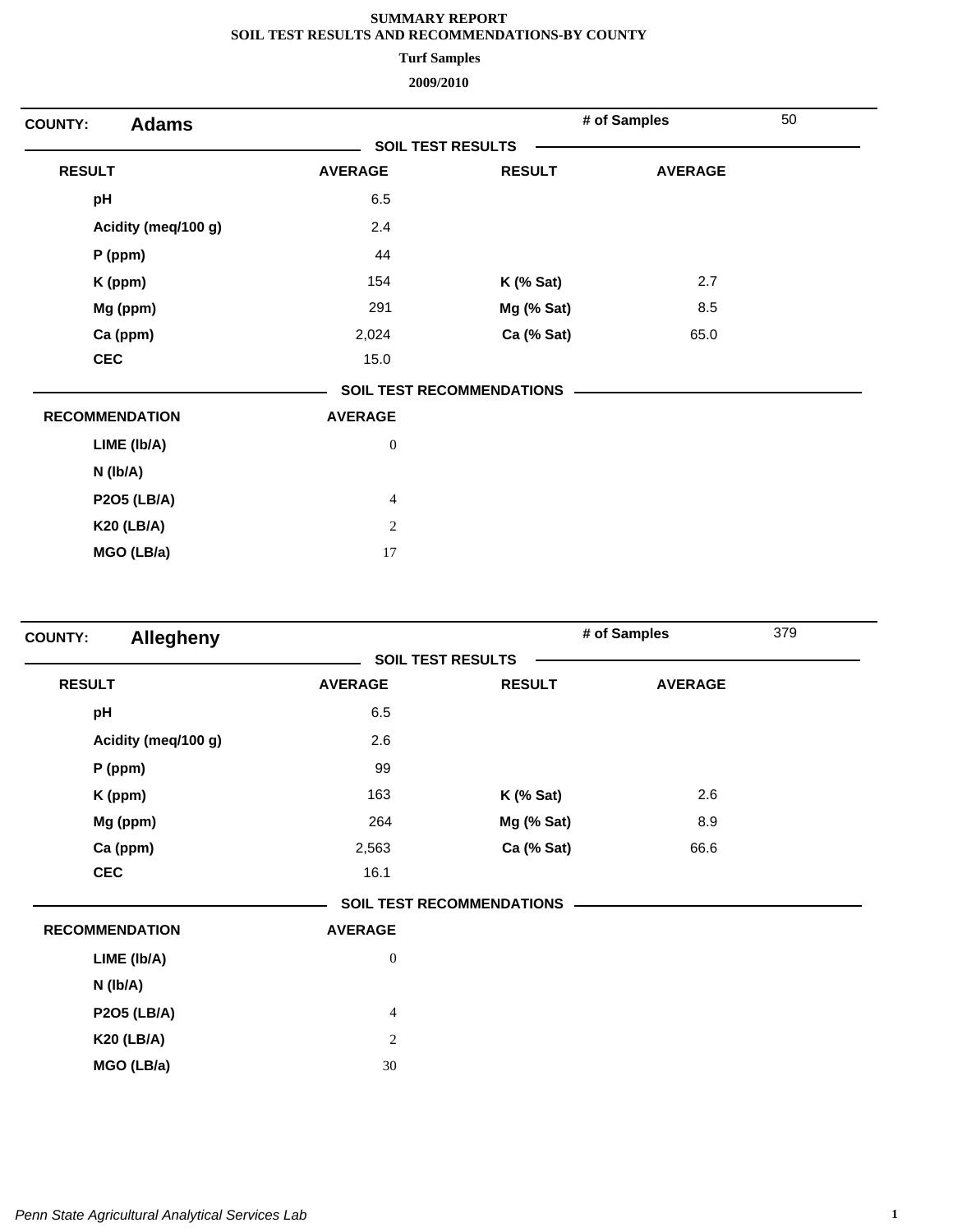**Turf Samples**

| <b>Armstrong</b><br><b>COUNTY:</b> |                          |                                  | # of Samples   | 91 |
|------------------------------------|--------------------------|----------------------------------|----------------|----|
|                                    | <b>SOIL TEST RESULTS</b> |                                  |                |    |
| <b>RESULT</b>                      | <b>AVERAGE</b>           | <b>RESULT</b>                    | <b>AVERAGE</b> |    |
| pH                                 | 6.5                      |                                  |                |    |
| Acidity (meq/100 g)                | 1.8                      |                                  |                |    |
| P (ppm)                            | 68                       |                                  |                |    |
| K (ppm)                            | 113                      | $K$ (% Sat)                      | 2.5            |    |
| Mg (ppm)                           | 171                      | Mg (% Sat)                       | 4.2            |    |
| Ca (ppm)                           | 1,613                    | Ca (% Sat)                       | 70.3           |    |
| <b>CEC</b>                         | 11.5                     |                                  |                |    |
|                                    |                          | <b>SOIL TEST RECOMMENDATIONS</b> |                |    |
| <b>RECOMMENDATION</b>              | <b>AVERAGE</b>           |                                  |                |    |
| LIME (Ib/A)                        | $\boldsymbol{0}$         |                                  |                |    |
| $N$ ( $lb/A$ )                     |                          |                                  |                |    |
| <b>P2O5 (LB/A)</b>                 | $\sqrt{2}$               |                                  |                |    |
| <b>K20 (LB/A)</b>                  | $\sqrt{2}$               |                                  |                |    |
| MGO (LB/a)                         | 20                       |                                  |                |    |

| <b>Beaver</b><br><b>COUNTY:</b> |                          |                                  | # of Samples   | 29 |
|---------------------------------|--------------------------|----------------------------------|----------------|----|
|                                 | <b>SOIL TEST RESULTS</b> |                                  |                |    |
| <b>RESULT</b>                   | <b>AVERAGE</b>           | <b>RESULT</b>                    | <b>AVERAGE</b> |    |
| pH                              | 6.0                      |                                  |                |    |
| Acidity (meq/100 g)             | 4.2                      |                                  |                |    |
| $P$ (ppm)                       | 87                       |                                  |                |    |
| K (ppm)                         | 155                      | $K$ (% Sat)                      | 2.7            |    |
| Mg (ppm)                        | 198                      | Mg (% Sat)                       | 6.2            |    |
| Ca (ppm)                        | 1,706                    | Ca (% Sat)                       | 54.2           |    |
| <b>CEC</b>                      | 14.4                     |                                  |                |    |
|                                 |                          | <b>SOIL TEST RECOMMENDATIONS</b> |                |    |
| <b>RECOMMENDATION</b>           | <b>AVERAGE</b>           |                                  |                |    |
| LIME (Ib/A)                     | $\boldsymbol{0}$         |                                  |                |    |
| N (Ib/A)                        |                          |                                  |                |    |
| <b>P2O5 (LB/A)</b>              | $\overline{4}$           |                                  |                |    |
| <b>K20 (LB/A)</b>               | $\overline{c}$           |                                  |                |    |
| MGO (LB/a)                      | 39                       |                                  |                |    |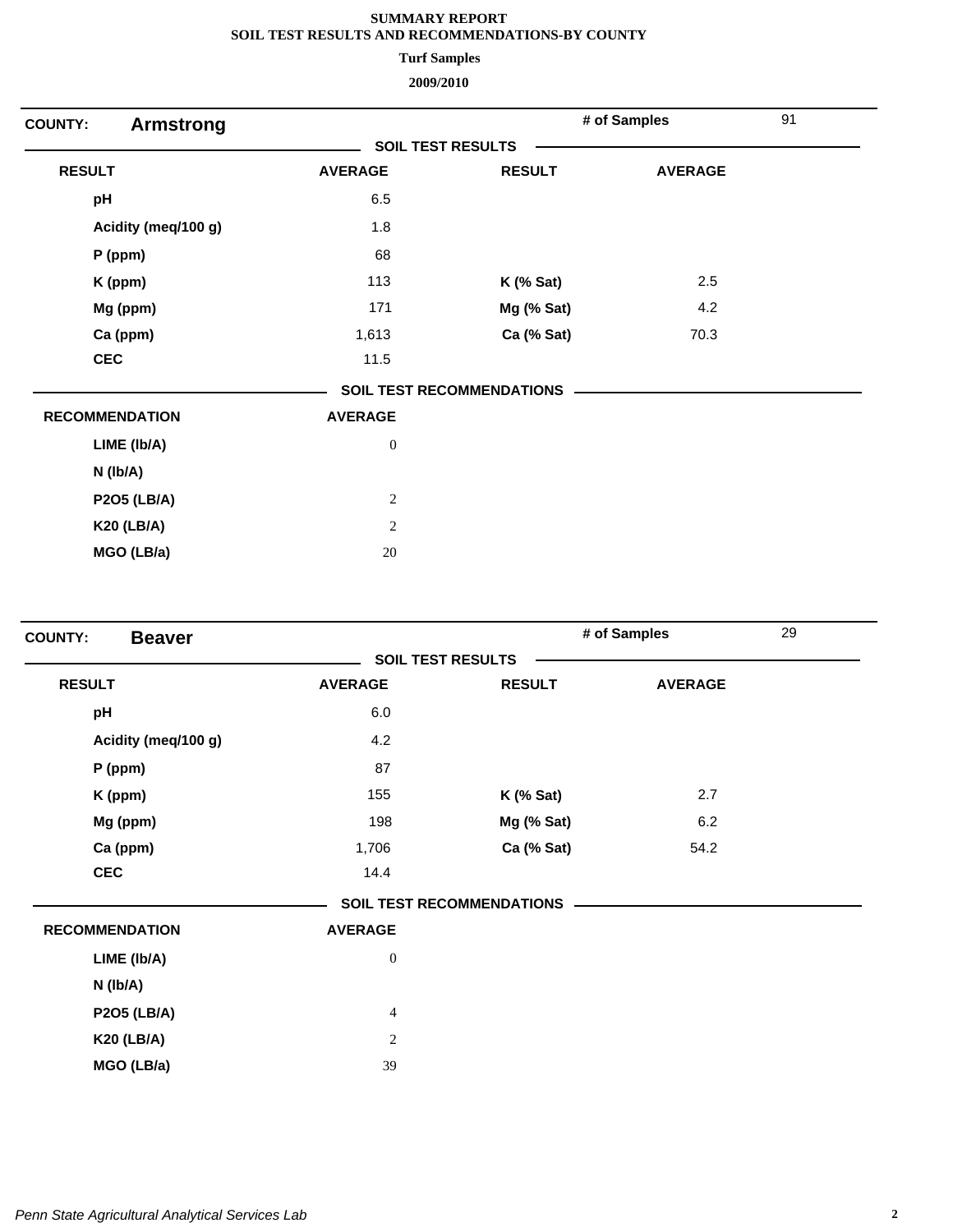**Turf Samples**

| <b>Bedford</b><br><b>COUNTY:</b> |                          |                                  | # of Samples   | 17 |
|----------------------------------|--------------------------|----------------------------------|----------------|----|
|                                  | <b>SOIL TEST RESULTS</b> |                                  |                |    |
| <b>RESULT</b>                    | <b>AVERAGE</b>           | <b>RESULT</b>                    | <b>AVERAGE</b> |    |
| pH                               | 6.5                      |                                  |                |    |
| Acidity (meq/100 g)              | 2.3                      |                                  |                |    |
| $P$ (ppm)                        | 89                       |                                  |                |    |
| K (ppm)                          | 196                      | <b>K</b> (% Sat)                 | 3.5            |    |
| Mg (ppm)                         | 200                      | Mg (% Sat)                       | 5.1            |    |
| Ca (ppm)                         | 2,128                    | Ca (% Sat)                       | 65.5           |    |
| <b>CEC</b>                       | 14.1                     |                                  |                |    |
|                                  |                          | <b>SOIL TEST RECOMMENDATIONS</b> |                |    |
| <b>RECOMMENDATION</b>            | <b>AVERAGE</b>           |                                  |                |    |
| LIME (Ib/A)                      | $\boldsymbol{0}$         |                                  |                |    |
| $N$ ( $lb/A$ )                   |                          |                                  |                |    |
| <b>P2O5 (LB/A)</b>               | $\sqrt{5}$               |                                  |                |    |
| <b>K20 (LB/A)</b>                | $\overline{c}$           |                                  |                |    |
| MGO (LB/a)                       | 45                       |                                  |                |    |
|                                  |                          |                                  |                |    |

| <b>Berks</b><br><b>COUNTY:</b> |                  |                                  | # of Samples   | 229 |
|--------------------------------|------------------|----------------------------------|----------------|-----|
|                                |                  | <b>SOIL TEST RESULTS</b>         |                |     |
| <b>RESULT</b>                  | <b>AVERAGE</b>   | <b>RESULT</b>                    | <b>AVERAGE</b> |     |
| pH                             | 6.5              |                                  |                |     |
| Acidity (meq/100 g)            | 2.3              |                                  |                |     |
| P (ppm)                        | 83               |                                  |                |     |
| K (ppm)                        | 177              | $K$ (% Sat)                      | 3.2            |     |
| Mg (ppm)                       | 256              | Mg (% Sat)                       | 7.6            |     |
| Ca (ppm)                       | 1,822            | Ca (% Sat)                       | 62.3           |     |
| <b>CEC</b>                     | 13.5             |                                  |                |     |
|                                |                  | <b>SOIL TEST RECOMMENDATIONS</b> |                |     |
| <b>RECOMMENDATION</b>          | <b>AVERAGE</b>   |                                  |                |     |
| LIME (Ib/A)                    | $\boldsymbol{0}$ |                                  |                |     |
| N (lb/A)                       |                  |                                  |                |     |
| <b>P2O5 (LB/A)</b>             | $\mathfrak{Z}$   |                                  |                |     |
| <b>K20 (LB/A)</b>              | $\boldsymbol{2}$ |                                  |                |     |
| MGO (LB/a)                     | 22               |                                  |                |     |
|                                |                  |                                  |                |     |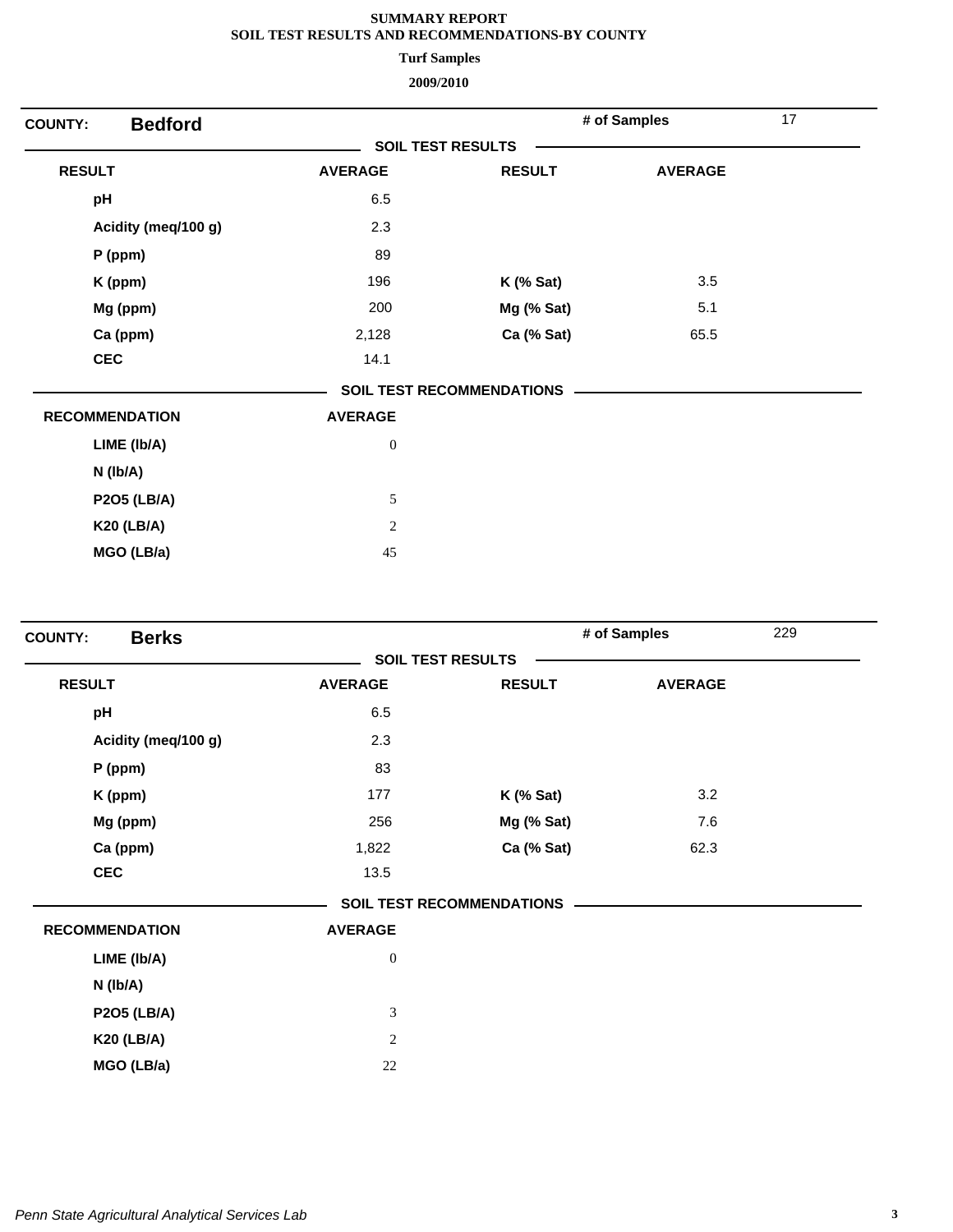**Turf Samples**

| <b>Blair</b><br><b>COUNTY:</b> |                          |                                  | # of Samples   | 77 |
|--------------------------------|--------------------------|----------------------------------|----------------|----|
|                                | <b>SOIL TEST RESULTS</b> |                                  |                |    |
| <b>RESULT</b>                  | <b>AVERAGE</b>           | <b>RESULT</b>                    | <b>AVERAGE</b> |    |
| pH                             | 6.8                      |                                  |                |    |
| Acidity (meq/100 g)            | 1.5                      |                                  |                |    |
| $P$ (ppm)                      | 81                       |                                  |                |    |
| K (ppm)                        | 179                      | $K$ (% Sat)                      | 3.0            |    |
| Mg (ppm)                       | 272                      | Mg (% Sat)                       | 9.5            |    |
| Ca (ppm)                       | 2,412                    | Ca (% Sat)                       | 71.4           |    |
| <b>CEC</b>                     | 15.3                     |                                  |                |    |
|                                |                          | <b>SOIL TEST RECOMMENDATIONS</b> |                |    |
| <b>RECOMMENDATION</b>          | <b>AVERAGE</b>           |                                  |                |    |
| LIME (Ib/A)                    | $\boldsymbol{0}$         |                                  |                |    |
| $N$ ( $lb/A$ )                 |                          |                                  |                |    |
| <b>P2O5 (LB/A)</b>             | $\mathfrak{Z}$           |                                  |                |    |
| <b>K20 (LB/A)</b>              | $\overline{c}$           |                                  |                |    |
| MGO (LB/a)                     | 40                       |                                  |                |    |

| <b>Bradford</b><br><b>COUNTY:</b> |                          |                                  | # of Samples   | 72 |
|-----------------------------------|--------------------------|----------------------------------|----------------|----|
|                                   | <b>SOIL TEST RESULTS</b> |                                  |                |    |
| <b>RESULT</b>                     | <b>AVERAGE</b>           | <b>RESULT</b>                    | <b>AVERAGE</b> |    |
| pH                                | 6.5                      |                                  |                |    |
| Acidity (meq/100 g)               | 2.0                      |                                  |                |    |
| $P$ (ppm)                         | 62                       |                                  |                |    |
| K (ppm)                           | 108                      | $K$ (% Sat)                      | 2.5            |    |
| Mg (ppm)                          | 166                      | Mg (% Sat)                       | 10.9           |    |
| Ca (ppm)                          | 1,528                    | Ca (% Sat)                       | 66.9           |    |
| <b>CEC</b>                        | 11.2                     |                                  |                |    |
|                                   |                          | <b>SOIL TEST RECOMMENDATIONS</b> |                |    |
| <b>RECOMMENDATION</b>             | <b>AVERAGE</b>           |                                  |                |    |
| LIME (Ib/A)                       | $\boldsymbol{0}$         |                                  |                |    |
| N (lb/A)                          |                          |                                  |                |    |
| <b>P2O5 (LB/A)</b>                | $\overline{c}$           |                                  |                |    |
| <b>K20 (LB/A)</b>                 | 3                        |                                  |                |    |
| MGO (LB/a)                        | 16                       |                                  |                |    |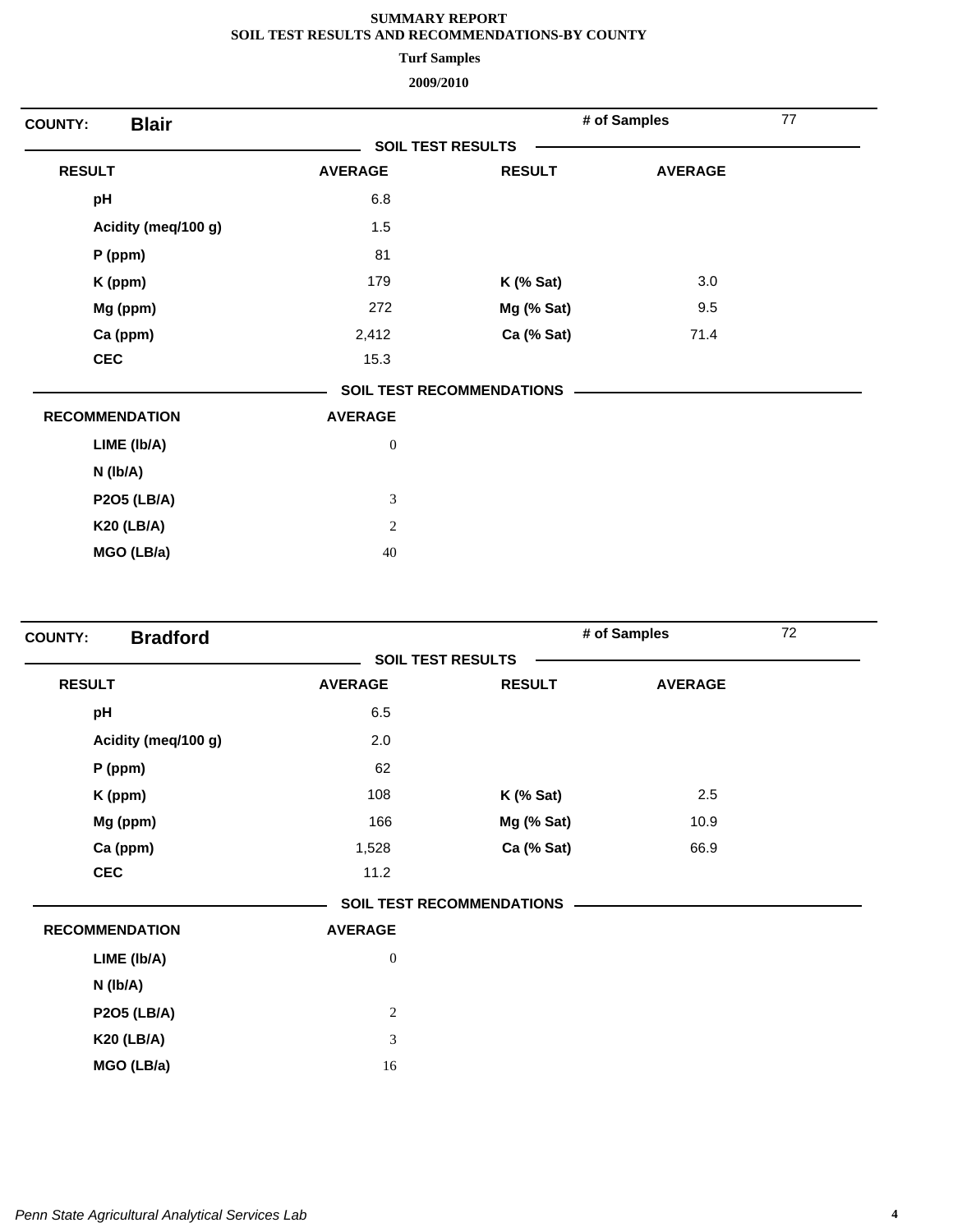**Turf Samples**

| <b>Bucks</b><br><b>COUNTY:</b> |                          |                                  | # of Samples   | 287 |
|--------------------------------|--------------------------|----------------------------------|----------------|-----|
|                                | <b>SOIL TEST RESULTS</b> |                                  |                |     |
| <b>RESULT</b>                  | <b>AVERAGE</b>           | <b>RESULT</b>                    | <b>AVERAGE</b> |     |
| pH                             | 6.4                      |                                  |                |     |
| Acidity (meq/100 g)            | 2.6                      |                                  |                |     |
| $P$ (ppm)                      | 70                       |                                  |                |     |
| K (ppm)                        | 124                      | $K$ (% Sat)                      | 2.8            |     |
| Mg (ppm)                       | 212                      | Mg (% Sat)                       | 11.5           |     |
| Ca (ppm)                       | 1,288                    | Ca (% Sat)                       | 53.6           |     |
| <b>CEC</b>                     | 11.0                     |                                  |                |     |
|                                |                          | <b>SOIL TEST RECOMMENDATIONS</b> |                |     |
| <b>RECOMMENDATION</b>          | <b>AVERAGE</b>           |                                  |                |     |
| LIME (Ib/A)                    | $\boldsymbol{0}$         |                                  |                |     |
| $N$ ( $lb/A$ )                 |                          |                                  |                |     |
| <b>P2O5 (LB/A)</b>             | $\overline{4}$           |                                  |                |     |
| <b>K20 (LB/A)</b>              | 3                        |                                  |                |     |
| MGO (LB/a)                     | 48                       |                                  |                |     |

| <b>Butler</b><br><b>COUNTY:</b> |                          |                                  | # of Samples   | 87 |
|---------------------------------|--------------------------|----------------------------------|----------------|----|
|                                 | <b>SOIL TEST RESULTS</b> |                                  |                |    |
| <b>RESULT</b>                   | <b>AVERAGE</b>           | <b>RESULT</b>                    | <b>AVERAGE</b> |    |
| pH                              | 6.3                      |                                  |                |    |
| Acidity (meq/100 g)             | 3.3                      |                                  |                |    |
| $P$ (ppm)                       | 100                      |                                  |                |    |
| K (ppm)                         | 248                      | $K$ (% Sat)                      | 3.4            |    |
| Mg (ppm)                        | 208                      | Mg (% Sat)                       | 4.9            |    |
| Ca (ppm)                        | 2,116                    | Ca (% Sat)                       | 60.9           |    |
| <b>CEC</b>                      | 15.0                     |                                  |                |    |
|                                 |                          | <b>SOIL TEST RECOMMENDATIONS</b> |                |    |
| <b>RECOMMENDATION</b>           | <b>AVERAGE</b>           |                                  |                |    |
| LIME (Ib/A)                     | $\boldsymbol{0}$         |                                  |                |    |
| N (lb/A)                        |                          |                                  |                |    |
| <b>P2O5 (LB/A)</b>              | $\overline{4}$           |                                  |                |    |
| <b>K20 (LB/A)</b>               | $\overline{c}$           |                                  |                |    |
| MGO (LB/a)                      | 59                       |                                  |                |    |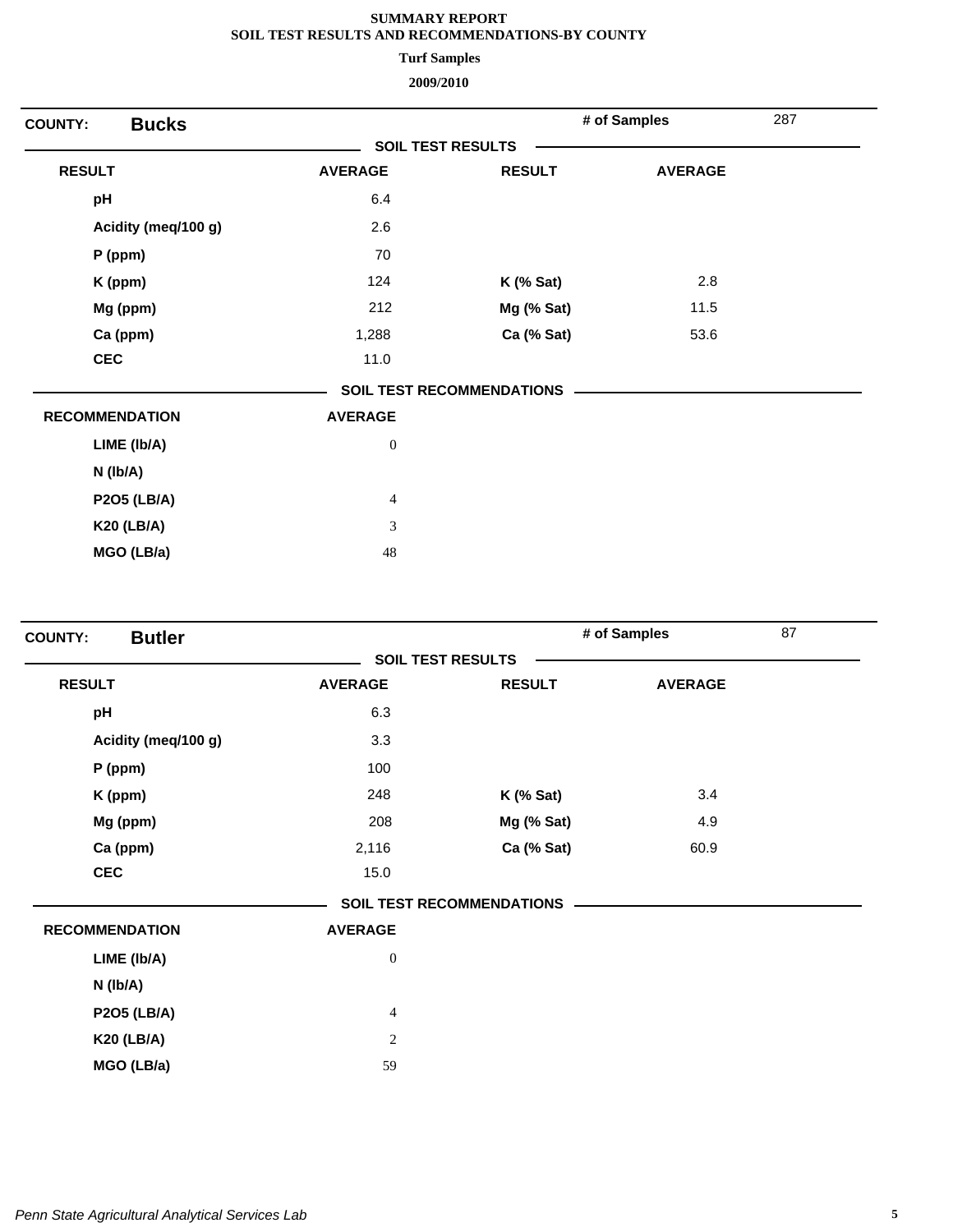**Turf Samples**

| Cambria<br><b>COUNTY:</b> |                          |                                  | # of Samples   | 25 |
|---------------------------|--------------------------|----------------------------------|----------------|----|
|                           | <b>SOIL TEST RESULTS</b> |                                  |                |    |
| <b>RESULT</b>             | <b>AVERAGE</b>           | <b>RESULT</b>                    | <b>AVERAGE</b> |    |
| pH                        | 6.3                      |                                  |                |    |
| Acidity (meq/100 g)       | 3.3                      |                                  |                |    |
| P (ppm)                   | 63                       |                                  |                |    |
| K (ppm)                   | 158                      | $K$ (% Sat)                      | 2.5            |    |
| Mg (ppm)                  | 260                      | Mg (% Sat)                       | 12.3           |    |
| Ca (ppm)                  | 2,114                    | Ca (% Sat)                       | 61.9           |    |
| <b>CEC</b>                | 15.7                     |                                  |                |    |
|                           |                          | <b>SOIL TEST RECOMMENDATIONS</b> |                |    |
| <b>RECOMMENDATION</b>     | <b>AVERAGE</b>           |                                  |                |    |
| LIME (Ib/A)               | $\boldsymbol{0}$         |                                  |                |    |
| N (lb/A)                  |                          |                                  |                |    |
| <b>P2O5 (LB/A)</b>        | 5                        |                                  |                |    |
| <b>K20 (LB/A)</b>         | 3                        |                                  |                |    |
| MGO (LB/a)                | 19                       |                                  |                |    |

| <b>Cameron</b><br><b>COUNTY:</b> |                  |                                  | # of Samples   | $\overline{2}$ |
|----------------------------------|------------------|----------------------------------|----------------|----------------|
|                                  |                  | <b>SOIL TEST RESULTS</b>         |                |                |
| <b>RESULT</b>                    | <b>AVERAGE</b>   | <b>RESULT</b>                    | <b>AVERAGE</b> |                |
| pH                               | 6.0              |                                  |                |                |
| Acidity (meq/100 g)              | 3.4              |                                  |                |                |
| P (ppm)                          | 129              |                                  |                |                |
| K (ppm)                          | 100              | $K$ (% Sat)                      | 2.0            |                |
| Mg (ppm)                         | 226              | Mg (% Sat)                       | 10.3           |                |
| Ca (ppm)                         | 1,313            | Ca (% Sat)                       | 52.0           |                |
| <b>CEC</b>                       | 12.0             |                                  |                |                |
|                                  |                  | <b>SOIL TEST RECOMMENDATIONS</b> |                |                |
| <b>RECOMMENDATION</b>            | <b>AVERAGE</b>   |                                  |                |                |
| LIME (Ib/A)                      | $\boldsymbol{0}$ |                                  |                |                |
| N (lb/A)                         |                  |                                  |                |                |
| <b>P2O5 (LB/A)</b>               |                  |                                  |                |                |
| <b>K20 (LB/A)</b>                | 3                |                                  |                |                |
| MGO (LB/a)                       | 20               |                                  |                |                |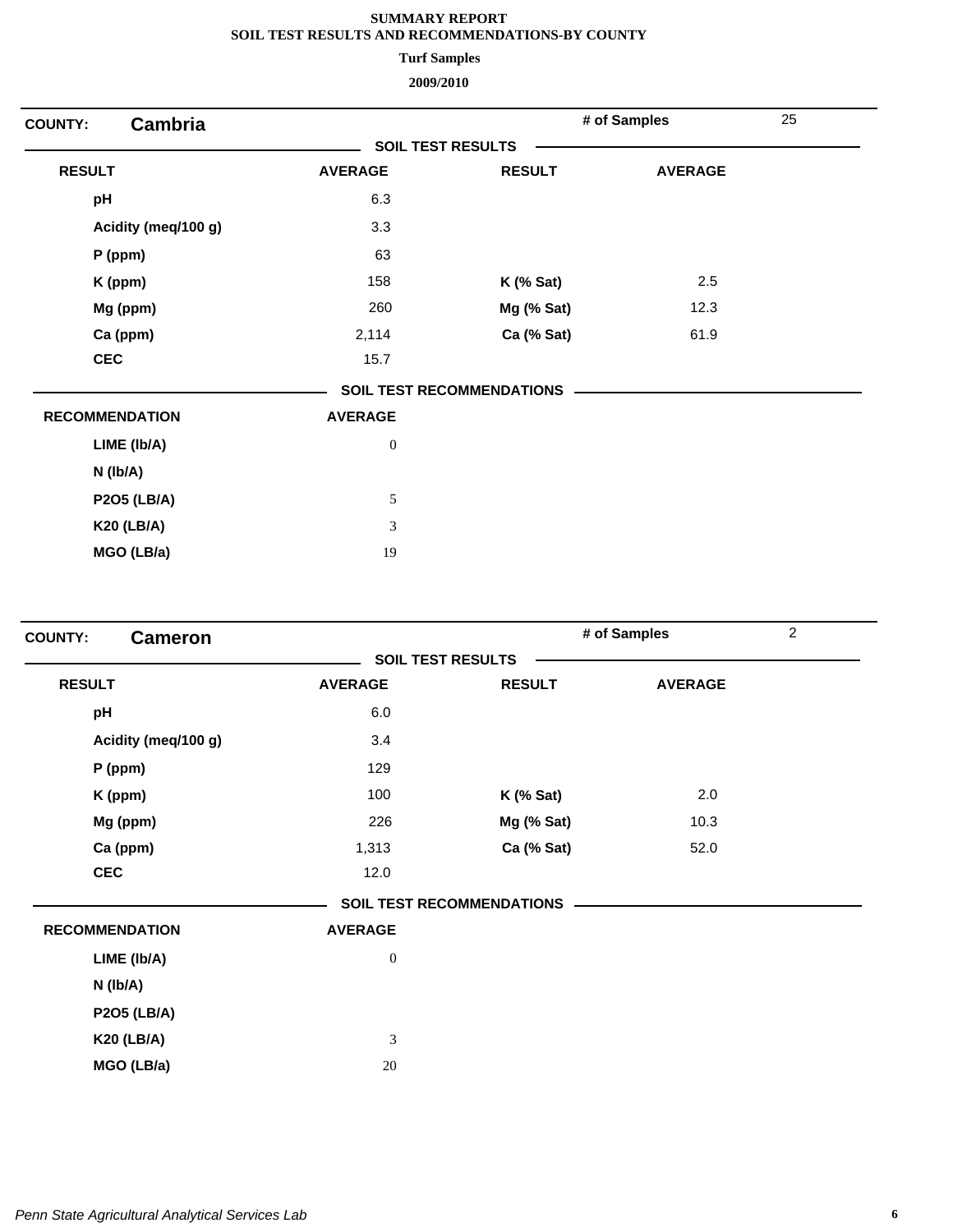**Turf Samples**

| Carbon<br><b>COUNTY:</b> |                          |                                  | # of Samples   | 14 |
|--------------------------|--------------------------|----------------------------------|----------------|----|
|                          | <b>SOIL TEST RESULTS</b> |                                  |                |    |
| <b>RESULT</b>            | <b>AVERAGE</b>           | <b>RESULT</b>                    | <b>AVERAGE</b> |    |
| pH                       | 6.5                      |                                  |                |    |
| Acidity (meq/100 g)      | 2.5                      |                                  |                |    |
| $P$ (ppm)                | 105                      |                                  |                |    |
| K (ppm)                  | 309                      | $K$ (% Sat)                      | 3.6            |    |
| Mg (ppm)                 | 252                      | Mg (% Sat)                       | 4.7            |    |
| Ca (ppm)                 | 2,096                    | Ca (% Sat)                       | 60.6           |    |
| <b>CEC</b>               | 14.1                     |                                  |                |    |
|                          |                          | <b>SOIL TEST RECOMMENDATIONS</b> |                |    |
| <b>RECOMMENDATION</b>    | <b>AVERAGE</b>           |                                  |                |    |
| LIME (Ib/A)              | $\boldsymbol{0}$         |                                  |                |    |
| $N$ (lb/A)               |                          |                                  |                |    |
| <b>P2O5 (LB/A)</b>       | $\mathbf{1}$             |                                  |                |    |
| <b>K20 (LB/A)</b>        | 3                        |                                  |                |    |
| MGO (LB/a)               | 16                       |                                  |                |    |

| <b>Centre</b><br><b>COUNTY:</b> |                  |                                  | # of Samples   | 370 |
|---------------------------------|------------------|----------------------------------|----------------|-----|
|                                 |                  | <b>SOIL TEST RESULTS</b>         |                |     |
| <b>RESULT</b>                   | <b>AVERAGE</b>   | <b>RESULT</b>                    | <b>AVERAGE</b> |     |
| pH                              | 6.7              |                                  |                |     |
| Acidity (meq/100 g)             | 1.7              |                                  |                |     |
| $P$ (ppm)                       | 83               |                                  |                |     |
| K (ppm)                         | 140              | <b>K</b> (% Sat)                 | 3.0            |     |
| Mg (ppm)                        | 199              | Mg (% Sat)                       | 6.7            |     |
| Ca (ppm)                        | 1,762            | Ca (% Sat)                       | 68.0           |     |
| <b>CEC</b>                      | 12.0             |                                  |                |     |
|                                 |                  | <b>SOIL TEST RECOMMENDATIONS</b> |                |     |
| <b>RECOMMENDATION</b>           | <b>AVERAGE</b>   |                                  |                |     |
| LIME (Ib/A)                     | 16               |                                  |                |     |
| N (lb/A)                        | $\boldsymbol{0}$ |                                  |                |     |
| <b>P2O5 (LB/A)</b>              | $\overline{4}$   |                                  |                |     |
| <b>K20 (LB/A)</b>               | 3                |                                  |                |     |
| MGO (LB/a)                      | 39               |                                  |                |     |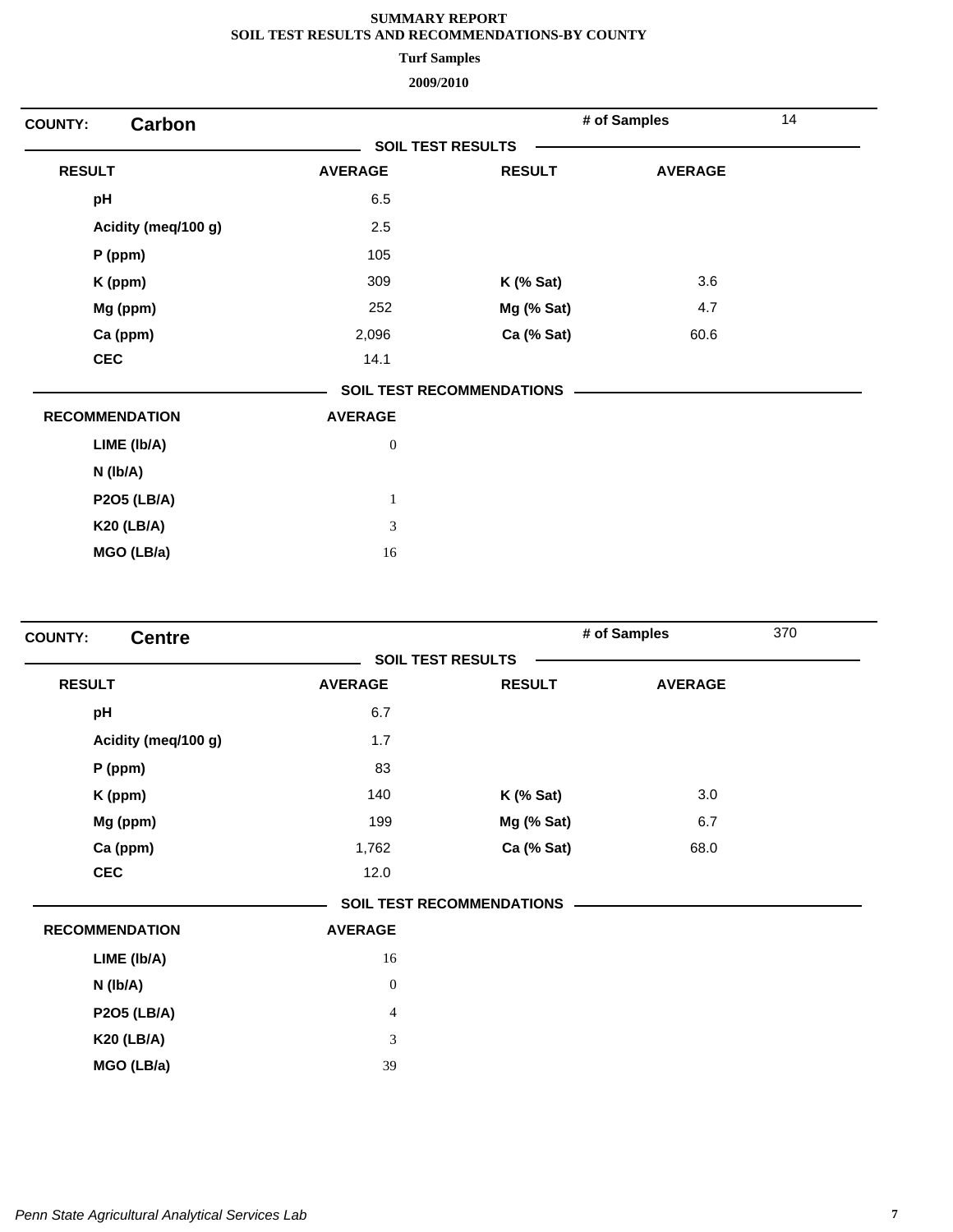**Turf Samples**

| <b>Chester</b><br><b>COUNTY:</b> |                          |                                  | # of Samples   | 238 |
|----------------------------------|--------------------------|----------------------------------|----------------|-----|
|                                  | <b>SOIL TEST RESULTS</b> |                                  |                |     |
| <b>RESULT</b>                    | <b>AVERAGE</b>           | <b>RESULT</b>                    | <b>AVERAGE</b> |     |
| pH                               | 6.4                      |                                  |                |     |
| Acidity (meq/100 g)              | 2.6                      |                                  |                |     |
| P (ppm)                          | 87                       |                                  |                |     |
| K (ppm)                          | 160                      | $K$ (% Sat)                      | 3.2            |     |
| Mg (ppm)                         | 271                      | Mg (% Sat)                       | 10.3           |     |
| Ca (ppm)                         | 1,638                    | Ca (% Sat)                       | 59.0           |     |
| <b>CEC</b>                       | 13.1                     |                                  |                |     |
|                                  |                          | <b>SOIL TEST RECOMMENDATIONS</b> |                |     |
| <b>RECOMMENDATION</b>            | <b>AVERAGE</b>           |                                  |                |     |
| LIME (Ib/A)                      | $\boldsymbol{0}$         |                                  |                |     |
| N (Ib/A)                         |                          |                                  |                |     |
| <b>P2O5 (LB/A)</b>               | $\overline{4}$           |                                  |                |     |
| <b>K20 (LB/A)</b>                | $\sqrt{2}$               |                                  |                |     |
| MGO (LB/a)                       | 31                       |                                  |                |     |
|                                  |                          |                                  |                |     |

| <b>Clarion</b><br><b>COUNTY:</b> |                          |                                  | # of Samples   | 16 |
|----------------------------------|--------------------------|----------------------------------|----------------|----|
|                                  | <b>SOIL TEST RESULTS</b> |                                  |                |    |
| <b>RESULT</b>                    | <b>AVERAGE</b>           | <b>RESULT</b>                    | <b>AVERAGE</b> |    |
| pH                               | 5.9                      |                                  |                |    |
| Acidity (meq/100 g)              | 5.2                      |                                  |                |    |
| $P$ (ppm)                        | 72                       |                                  |                |    |
| K (ppm)                          | 128                      | $K$ (% Sat)                      | 2.1            |    |
| Mg (ppm)                         | 288                      | Mg (% Sat)                       | 3.8            |    |
| Ca (ppm)                         | 1,561                    | Ca (% Sat)                       | 49.7           |    |
| <b>CEC</b>                       | 15.7                     |                                  |                |    |
|                                  |                          | <b>SOIL TEST RECOMMENDATIONS</b> |                |    |
| <b>RECOMMENDATION</b>            | <b>AVERAGE</b>           |                                  |                |    |
| LIME (Ib/A)                      | $\boldsymbol{0}$         |                                  |                |    |
| N (lb/A)                         |                          |                                  |                |    |
| <b>P2O5 (LB/A)</b>               | $\tau$                   |                                  |                |    |
| <b>K20 (LB/A)</b>                | $\overline{c}$           |                                  |                |    |
| MGO (LB/a)                       | 34                       |                                  |                |    |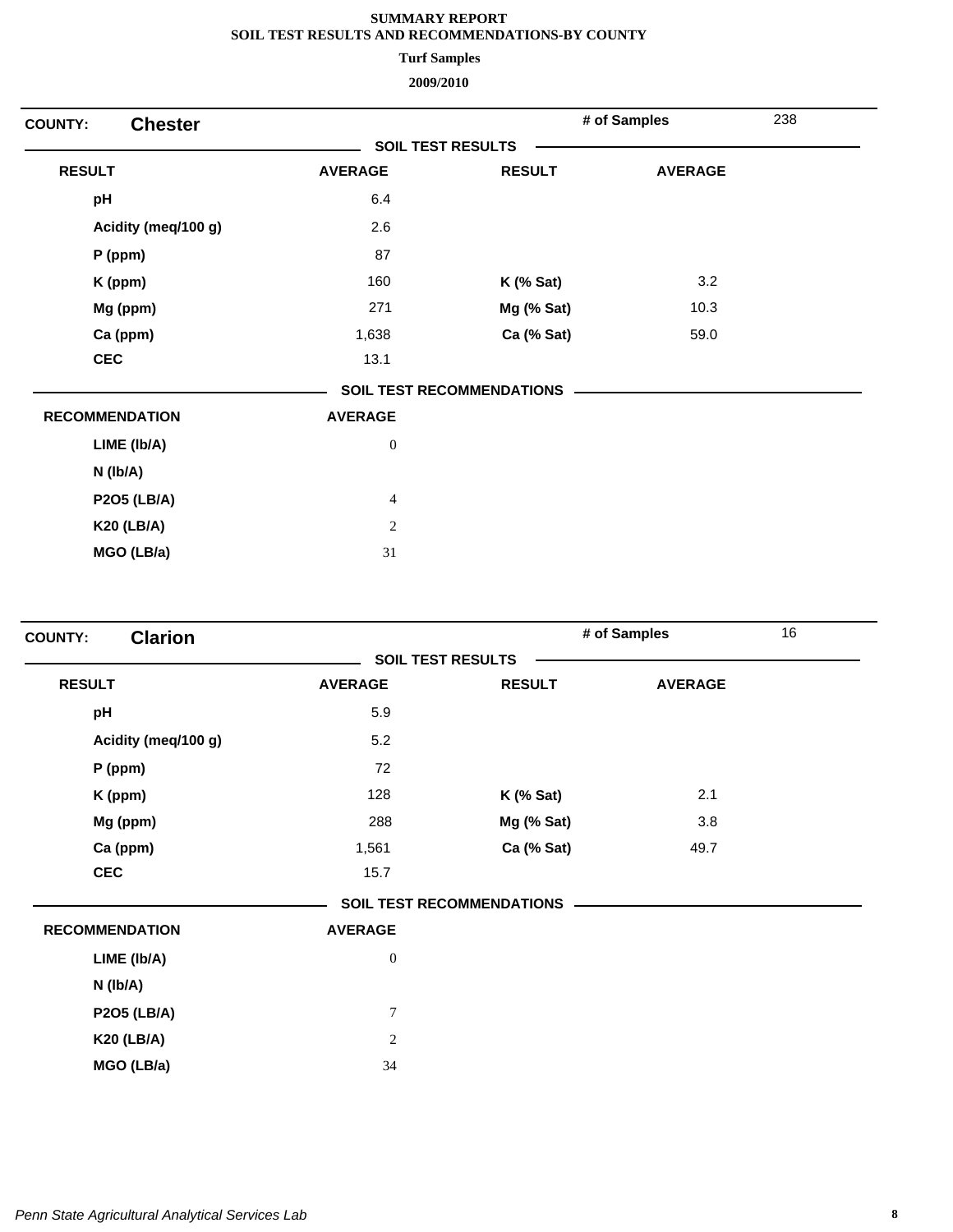**Turf Samples**

| <b>Clearfield</b><br><b>COUNTY:</b> |                          |                                  | # of Samples   | 92 |
|-------------------------------------|--------------------------|----------------------------------|----------------|----|
|                                     | <b>SOIL TEST RESULTS</b> |                                  |                |    |
| <b>RESULT</b>                       | <b>AVERAGE</b>           | <b>RESULT</b>                    | <b>AVERAGE</b> |    |
| pH                                  | 6.4                      |                                  |                |    |
| Acidity (meq/100 g)                 | 2.9                      |                                  |                |    |
| P (ppm)                             | 54                       |                                  |                |    |
| K (ppm)                             | 171                      | $K$ (% Sat)                      | 3.2            |    |
| Mg (ppm)                            | 203                      | Mg (% Sat)                       | 9.1            |    |
| Ca (ppm)                            | 1,662                    | Ca (% Sat)                       | 61.0           |    |
| <b>CEC</b>                          | 12.9                     |                                  |                |    |
|                                     |                          | <b>SOIL TEST RECOMMENDATIONS</b> |                |    |
| <b>RECOMMENDATION</b>               | <b>AVERAGE</b>           |                                  |                |    |
| LIME (Ib/A)                         | $\boldsymbol{0}$         |                                  |                |    |
| $N$ ( $lb/A$ )                      |                          |                                  |                |    |
| <b>P2O5 (LB/A)</b>                  | $\mathfrak s$            |                                  |                |    |
| <b>K20 (LB/A)</b>                   | $\sqrt{2}$               |                                  |                |    |
| MGO (LB/a)                          | 26                       |                                  |                |    |
|                                     |                          |                                  |                |    |

| <b>Clinton</b><br><b>COUNTY:</b> |                          |                                  | # of Samples   | 13 |
|----------------------------------|--------------------------|----------------------------------|----------------|----|
|                                  | <b>SOIL TEST RESULTS</b> |                                  |                |    |
| <b>RESULT</b>                    | <b>AVERAGE</b>           | <b>RESULT</b>                    | <b>AVERAGE</b> |    |
| pH                               | 6.6                      |                                  |                |    |
| Acidity (meq/100 g)              | 2.4                      |                                  |                |    |
| P (ppm)                          | 37                       |                                  |                |    |
| K (ppm)                          | 126                      | $K$ (% Sat)                      | 2.3            |    |
| Mg (ppm)                         | 189                      | Mg (% Sat)                       | 4.0            |    |
| Ca (ppm)                         | 2,109                    | Ca (% Sat)                       | 67.2           |    |
| <b>CEC</b>                       | 14.0                     |                                  |                |    |
|                                  |                          | <b>SOIL TEST RECOMMENDATIONS</b> |                |    |
| <b>RECOMMENDATION</b>            | <b>AVERAGE</b>           |                                  |                |    |
| LIME (Ib/A)                      | $\boldsymbol{0}$         |                                  |                |    |
| N (lb/A)                         |                          |                                  |                |    |
| <b>P2O5 (LB/A)</b>               | $\sqrt{6}$               |                                  |                |    |
| <b>K20 (LB/A)</b>                | 3                        |                                  |                |    |
| MGO (LB/a)                       | 30                       |                                  |                |    |
|                                  |                          |                                  |                |    |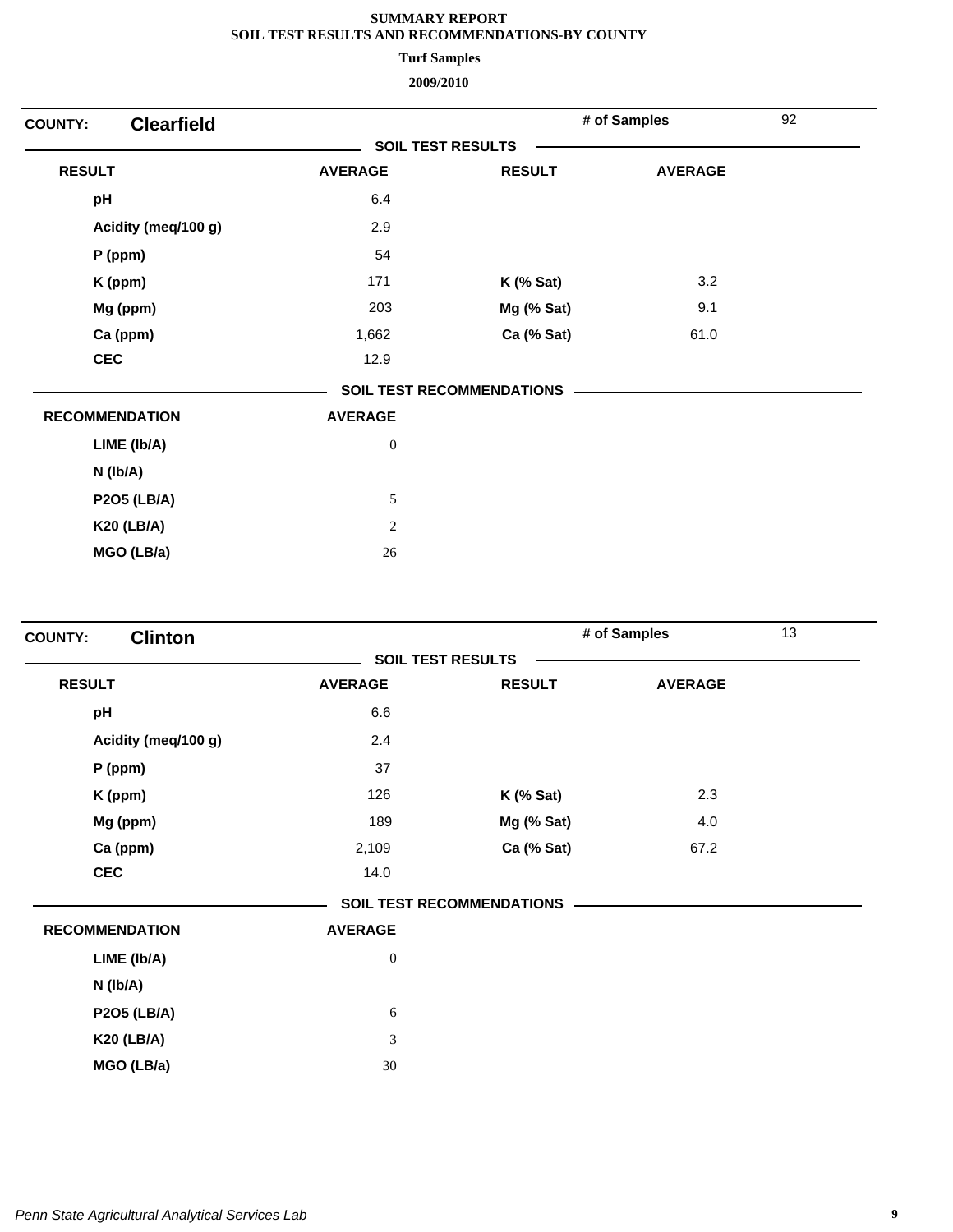**Turf Samples**

| <b>COUNTY:</b>        | <b>Columbia</b>     |                          |                                  | # of Samples   | 39 |
|-----------------------|---------------------|--------------------------|----------------------------------|----------------|----|
|                       |                     | <b>SOIL TEST RESULTS</b> |                                  |                |    |
| <b>RESULT</b>         |                     | <b>AVERAGE</b>           | <b>RESULT</b>                    | <b>AVERAGE</b> |    |
| pH                    |                     | 6.3                      |                                  |                |    |
|                       | Acidity (meq/100 g) | 3.3                      |                                  |                |    |
| P (ppm)               |                     | 111                      |                                  |                |    |
| K (ppm)               |                     | 132                      | $K$ (% Sat)                      | 2.9            |    |
| Mg (ppm)              |                     | 167                      | Mg (% Sat)                       | 15.9           |    |
| Ca (ppm)              |                     | 1,409                    | Ca (% Sat)                       | 57.3           |    |
| <b>CEC</b>            |                     | 11.8                     |                                  |                |    |
|                       |                     |                          | <b>SOIL TEST RECOMMENDATIONS</b> |                |    |
| <b>RECOMMENDATION</b> |                     | <b>AVERAGE</b>           |                                  |                |    |
|                       | LIME (Ib/A)         | $\boldsymbol{0}$         |                                  |                |    |
| $N$ (lb/A)            |                     |                          |                                  |                |    |
|                       | <b>P2O5 (LB/A)</b>  | $\sqrt{5}$               |                                  |                |    |
|                       | <b>K20 (LB/A)</b>   | $\mathfrak{Z}$           |                                  |                |    |
|                       | MGO (LB/a)          | 37                       |                                  |                |    |
|                       |                     |                          |                                  |                |    |

| <b>Crawford</b><br><b>COUNTY:</b> |                          |                                  | # of Samples   | 34 |
|-----------------------------------|--------------------------|----------------------------------|----------------|----|
|                                   | <b>SOIL TEST RESULTS</b> |                                  |                |    |
| <b>RESULT</b>                     | <b>AVERAGE</b>           | <b>RESULT</b>                    | <b>AVERAGE</b> |    |
| pH                                | 6.5                      |                                  |                |    |
| Acidity (meq/100 g)               | 2.7                      |                                  |                |    |
| $P$ (ppm)                         | 91                       |                                  |                |    |
| K (ppm)                           | 131                      | $K$ (% Sat)                      | 2.3            |    |
| Mg (ppm)                          | 235                      | Mg (% Sat)                       | 26.8           |    |
| Ca (ppm)                          | 2,335                    | Ca (% Sat)                       | 64.2           |    |
| <b>CEC</b>                        | 14.2                     |                                  |                |    |
|                                   |                          | <b>SOIL TEST RECOMMENDATIONS</b> |                |    |
| <b>RECOMMENDATION</b>             | <b>AVERAGE</b>           |                                  |                |    |
| LIME (Ib/A)                       | $\boldsymbol{0}$         |                                  |                |    |
| N (lb/A)                          |                          |                                  |                |    |
| <b>P2O5 (LB/A)</b>                | 6                        |                                  |                |    |
| <b>K20 (LB/A)</b>                 | 3                        |                                  |                |    |
| MGO (LB/a)                        | 35                       |                                  |                |    |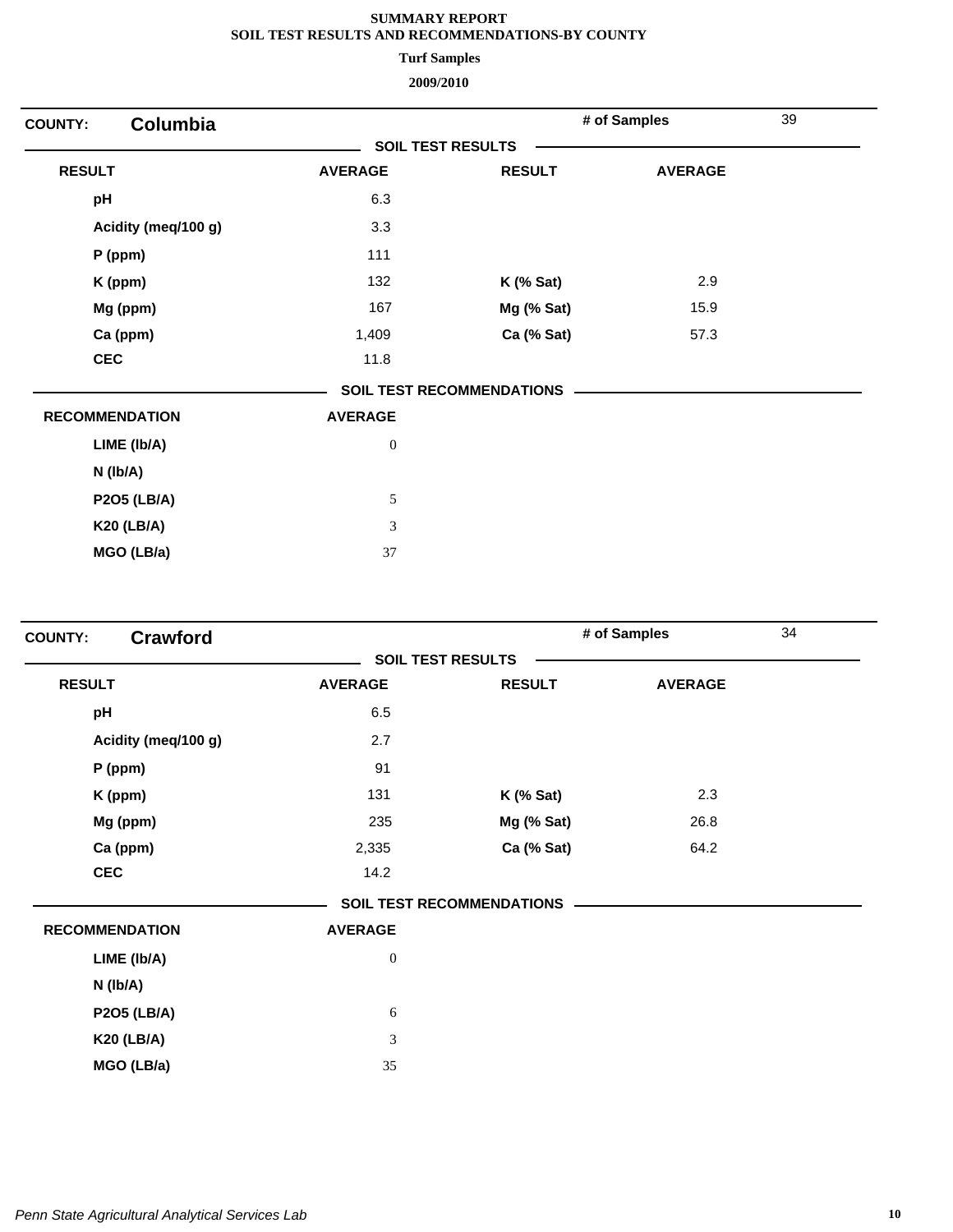**Turf Samples**

| <b>Cumberland</b><br><b>COUNTY:</b> |                          |                                  | # of Samples   | 203 |
|-------------------------------------|--------------------------|----------------------------------|----------------|-----|
|                                     | <b>SOIL TEST RESULTS</b> |                                  |                |     |
| <b>RESULT</b>                       | <b>AVERAGE</b>           | <b>RESULT</b>                    | <b>AVERAGE</b> |     |
| pH                                  | 6.5                      |                                  |                |     |
| Acidity (meq/100 g)                 | 2.4                      |                                  |                |     |
| P (ppm)                             | 91                       |                                  |                |     |
| K (ppm)                             | 203                      | $K$ (% Sat)                      | 3.5            |     |
| Mg (ppm)                            | 232                      | Mg (% Sat)                       | 6.7            |     |
| Ca (ppm)                            | 2,014                    | Ca (% Sat)                       | 66.2           |     |
| <b>CEC</b>                          | 14.4                     |                                  |                |     |
|                                     |                          | <b>SOIL TEST RECOMMENDATIONS</b> |                |     |
| <b>RECOMMENDATION</b>               | <b>AVERAGE</b>           |                                  |                |     |
| LIME (Ib/A)                         | $\boldsymbol{0}$         |                                  |                |     |
| $N$ ( $lb/A$ )                      |                          |                                  |                |     |
| <b>P2O5 (LB/A)</b>                  | $\overline{4}$           |                                  |                |     |
| <b>K20 (LB/A)</b>                   | $\mathbf{2}$             |                                  |                |     |
| MGO (LB/a)                          | 52                       |                                  |                |     |

| <b>Dauphin</b>        |                          |                                  | # of Samples   |  |
|-----------------------|--------------------------|----------------------------------|----------------|--|
|                       | <b>SOIL TEST RESULTS</b> |                                  |                |  |
| <b>RESULT</b>         | <b>AVERAGE</b>           | <b>RESULT</b>                    | <b>AVERAGE</b> |  |
| pH                    | 6.5                      |                                  |                |  |
| Acidity (meq/100 g)   | 2.4                      |                                  |                |  |
| $P$ (ppm)             | 95                       |                                  |                |  |
| K (ppm)               | 182                      | $K$ (% Sat)                      | 3.4            |  |
| Mg (ppm)              | 222                      | Mg (% Sat)                       | 9.5            |  |
| Ca (ppm)              | 1,869                    | Ca (% Sat)                       | 64.7           |  |
| <b>CEC</b>            | 13.8                     |                                  |                |  |
|                       |                          | <b>SOIL TEST RECOMMENDATIONS</b> |                |  |
| <b>RECOMMENDATION</b> | <b>AVERAGE</b>           |                                  |                |  |
| LIME (Ib/A)           | $\boldsymbol{0}$         |                                  |                |  |
| N (Ib/A)              |                          |                                  |                |  |
| <b>P2O5 (LB/A)</b>    | $\overline{4}$           |                                  |                |  |
| <b>K20 (LB/A)</b>     | $\overline{c}$           |                                  |                |  |
| MGO (LB/a)            | 38                       |                                  |                |  |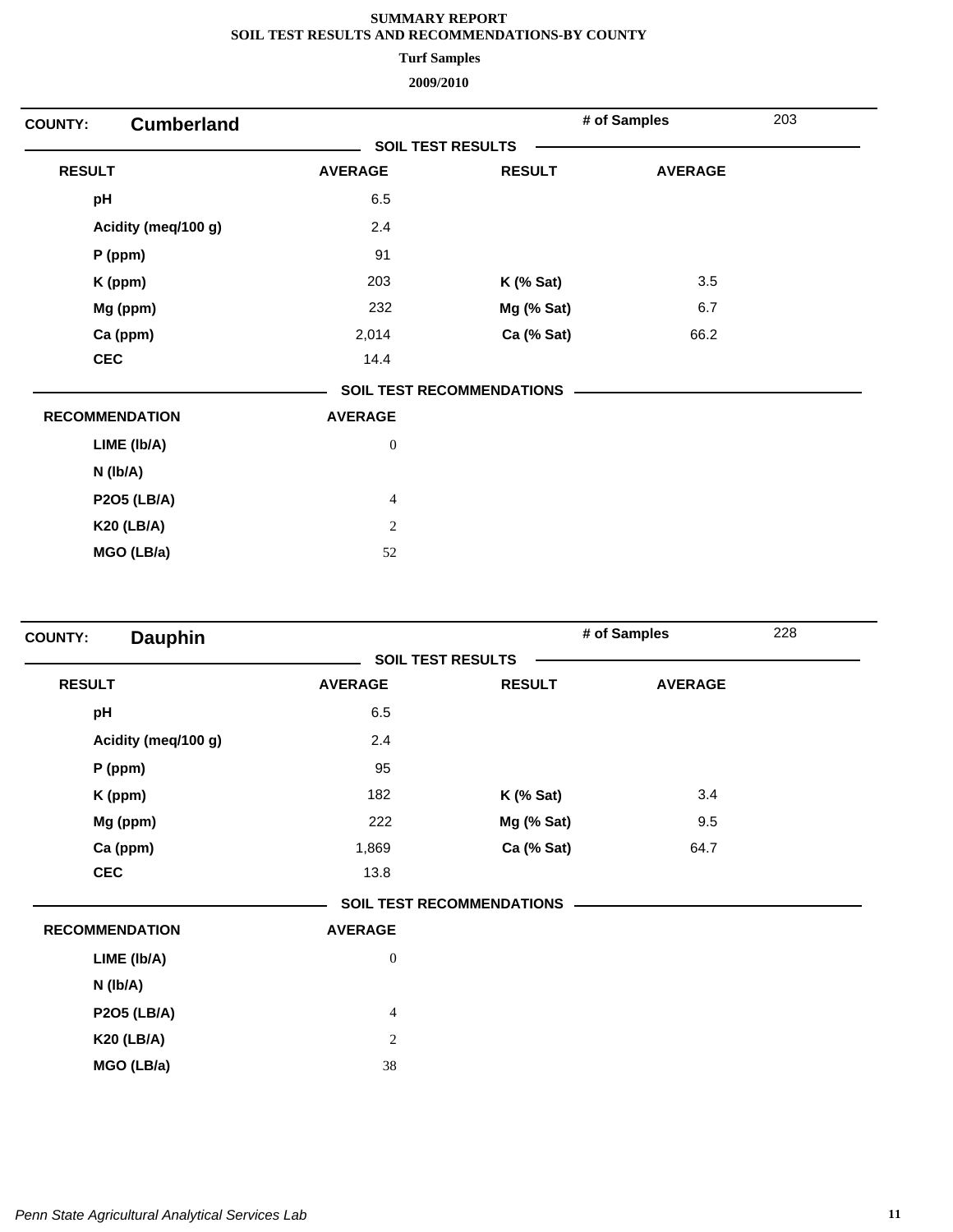**Turf Samples**

| <b>Delaware</b><br><b>COUNTY:</b> |                  |                                  | # of Samples   | 197 |  |
|-----------------------------------|------------------|----------------------------------|----------------|-----|--|
|                                   |                  | <b>SOIL TEST RESULTS</b>         |                |     |  |
| <b>RESULT</b>                     | <b>AVERAGE</b>   | <b>RESULT</b>                    | <b>AVERAGE</b> |     |  |
| pH                                | 6.5              |                                  |                |     |  |
| Acidity (meq/100 g)               | 2.1              |                                  |                |     |  |
| $P$ (ppm)                         | 151              |                                  |                |     |  |
| K (ppm)                           | 148              | $K$ (% Sat)                      | 2.9            |     |  |
| Mg (ppm)                          | 235              | Mg (% Sat)                       | 14.5           |     |  |
| Ca (ppm)                          | 1,771            | Ca (% Sat)                       | 64.5           |     |  |
| <b>CEC</b>                        | 12.8             |                                  |                |     |  |
|                                   |                  | <b>SOIL TEST RECOMMENDATIONS</b> |                |     |  |
| <b>RECOMMENDATION</b>             | <b>AVERAGE</b>   |                                  |                |     |  |
| LIME (Ib/A)                       | $\boldsymbol{0}$ |                                  |                |     |  |
| $N$ ( $lb/A$ )                    |                  |                                  |                |     |  |
| <b>P2O5 (LB/A)</b>                | $\mathfrak{Z}$   |                                  |                |     |  |
| <b>K20 (LB/A)</b>                 | $\sqrt{2}$       |                                  |                |     |  |
| MGO (LB/a)                        | 42               |                                  |                |     |  |

| <b>Elk</b><br><b>COUNTY:</b> |                          |                                  | # of Samples   | 15 |
|------------------------------|--------------------------|----------------------------------|----------------|----|
|                              | <b>SOIL TEST RESULTS</b> |                                  |                |    |
| <b>RESULT</b>                | <b>AVERAGE</b>           | <b>RESULT</b>                    | <b>AVERAGE</b> |    |
| pH                           | 6.2                      |                                  |                |    |
| Acidity (meq/100 g)          | 3.6                      |                                  |                |    |
| $P$ (ppm)                    | 31                       |                                  |                |    |
| K (ppm)                      | 142                      | <b>K</b> (% Sat)                 | 2.6            |    |
| Mg (ppm)                     | 262                      | Mg (% Sat)                       | 3.0            |    |
| Ca (ppm)                     | 1,791                    | Ca (% Sat)                       | 56.1           |    |
| <b>CEC</b>                   | 14.3                     |                                  |                |    |
|                              |                          | <b>SOIL TEST RECOMMENDATIONS</b> |                |    |
| <b>RECOMMENDATION</b>        | <b>AVERAGE</b>           |                                  |                |    |
| LIME (Ib/A)                  | $\boldsymbol{0}$         |                                  |                |    |
| N (lb/A)                     |                          |                                  |                |    |
| <b>P2O5 (LB/A)</b>           | $\overline{4}$           |                                  |                |    |
| <b>K20 (LB/A)</b>            | $\mathbf{2}$             |                                  |                |    |
| MGO (LB/a)                   | $28\,$                   |                                  |                |    |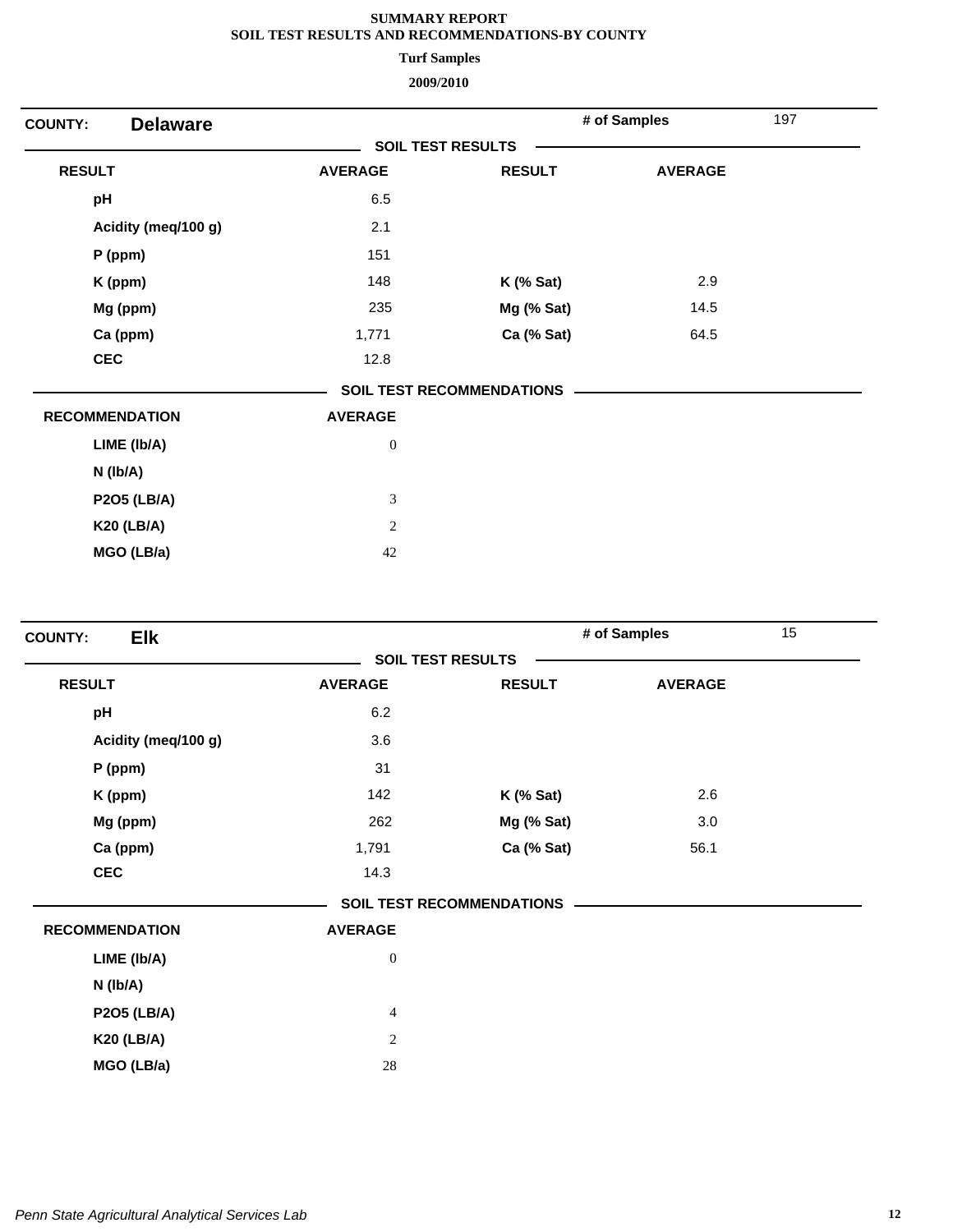**Turf Samples**

| <b>Erie</b><br><b>COUNTY:</b> |                             |                                  | # of Samples   | 101 |
|-------------------------------|-----------------------------|----------------------------------|----------------|-----|
|                               | <b>SOIL TEST RESULTS</b>    |                                  |                |     |
| <b>RESULT</b>                 | <b>AVERAGE</b>              | <b>RESULT</b>                    | <b>AVERAGE</b> |     |
| pH                            | 6.4                         |                                  |                |     |
| Acidity (meq/100 g)           | 2.7                         |                                  |                |     |
| P (ppm)                       | 60                          |                                  |                |     |
| K (ppm)                       | 109                         | $K$ (% Sat)                      | 2.1            |     |
| Mg (ppm)                      | 225                         | Mg (% Sat)                       | 3.6            |     |
| Ca (ppm)                      | 1,762                       | Ca (% Sat)                       | 62.4           |     |
| <b>CEC</b>                    | 13.4                        |                                  |                |     |
|                               |                             | <b>SOIL TEST RECOMMENDATIONS</b> |                |     |
| <b>RECOMMENDATION</b>         | <b>AVERAGE</b>              |                                  |                |     |
| LIME (Ib/A)                   | $\boldsymbol{0}$            |                                  |                |     |
| $N$ ( $lb/A$ )                |                             |                                  |                |     |
| <b>P2O5 (LB/A)</b>            | $\ensuremath{\mathfrak{Z}}$ |                                  |                |     |
| <b>K20 (LB/A)</b>             | $\mathbf{2}$                |                                  |                |     |
| MGO (LB/a)                    | 14                          |                                  |                |     |

| <b>Fayette</b><br><b>COUNTY:</b> |                  |                                  | # of Samples   | 44 |
|----------------------------------|------------------|----------------------------------|----------------|----|
|                                  |                  | <b>SOIL TEST RESULTS</b>         |                |    |
| <b>RESULT</b>                    | <b>AVERAGE</b>   | <b>RESULT</b>                    | <b>AVERAGE</b> |    |
| pH                               | 6.3              |                                  |                |    |
| Acidity (meq/100 g)              | 3.0              |                                  |                |    |
| P (ppm)                          | 38               |                                  |                |    |
| K (ppm)                          | 133              | $K$ (% Sat)                      | 2.2            |    |
| Mg (ppm)                         | 240              | Mg (% Sat)                       | 3.4            |    |
| Ca (ppm)                         | 2,144            | Ca (% Sat)                       | 63.1           |    |
| <b>CEC</b>                       | 15.2             |                                  |                |    |
|                                  |                  | <b>SOIL TEST RECOMMENDATIONS</b> |                |    |
| <b>RECOMMENDATION</b>            | <b>AVERAGE</b>   |                                  |                |    |
| LIME (Ib/A)                      | $\boldsymbol{0}$ |                                  |                |    |
| N (lb/A)                         |                  |                                  |                |    |
| <b>P2O5 (LB/A)</b>               | $\overline{4}$   |                                  |                |    |
| <b>K20 (LB/A)</b>                | $\overline{c}$   |                                  |                |    |
| MGO (LB/a)                       | 29               |                                  |                |    |
|                                  |                  |                                  |                |    |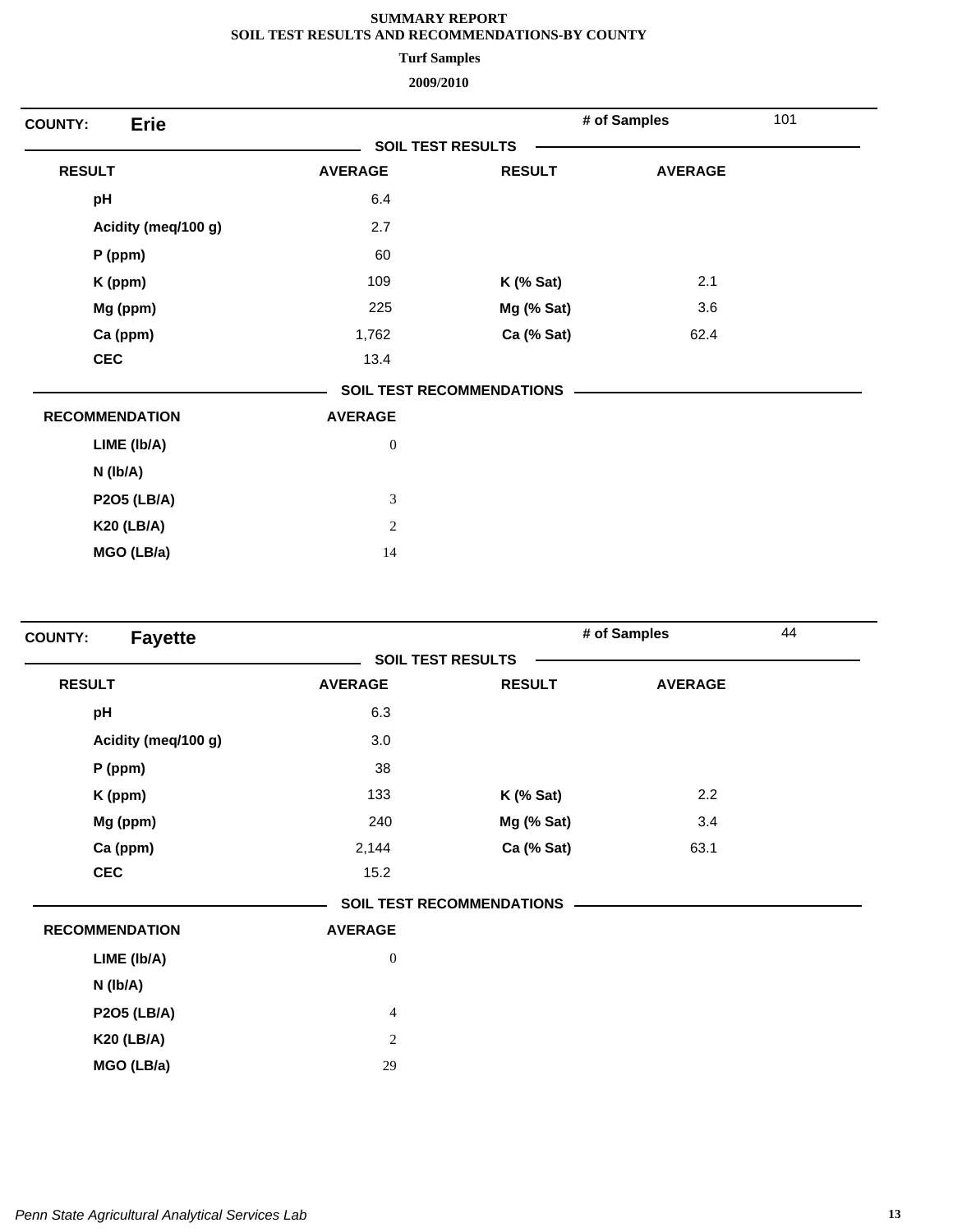**Turf Samples**

| <b>Franklin</b><br><b>COUNTY:</b> |                          |                                  | # of Samples   | 239 |  |
|-----------------------------------|--------------------------|----------------------------------|----------------|-----|--|
|                                   | <b>SOIL TEST RESULTS</b> |                                  |                |     |  |
| <b>RESULT</b>                     | <b>AVERAGE</b>           | <b>RESULT</b>                    | <b>AVERAGE</b> |     |  |
| pH                                | 6.5                      |                                  |                |     |  |
| Acidity (meq/100 g)               | 2.1                      |                                  |                |     |  |
| P (ppm)                           | 84                       |                                  |                |     |  |
| K (ppm)                           | 199                      | $K$ (% Sat)                      | 3.7            |     |  |
| Mg (ppm)                          | 212                      | Mg (% Sat)                       | 8.1            |     |  |
| Ca (ppm)                          | 2,053                    | Ca (% Sat)                       | 65.7           |     |  |
| <b>CEC</b>                        | 13.2                     |                                  |                |     |  |
|                                   |                          | <b>SOIL TEST RECOMMENDATIONS</b> |                |     |  |
| <b>RECOMMENDATION</b>             | <b>AVERAGE</b>           |                                  |                |     |  |
| LIME (Ib/A)                       | $\boldsymbol{0}$         |                                  |                |     |  |
| $N$ ( $lb/A$ )                    |                          |                                  |                |     |  |
| <b>P2O5 (LB/A)</b>                | $\overline{4}$           |                                  |                |     |  |
| <b>K20 (LB/A)</b>                 | $\sqrt{2}$               |                                  |                |     |  |
| MGO (LB/a)                        | 57                       |                                  |                |     |  |
|                                   |                          |                                  |                |     |  |

| <b>Fulton</b><br><b>COUNTY:</b> |                             |                                  | # of Samples   | 12 |  |
|---------------------------------|-----------------------------|----------------------------------|----------------|----|--|
|                                 | <b>SOIL TEST RESULTS</b>    |                                  |                |    |  |
| <b>RESULT</b>                   | <b>AVERAGE</b>              | <b>RESULT</b>                    | <b>AVERAGE</b> |    |  |
| pH                              | 6.3                         |                                  |                |    |  |
| Acidity (meq/100 g)             | 2.1                         |                                  |                |    |  |
| P (ppm)                         | 76                          |                                  |                |    |  |
| K (ppm)                         | 127                         | $K$ (% Sat)                      | 3.0            |    |  |
| Mg (ppm)                        | 207                         | Mg (% Sat)                       | 11.6           |    |  |
| Ca (ppm)                        | 1,141                       | Ca (% Sat)                       | 54.4           |    |  |
| <b>CEC</b>                      | 9.9                         |                                  |                |    |  |
|                                 |                             | <b>SOIL TEST RECOMMENDATIONS</b> |                |    |  |
| <b>RECOMMENDATION</b>           | <b>AVERAGE</b>              |                                  |                |    |  |
| LIME (Ib/A)                     | $\boldsymbol{0}$            |                                  |                |    |  |
| N (lb/A)                        |                             |                                  |                |    |  |
| <b>P2O5 (LB/A)</b>              | $\sqrt{2}$                  |                                  |                |    |  |
| <b>K20 (LB/A)</b>               | $\ensuremath{\mathfrak{Z}}$ |                                  |                |    |  |
| MGO (LB/a)                      | 27                          |                                  |                |    |  |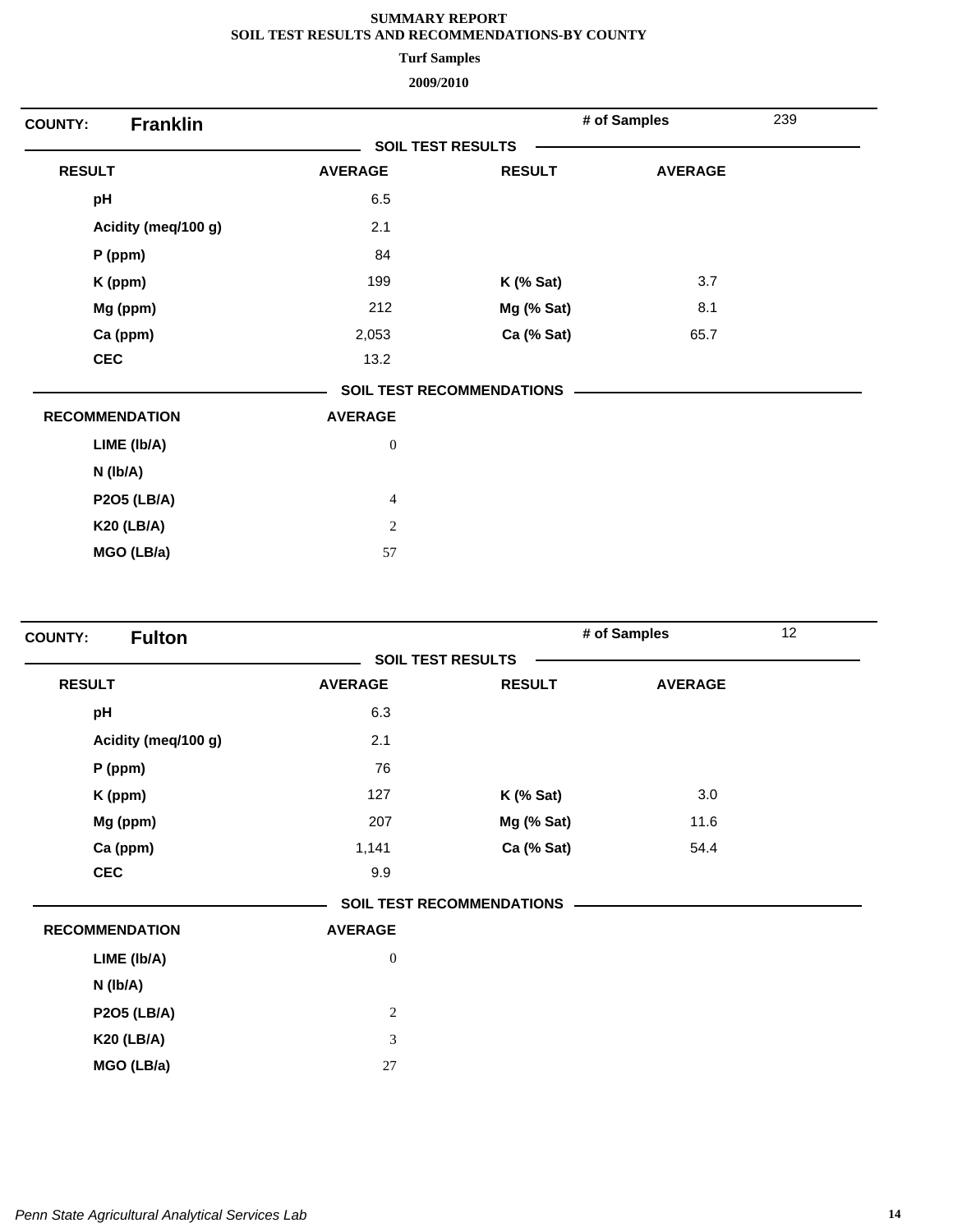**Turf Samples**

| <b>Greene</b><br><b>COUNTY:</b> |                          |                                  | # of Samples   | 5 |
|---------------------------------|--------------------------|----------------------------------|----------------|---|
|                                 | <b>SOIL TEST RESULTS</b> |                                  |                |   |
| <b>RESULT</b>                   | <b>AVERAGE</b>           | <b>RESULT</b>                    | <b>AVERAGE</b> |   |
| pH                              | 5.5                      |                                  |                |   |
| Acidity (meq/100 g)             | 6.2                      |                                  |                |   |
| $P$ (ppm)                       | 66                       |                                  |                |   |
| K (ppm)                         | 138                      | $K$ (% Sat)                      | 2.6            |   |
| Mg (ppm)                        | 193                      | Mg (% Sat)                       | 6.5            |   |
| Ca (ppm)                        | 1,161                    | Ca (% Sat)                       | 40.6           |   |
| <b>CEC</b>                      | 14.0                     |                                  |                |   |
|                                 |                          | <b>SOIL TEST RECOMMENDATIONS</b> |                |   |
| <b>RECOMMENDATION</b>           | <b>AVERAGE</b>           |                                  |                |   |
| LIME (Ib/A)                     | $\boldsymbol{0}$         |                                  |                |   |
| $N$ ( $lb/A$ )                  |                          |                                  |                |   |
| <b>P2O5 (LB/A)</b>              | $\mathfrak{Z}$           |                                  |                |   |
| <b>K20 (LB/A)</b>               | $\mathbf{1}$             |                                  |                |   |
| MGO (LB/a)                      | $10\,$                   |                                  |                |   |

| Huntingdon<br><b>COUNTY:</b> |                  |                                  | # of Samples   | 27 |
|------------------------------|------------------|----------------------------------|----------------|----|
|                              |                  | <b>SOIL TEST RESULTS</b>         |                |    |
| <b>RESULT</b>                | <b>AVERAGE</b>   | <b>RESULT</b>                    | <b>AVERAGE</b> |    |
| pH                           | 6.3              |                                  |                |    |
| Acidity (meq/100 g)          | 3.0              |                                  |                |    |
| $P$ (ppm)                    | 103              |                                  |                |    |
| K (ppm)                      | 129              | $K$ (% Sat)                      | 2.6            |    |
| Mg (ppm)                     | 188              | Mg (% Sat)                       | 3.1            |    |
| Ca (ppm)                     | 1,833            | Ca (% Sat)                       | 59.4           |    |
| <b>CEC</b>                   | 13.0             |                                  |                |    |
|                              |                  | <b>SOIL TEST RECOMMENDATIONS</b> |                |    |
| <b>RECOMMENDATION</b>        | <b>AVERAGE</b>   |                                  |                |    |
| LIME (Ib/A)                  | $\boldsymbol{0}$ |                                  |                |    |
| N (lb/A)                     |                  |                                  |                |    |
| <b>P2O5 (LB/A)</b>           | 5                |                                  |                |    |
| <b>K20 (LB/A)</b>            | 3                |                                  |                |    |
| MGO (LB/a)                   | 30               |                                  |                |    |
|                              |                  |                                  |                |    |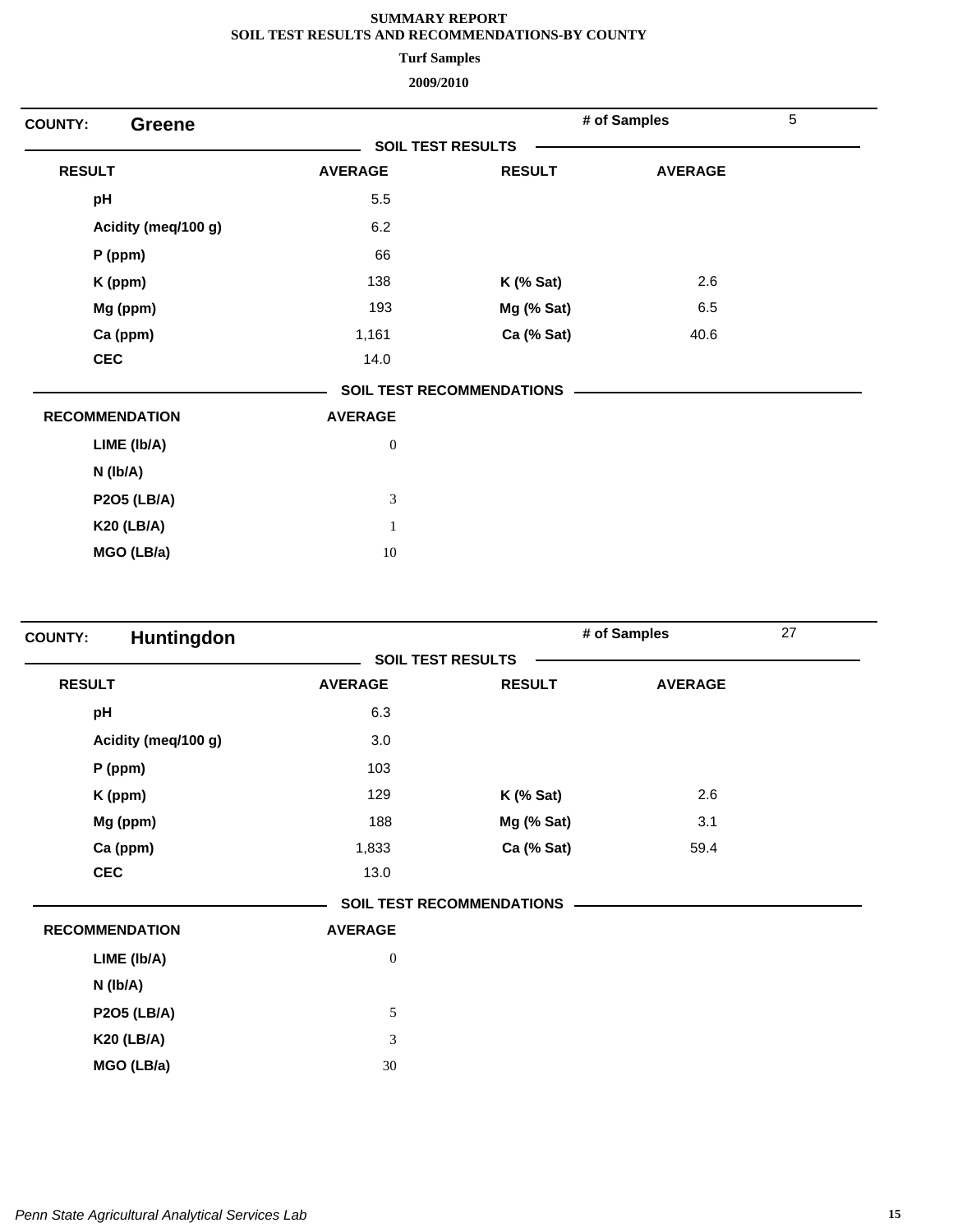**Turf Samples**

| Indiana<br><b>COUNTY:</b> |                          |                                  | # of Samples   | 42 |
|---------------------------|--------------------------|----------------------------------|----------------|----|
|                           | <b>SOIL TEST RESULTS</b> |                                  |                |    |
| <b>RESULT</b>             | <b>AVERAGE</b>           | <b>RESULT</b>                    | <b>AVERAGE</b> |    |
| pH                        | 6.1                      |                                  |                |    |
| Acidity (meq/100 g)       | 3.9                      |                                  |                |    |
| P (ppm)                   | 79                       |                                  |                |    |
| K (ppm)                   | 167                      | $K$ (% Sat)                      | 3.0            |    |
| Mg (ppm)                  | 211                      | Mg (% Sat)                       | 10.1           |    |
| Ca (ppm)                  | 1,769                    | Ca (% Sat)                       | 55.0           |    |
| <b>CEC</b>                | 14.5                     |                                  |                |    |
|                           |                          | <b>SOIL TEST RECOMMENDATIONS</b> |                |    |
| <b>RECOMMENDATION</b>     | <b>AVERAGE</b>           |                                  |                |    |
| LIME (Ib/A)               | $\boldsymbol{0}$         |                                  |                |    |
| $N$ ( $lb/A$ )            |                          |                                  |                |    |
| <b>P2O5 (LB/A)</b>        | $\sqrt{5}$               |                                  |                |    |
| <b>K20 (LB/A)</b>         | $\mathbf{2}$             |                                  |                |    |
| MGO (LB/a)                | 56                       |                                  |                |    |

| <b>Jefferson</b><br><b>COUNTY:</b> |                          |                                  | # of Samples   | 15 |
|------------------------------------|--------------------------|----------------------------------|----------------|----|
|                                    | <b>SOIL TEST RESULTS</b> |                                  |                |    |
| <b>RESULT</b>                      | <b>AVERAGE</b>           | <b>RESULT</b>                    | <b>AVERAGE</b> |    |
| pH                                 | 6.5                      |                                  |                |    |
| Acidity (meq/100 g)                | 3.1                      |                                  |                |    |
| $P$ (ppm)                          | 46                       |                                  |                |    |
| K (ppm)                            | 142                      | <b>K</b> (% Sat)                 | 2.4            |    |
| Mg (ppm)                           | 270                      | Mg (% Sat)                       | 2.3            |    |
| Ca (ppm)                           | 2,022                    | Ca (% Sat)                       | 63.1           |    |
| <b>CEC</b>                         | 15.5                     |                                  |                |    |
|                                    |                          | <b>SOIL TEST RECOMMENDATIONS</b> |                |    |
| <b>RECOMMENDATION</b>              | <b>AVERAGE</b>           |                                  |                |    |
| LIME (Ib/A)                        | $\boldsymbol{0}$         |                                  |                |    |
| N (lb/A)                           |                          |                                  |                |    |
| <b>P2O5 (LB/A)</b>                 | $\sqrt{2}$               |                                  |                |    |
| <b>K20 (LB/A)</b>                  | $\overline{c}$           |                                  |                |    |
| MGO (LB/a)                         | 56                       |                                  |                |    |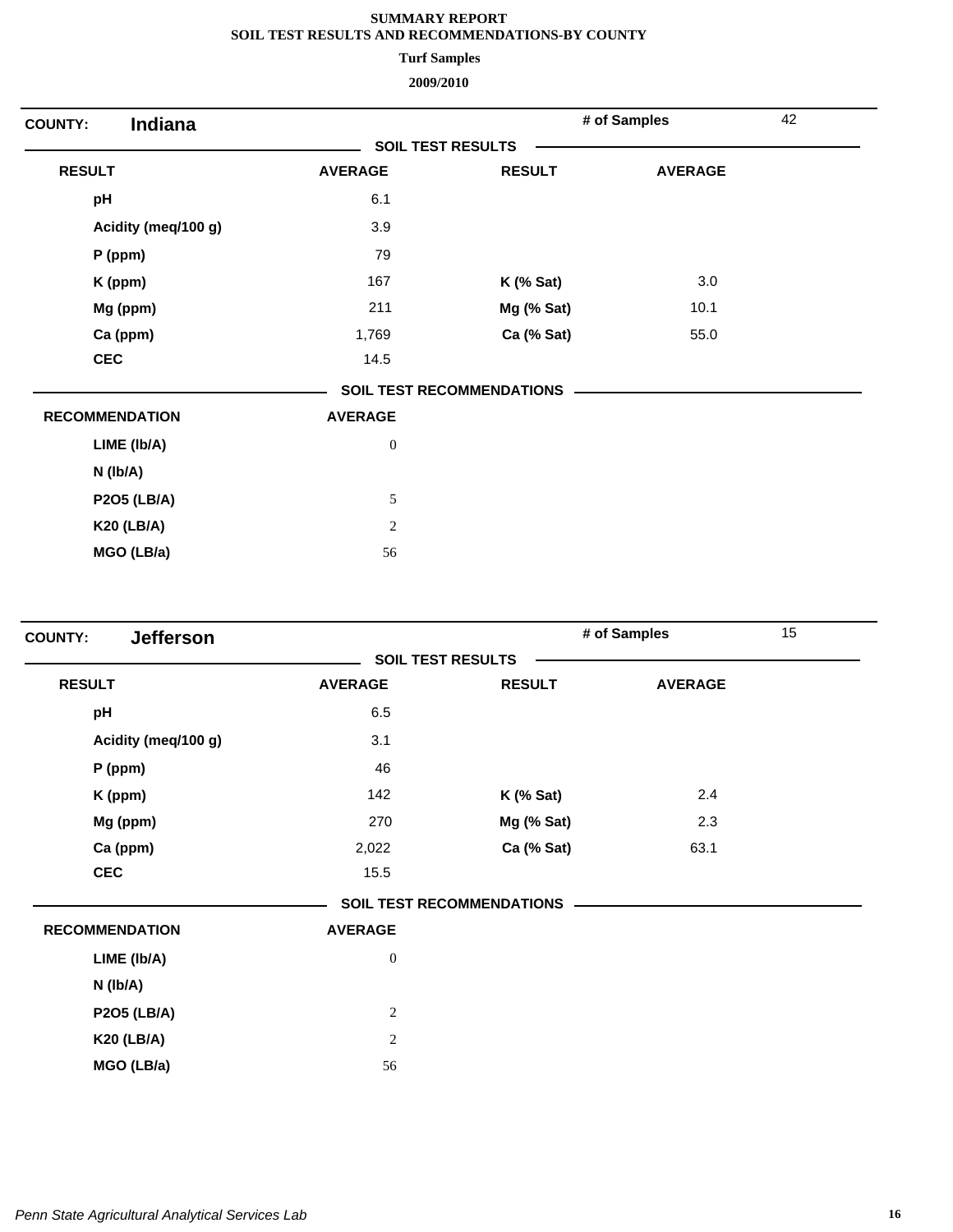**Turf Samples**

| Juniata<br><b>COUNTY:</b> |                          |                                  | # of Samples   | 11 |
|---------------------------|--------------------------|----------------------------------|----------------|----|
|                           | <b>SOIL TEST RESULTS</b> |                                  |                |    |
| <b>RESULT</b>             | <b>AVERAGE</b>           | <b>RESULT</b>                    | <b>AVERAGE</b> |    |
| pH                        | 6.5                      |                                  |                |    |
| Acidity (meq/100 g)       | 2.3                      |                                  |                |    |
| $P$ (ppm)                 | 53                       |                                  |                |    |
| K (ppm)                   | 175                      | $K$ (% Sat)                      | 3.3            |    |
| Mg (ppm)                  | 183                      | Mg (% Sat)                       | 8.1            |    |
| Ca (ppm)                  | 1,943                    | Ca (% Sat)                       | 66.5           |    |
| <b>CEC</b>                | 13.7                     |                                  |                |    |
|                           |                          | <b>SOIL TEST RECOMMENDATIONS</b> |                |    |
| <b>RECOMMENDATION</b>     | <b>AVERAGE</b>           |                                  |                |    |
| LIME (Ib/A)               | $\boldsymbol{0}$         |                                  |                |    |
| $N$ (lb/A)                |                          |                                  |                |    |
| <b>P2O5 (LB/A)</b>        | $\mathfrak{Z}$           |                                  |                |    |
| <b>K20 (LB/A)</b>         | $\overline{c}$           |                                  |                |    |
| MGO (LB/a)                | 74                       |                                  |                |    |

| Lackawanna<br><b>COUNTY:</b> |                             |                                  | # of Samples   | 138 |
|------------------------------|-----------------------------|----------------------------------|----------------|-----|
|                              | <b>SOIL TEST RESULTS</b>    |                                  |                |     |
| <b>RESULT</b>                | <b>AVERAGE</b>              | <b>RESULT</b>                    | <b>AVERAGE</b> |     |
| pH                           | 6.3                         |                                  |                |     |
| Acidity (meq/100 g)          | 2.9                         |                                  |                |     |
| $P$ (ppm)                    | 81                          |                                  |                |     |
| K (ppm)                      | 112                         | $K$ (% Sat)                      | 2.4            |     |
| Mg (ppm)                     | 167                         | Mg (% Sat)                       | 5.4            |     |
| Ca (ppm)                     | 1,517                       | Ca (% Sat)                       | 59.3           |     |
| <b>CEC</b>                   | 11.7                        |                                  |                |     |
|                              |                             | <b>SOIL TEST RECOMMENDATIONS</b> |                |     |
| <b>RECOMMENDATION</b>        | <b>AVERAGE</b>              |                                  |                |     |
| LIME (Ib/A)                  | $\boldsymbol{0}$            |                                  |                |     |
| N (lb/A)                     |                             |                                  |                |     |
| <b>P2O5 (LB/A)</b>           | $\overline{4}$              |                                  |                |     |
| <b>K20 (LB/A)</b>            | $\ensuremath{\mathfrak{Z}}$ |                                  |                |     |
| MGO (LB/a)                   | 29                          |                                  |                |     |
|                              |                             |                                  |                |     |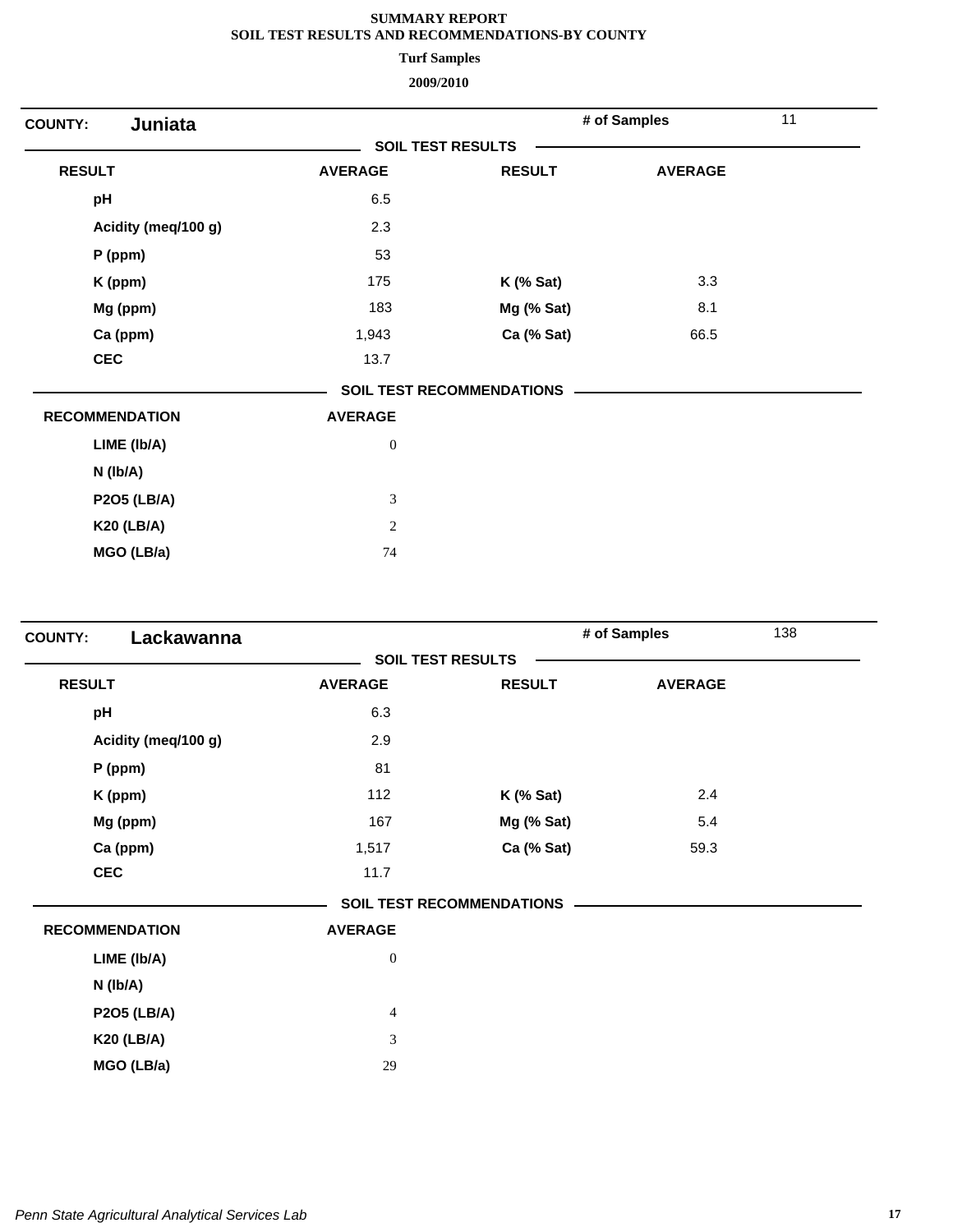**Turf Samples**

| Lancaster<br><b>COUNTY:</b> |                          |                           | # of Samples   | 714 |
|-----------------------------|--------------------------|---------------------------|----------------|-----|
|                             | <b>SOIL TEST RESULTS</b> |                           |                |     |
| <b>RESULT</b>               | <b>AVERAGE</b>           | <b>RESULT</b>             | <b>AVERAGE</b> |     |
| pH                          | 6.3                      |                           |                |     |
| Acidity (meq/100 g)         | 2.6                      |                           |                |     |
| $P$ (ppm)                   | 91                       |                           |                |     |
| K (ppm)                     | 175                      | $K$ (% Sat)               | 3.4            |     |
| Mg (ppm)                    | 237                      | Mg (% Sat)                | 8.8            |     |
| Ca (ppm)                    | 1,623                    | Ca (% Sat)                | 61.0           |     |
| <b>CEC</b>                  | 13.1                     |                           |                |     |
|                             |                          | SOIL TEST RECOMMENDATIONS |                |     |
| <b>RECOMMENDATION</b>       | <b>AVERAGE</b>           |                           |                |     |
| LIME (Ib/A)                 | $\boldsymbol{0}$         |                           |                |     |
| $N$ ( $lb/A$ )              |                          |                           |                |     |
| <b>P2O5 (LB/A)</b>          | $\sqrt{2}$               |                           |                |     |
| <b>K20 (LB/A)</b>           | $\overline{c}$           |                           |                |     |
| MGO (LB/a)                  | 25                       |                           |                |     |

| <b>COUNTY:</b><br>Lawrence |                  |                                  | # of Samples   | 21 |
|----------------------------|------------------|----------------------------------|----------------|----|
|                            |                  | <b>SOIL TEST RESULTS</b>         |                |    |
| <b>RESULT</b>              | <b>AVERAGE</b>   | <b>RESULT</b>                    | <b>AVERAGE</b> |    |
| pH                         | 6.5              |                                  |                |    |
| Acidity (meq/100 g)        | 2.4              |                                  |                |    |
| $P$ (ppm)                  | 97               |                                  |                |    |
| K (ppm)                    | 114              | $K$ (% Sat)                      | 2.2            |    |
| Mg (ppm)                   | 221              | Mg (% Sat)                       | 5.3            |    |
| Ca (ppm)                   | 2,725            | Ca (% Sat)                       | 64.9           |    |
| <b>CEC</b>                 | 14.0             |                                  |                |    |
|                            |                  | <b>SOIL TEST RECOMMENDATIONS</b> |                |    |
| <b>RECOMMENDATION</b>      | <b>AVERAGE</b>   |                                  |                |    |
| LIME (Ib/A)                | $\boldsymbol{0}$ |                                  |                |    |
| N (Ib/A)                   |                  |                                  |                |    |
| <b>P2O5 (LB/A)</b>         | 5                |                                  |                |    |
| <b>K20 (LB/A)</b>          | 3                |                                  |                |    |
| MGO (LB/a)                 | 27               |                                  |                |    |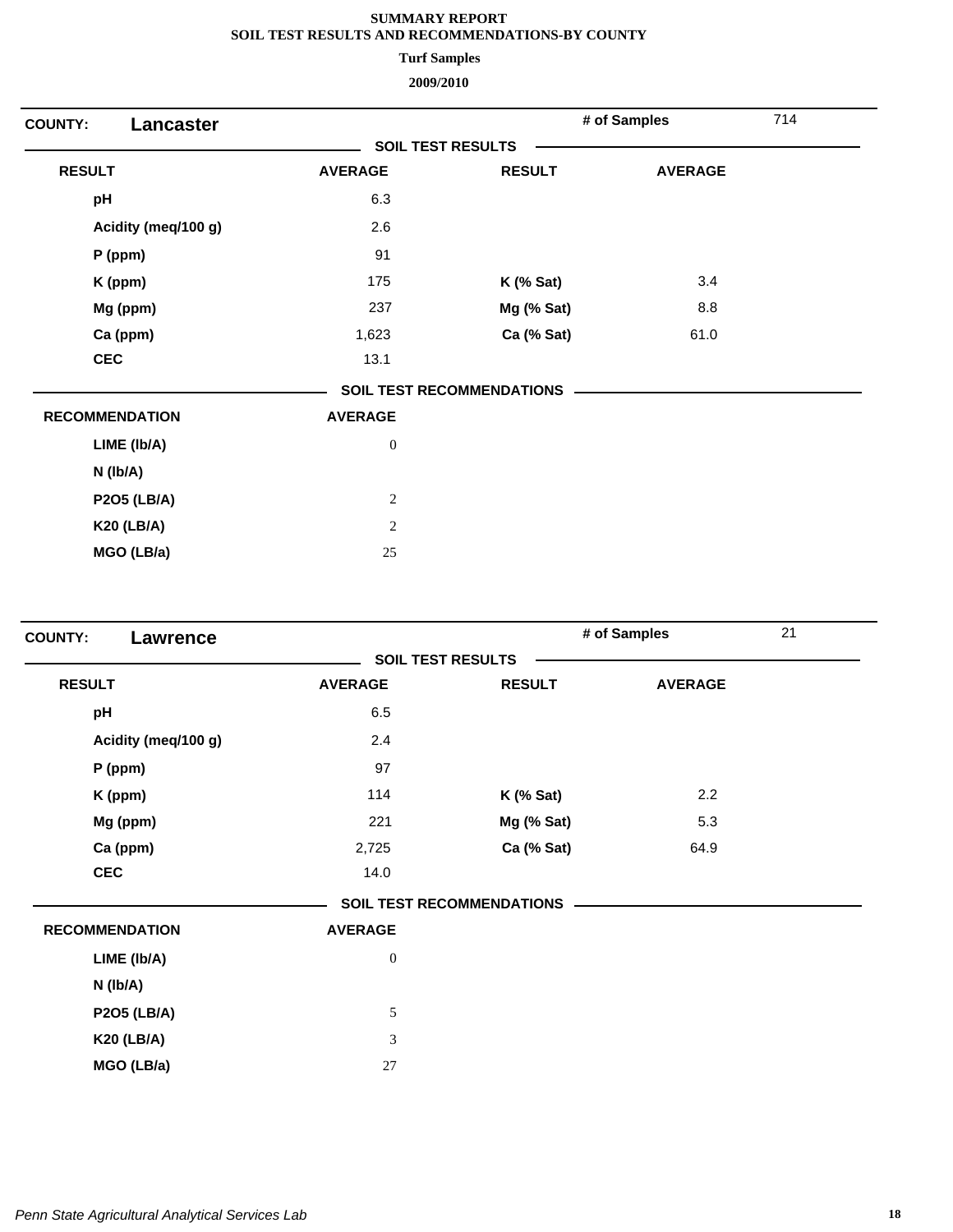**Turf Samples**

| Lebanon<br><b>COUNTY:</b> |                          |                                  | # of Samples   | 103 |
|---------------------------|--------------------------|----------------------------------|----------------|-----|
|                           | <b>SOIL TEST RESULTS</b> |                                  |                |     |
| <b>RESULT</b>             | <b>AVERAGE</b>           | <b>RESULT</b>                    | <b>AVERAGE</b> |     |
| pH                        | 6.5                      |                                  |                |     |
| Acidity (meq/100 g)       | 2.4                      |                                  |                |     |
| P (ppm)                   | 77                       |                                  |                |     |
| K (ppm)                   | 190                      | $K$ (% Sat)                      | 3.5            |     |
| Mg (ppm)                  | 249                      | Mg (% Sat)                       | 4.8            |     |
| Ca (ppm)                  | 1,878                    | Ca (% Sat)                       | 64.6           |     |
| <b>CEC</b>                | 14.1                     |                                  |                |     |
|                           |                          | <b>SOIL TEST RECOMMENDATIONS</b> |                |     |
| <b>RECOMMENDATION</b>     | <b>AVERAGE</b>           |                                  |                |     |
| LIME (Ib/A)               | $\boldsymbol{0}$         |                                  |                |     |
| $N$ ( $lb/A$ )            |                          |                                  |                |     |
| <b>P2O5 (LB/A)</b>        | $\mathfrak{Z}$           |                                  |                |     |
| <b>K20 (LB/A)</b>         | $\sqrt{2}$               |                                  |                |     |
| MGO (LB/a)                | 35                       |                                  |                |     |
|                           |                          |                                  |                |     |

| Lehigh<br><b>COUNTY:</b> |                  |                                  | # of Samples   | 318 |
|--------------------------|------------------|----------------------------------|----------------|-----|
|                          |                  | <b>SOIL TEST RESULTS</b>         |                |     |
| <b>RESULT</b>            | <b>AVERAGE</b>   | <b>RESULT</b>                    | <b>AVERAGE</b> |     |
| pH                       | 6.6              |                                  |                |     |
| Acidity (meq/100 g)      | 2.1              |                                  |                |     |
| P (ppm)                  | 85               |                                  |                |     |
| K (ppm)                  | 160              | $K$ (% Sat)                      | 3.0            |     |
| Mg (ppm)                 | 222              | Mg (% Sat)                       | 12.8           |     |
| Ca (ppm)                 | 2,092            | Ca (% Sat)                       | 67.6           |     |
| <b>CEC</b>               | 13.8             |                                  |                |     |
|                          |                  | <b>SOIL TEST RECOMMENDATIONS</b> |                |     |
| <b>RECOMMENDATION</b>    | <b>AVERAGE</b>   |                                  |                |     |
| LIME (Ib/A)              | $\boldsymbol{0}$ |                                  |                |     |
| $N$ ( $lb/A$ )           |                  |                                  |                |     |
| <b>P2O5 (LB/A)</b>       | 3                |                                  |                |     |
| <b>K20 (LB/A)</b>        | $\overline{c}$   |                                  |                |     |
| MGO (LB/a)               | 33               |                                  |                |     |
|                          |                  |                                  |                |     |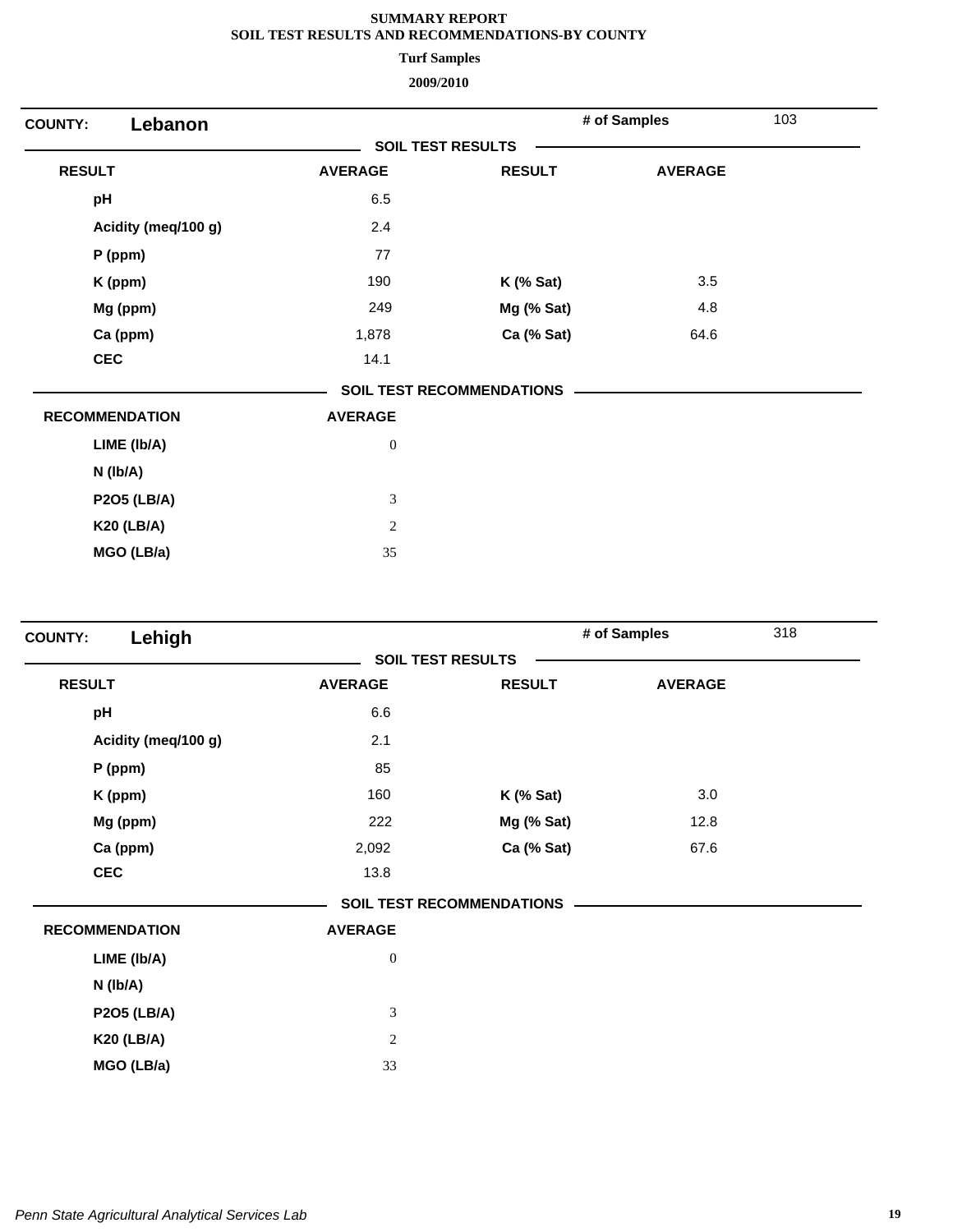**Turf Samples**

| <b>LUZERENE</b><br><b>COUNTY:</b> |                          |                                  | # of Samples   | 1 |
|-----------------------------------|--------------------------|----------------------------------|----------------|---|
|                                   | <b>SOIL TEST RESULTS</b> |                                  |                |   |
| <b>RESULT</b>                     | <b>AVERAGE</b>           | <b>RESULT</b>                    | <b>AVERAGE</b> |   |
| pH                                | 5.0                      |                                  |                |   |
| Acidity (meq/100 g)               | 5.7                      |                                  |                |   |
| P (ppm)                           | 18                       |                                  |                |   |
| K (ppm)                           | 115                      | <b>K</b> (% Sat)                 | 3.0            |   |
| Mg (ppm)                          | 191                      | Mg (% Sat)                       | 16.3           |   |
| Ca (ppm)                          | 433                      | Ca (% Sat)                       | 22.2           |   |
| <b>CEC</b>                        | 9.8                      |                                  |                |   |
|                                   |                          | <b>SOIL TEST RECOMMENDATIONS</b> |                |   |
| <b>RECOMMENDATION</b>             | <b>AVERAGE</b>           |                                  |                |   |
| LIME (Ib/A)                       | $\boldsymbol{0}$         |                                  |                |   |
| $N$ ( $lb/A$ )                    |                          |                                  |                |   |
| <b>P2O5 (LB/A)</b>                | 11                       |                                  |                |   |
| <b>K20 (LB/A)</b>                 | $\mathfrak{Z}$           |                                  |                |   |
| MGO (LB/a)                        | $\boldsymbol{0}$         |                                  |                |   |

| Luzerne<br><b>COUNTY:</b> |                  |                                  | # of Samples<br>232 |  |
|---------------------------|------------------|----------------------------------|---------------------|--|
|                           |                  | <b>SOIL TEST RESULTS</b>         |                     |  |
| <b>RESULT</b>             | <b>AVERAGE</b>   | <b>RESULT</b>                    | <b>AVERAGE</b>      |  |
| pH                        | 6.1              |                                  |                     |  |
| Acidity (meq/100 g)       | 3.5              |                                  |                     |  |
| $P$ (ppm)                 | 104              |                                  |                     |  |
| K (ppm)                   | 134              | $K$ (% Sat)                      | 2.3                 |  |
| Mg (ppm)                  | 179              | Mg (% Sat)                       | 3.6                 |  |
| Ca (ppm)                  | 1,422            | Ca (% Sat)                       | 53.8                |  |
| <b>CEC</b>                | 12.1             |                                  |                     |  |
|                           |                  | <b>SOIL TEST RECOMMENDATIONS</b> |                     |  |
| <b>RECOMMENDATION</b>     | <b>AVERAGE</b>   |                                  |                     |  |
| LIME (Ib/A)               | $\boldsymbol{0}$ |                                  |                     |  |
| N (lb/A)                  |                  |                                  |                     |  |
| <b>P2O5 (LB/A)</b>        | 5                |                                  |                     |  |
| <b>K20 (LB/A)</b>         | $\overline{4}$   |                                  |                     |  |
| MGO (LB/a)                | 42               |                                  |                     |  |
|                           |                  |                                  |                     |  |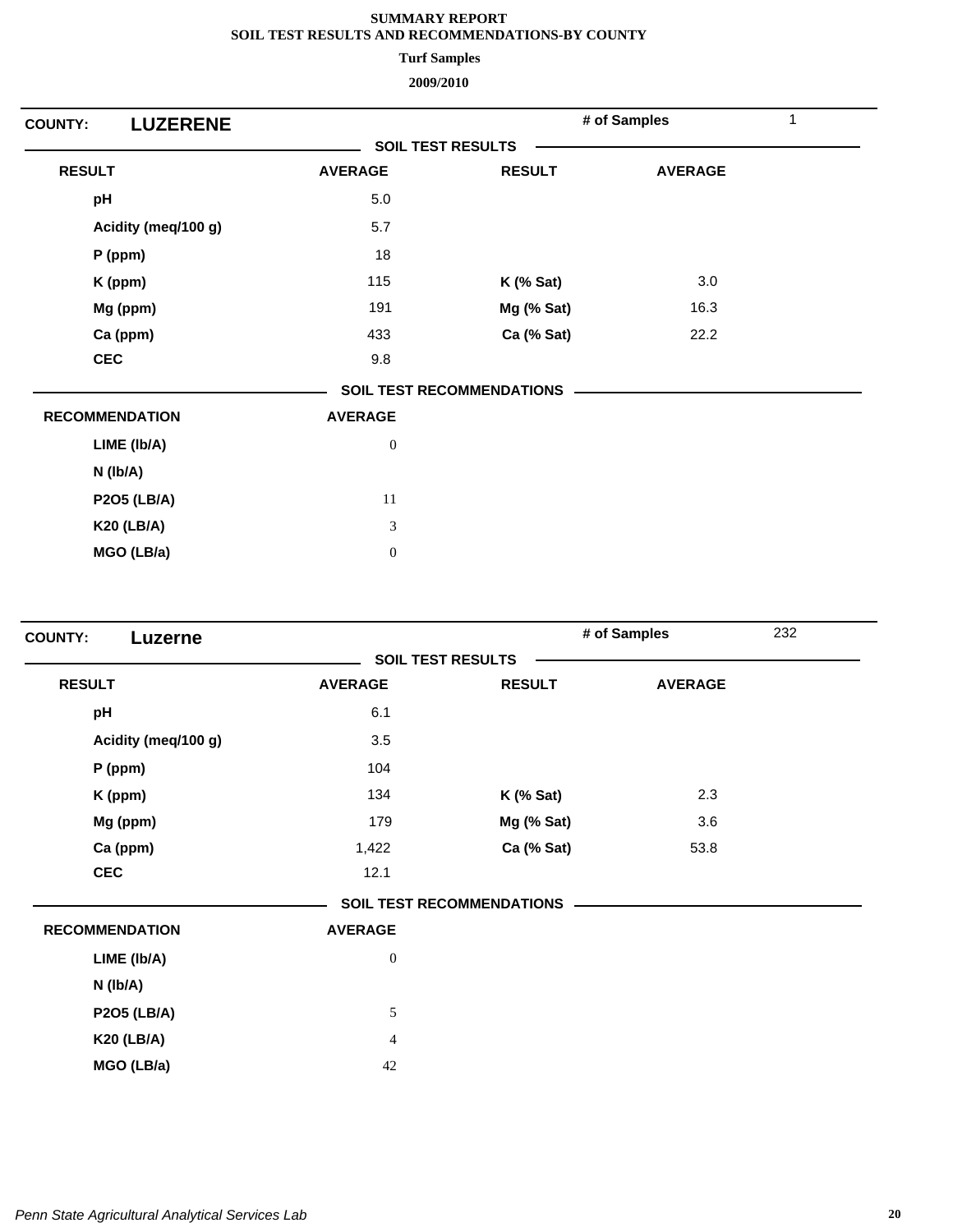**Turf Samples**

| Lycoming<br><b>COUNTY:</b> |                          |                                  | # of Samples   | 77 |
|----------------------------|--------------------------|----------------------------------|----------------|----|
|                            | <b>SOIL TEST RESULTS</b> |                                  |                |    |
| <b>RESULT</b>              | <b>AVERAGE</b>           | <b>RESULT</b>                    | <b>AVERAGE</b> |    |
| pH                         | 6.5                      |                                  |                |    |
| Acidity (meq/100 g)        | 2.4                      |                                  |                |    |
| P (ppm)                    | 100                      |                                  |                |    |
| K (ppm)                    | 154                      | $K$ (% Sat)                      | 3.1            |    |
| Mg (ppm)                   | 176                      | Mg (% Sat)                       | 2.8            |    |
| Ca (ppm)                   | 1,831                    | Ca (% Sat)                       | 67.9           |    |
| <b>CEC</b>                 | 13.3                     |                                  |                |    |
|                            |                          | <b>SOIL TEST RECOMMENDATIONS</b> |                |    |
| <b>RECOMMENDATION</b>      | <b>AVERAGE</b>           |                                  |                |    |
| LIME (Ib/A)                | $\boldsymbol{0}$         |                                  |                |    |
| $N$ ( $lb/A$ )             |                          |                                  |                |    |
| <b>P2O5 (LB/A)</b>         | $\mathfrak{Z}$           |                                  |                |    |
| <b>K20 (LB/A)</b>          | $\sqrt{2}$               |                                  |                |    |
| MGO (LB/a)                 | 48                       |                                  |                |    |

| <b>McKean</b><br><b>COUNTY:</b> |                          |                                  | # of Samples   | 14 |
|---------------------------------|--------------------------|----------------------------------|----------------|----|
|                                 | <b>SOIL TEST RESULTS</b> |                                  |                |    |
| <b>RESULT</b>                   | <b>AVERAGE</b>           | <b>RESULT</b>                    | <b>AVERAGE</b> |    |
| pH                              | 6.3                      |                                  |                |    |
| Acidity (meq/100 g)             | 3.4                      |                                  |                |    |
| $P$ (ppm)                       | 40                       |                                  |                |    |
| K (ppm)                         | 126                      | $K$ (% Sat)                      | 2.3            |    |
| Mg (ppm)                        | 216                      | Mg (% Sat)                       | 7.2            |    |
| Ca (ppm)                        | 1,713                    | Ca (% Sat)                       | 59.8           |    |
| <b>CEC</b>                      | 14.1                     |                                  |                |    |
|                                 |                          | <b>SOIL TEST RECOMMENDATIONS</b> |                |    |
| <b>RECOMMENDATION</b>           | <b>AVERAGE</b>           |                                  |                |    |
| LIME (Ib/A)                     | $\boldsymbol{0}$         |                                  |                |    |
| N (lb/A)                        |                          |                                  |                |    |
| <b>P2O5 (LB/A)</b>              | $\overline{4}$           |                                  |                |    |
| <b>K20 (LB/A)</b>               | $\sqrt{2}$               |                                  |                |    |
| MGO (LB/a)                      | 44                       |                                  |                |    |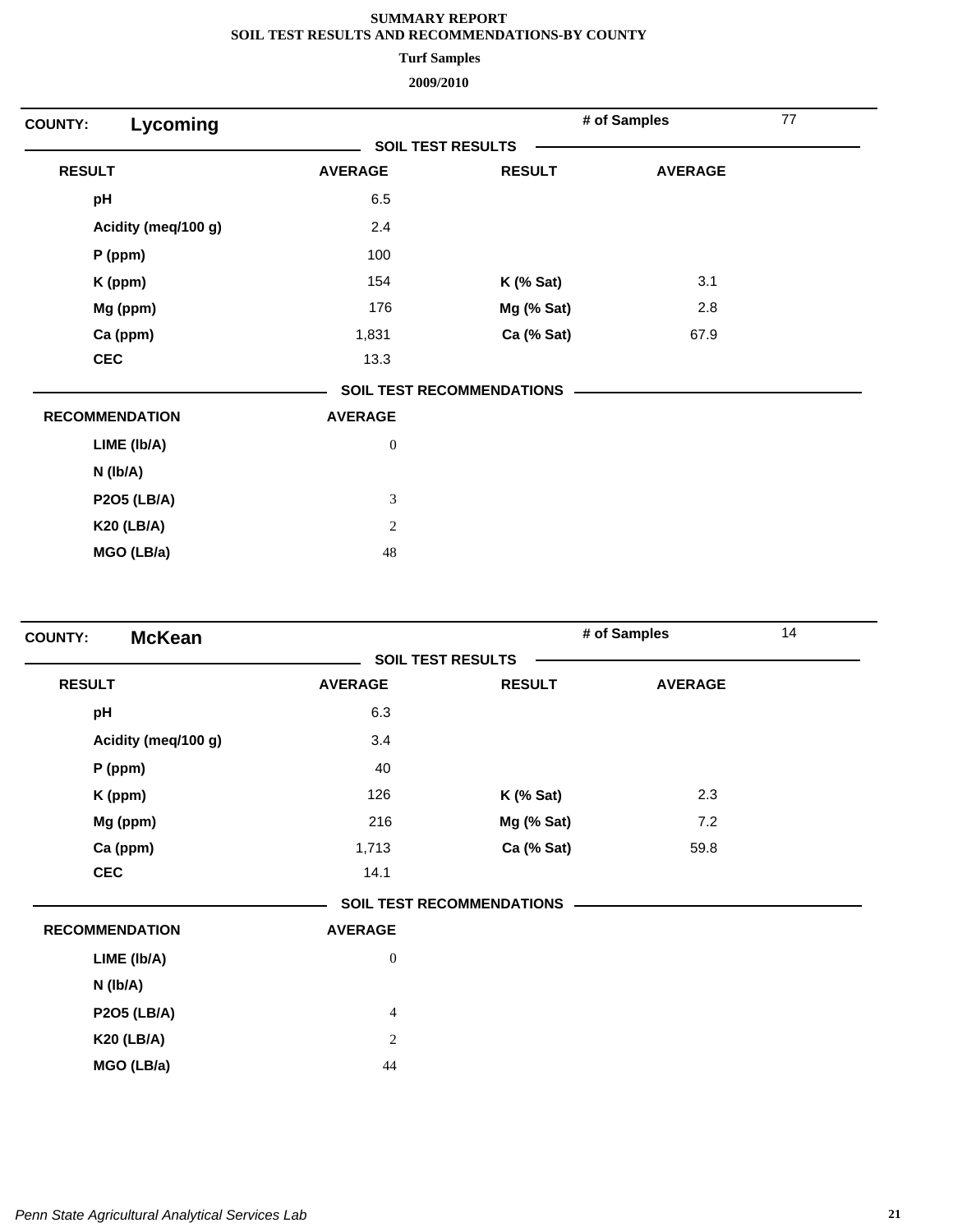**Turf Samples**

| <b>Mercer</b><br><b>COUNTY:</b> |                          |                                  | # of Samples   | 50 |
|---------------------------------|--------------------------|----------------------------------|----------------|----|
|                                 | <b>SOIL TEST RESULTS</b> |                                  |                |    |
| <b>RESULT</b>                   | <b>AVERAGE</b>           | <b>RESULT</b>                    | <b>AVERAGE</b> |    |
| pH                              | 6.5                      |                                  |                |    |
| Acidity (meq/100 g)             | 2.7                      |                                  |                |    |
| P (ppm)                         | 38                       |                                  |                |    |
| K (ppm)                         | 109                      | $K$ (% Sat)                      | 2.3            |    |
| Mg (ppm)                        | 180                      | Mg (% Sat)                       | 8.3            |    |
| Ca (ppm)                        | 1,691                    | Ca (% Sat)                       | 64.2           |    |
| <b>CEC</b>                      | 12.8                     |                                  |                |    |
|                                 |                          | <b>SOIL TEST RECOMMENDATIONS</b> |                |    |
| <b>RECOMMENDATION</b>           | <b>AVERAGE</b>           |                                  |                |    |
| LIME (Ib/A)                     | $\boldsymbol{0}$         |                                  |                |    |
| $N$ ( $lb/A$ )                  |                          |                                  |                |    |
| <b>P2O5 (LB/A)</b>              | $\overline{4}$           |                                  |                |    |
| <b>K20 (LB/A)</b>               | 3                        |                                  |                |    |
| MGO (LB/a)                      | 30                       |                                  |                |    |
|                                 |                          |                                  |                |    |

| <b>Mifflin</b><br><b>COUNTY:</b> |                             |                                  | # of Samples   | 18 |
|----------------------------------|-----------------------------|----------------------------------|----------------|----|
|                                  | <b>SOIL TEST RESULTS</b>    |                                  |                |    |
| <b>RESULT</b>                    | <b>AVERAGE</b>              | <b>RESULT</b>                    | <b>AVERAGE</b> |    |
| pH                               | 6.3                         |                                  |                |    |
| Acidity (meq/100 g)              | 2.5                         |                                  |                |    |
| $P$ (ppm)                        | 68                          |                                  |                |    |
| K (ppm)                          | 191                         | $K$ (% Sat)                      | 3.9            |    |
| Mg (ppm)                         | 176                         | Mg (% Sat)                       | 8.8            |    |
| Ca (ppm)                         | 1,579                       | Ca (% Sat)                       | 60.1           |    |
| <b>CEC</b>                       | 12.3                        |                                  |                |    |
|                                  |                             | <b>SOIL TEST RECOMMENDATIONS</b> |                |    |
| <b>RECOMMENDATION</b>            | <b>AVERAGE</b>              |                                  |                |    |
| LIME (Ib/A)                      | $\boldsymbol{0}$            |                                  |                |    |
| N (Ib/A)                         |                             |                                  |                |    |
| <b>P2O5 (LB/A)</b>               | $\ensuremath{\mathfrak{Z}}$ |                                  |                |    |
| <b>K20 (LB/A)</b>                | $\mathbf{2}$                |                                  |                |    |
| MGO (LB/a)                       | 54                          |                                  |                |    |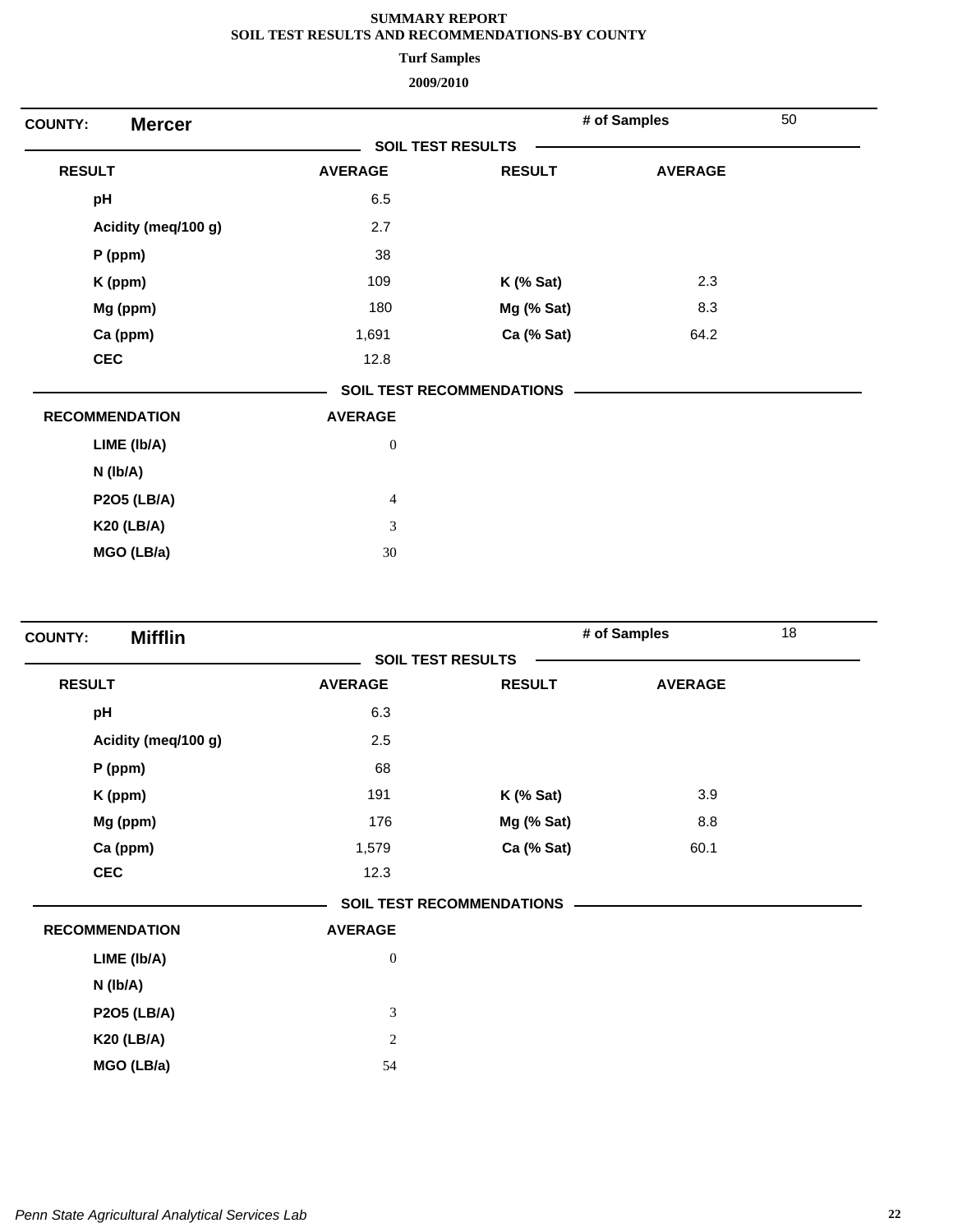**Turf Samples**

| <b>Monroe</b><br><b>COUNTY:</b> |                          |                                  | # of Samples   | 31 |
|---------------------------------|--------------------------|----------------------------------|----------------|----|
|                                 | <b>SOIL TEST RESULTS</b> |                                  |                |    |
| <b>RESULT</b>                   | <b>AVERAGE</b>           | <b>RESULT</b>                    | <b>AVERAGE</b> |    |
| pH                              | 6.6                      |                                  |                |    |
| Acidity (meq/100 g)             | 2.0                      |                                  |                |    |
| P (ppm)                         | 83                       |                                  |                |    |
| K (ppm)                         | 145                      | $K$ (% Sat)                      | 2.8            |    |
| Mg (ppm)                        | 171                      | Mg (% Sat)                       | 6.6            |    |
| Ca (ppm)                        | 1,768                    | Ca (% Sat)                       | 65.3           |    |
| <b>CEC</b>                      | 11.9                     |                                  |                |    |
|                                 |                          | <b>SOIL TEST RECOMMENDATIONS</b> |                |    |
| <b>RECOMMENDATION</b>           | <b>AVERAGE</b>           |                                  |                |    |
| LIME (Ib/A)                     | $\boldsymbol{0}$         |                                  |                |    |
| $N$ (lb/A)                      |                          |                                  |                |    |
| <b>P2O5 (LB/A)</b>              | $\sqrt{2}$               |                                  |                |    |
| <b>K20 (LB/A)</b>               | 3                        |                                  |                |    |
| MGO (LB/a)                      | 34                       |                                  |                |    |

| <b>Montgomery</b><br><b>COUNTY:</b> |                  |                                  | # of Samples   | 566 |
|-------------------------------------|------------------|----------------------------------|----------------|-----|
|                                     |                  | <b>SOIL TEST RESULTS</b>         |                |     |
| <b>RESULT</b>                       | <b>AVERAGE</b>   | <b>RESULT</b>                    | <b>AVERAGE</b> |     |
| pH                                  | 6.3              |                                  |                |     |
| Acidity (meq/100 g)                 | 2.7              |                                  |                |     |
| $P$ (ppm)                           | 93               |                                  |                |     |
| K (ppm)                             | 150              | $K$ (% Sat)                      | 2.9            |     |
| Mg (ppm)                            | 247              | Mg (% Sat)                       | 13.1           |     |
| Ca (ppm)                            | 1,451            | Ca (% Sat)                       | 56.3           |     |
| <b>CEC</b>                          | 12.2             |                                  |                |     |
|                                     |                  | <b>SOIL TEST RECOMMENDATIONS</b> |                |     |
| <b>RECOMMENDATION</b>               | <b>AVERAGE</b>   |                                  |                |     |
| LIME (Ib/A)                         | $\boldsymbol{0}$ |                                  |                |     |
| N (lb/A)                            |                  |                                  |                |     |
| <b>P2O5 (LB/A)</b>                  | 3                |                                  |                |     |
| <b>K20 (LB/A)</b>                   | $\sqrt{2}$       |                                  |                |     |
| MGO (LB/a)                          | 31               |                                  |                |     |
|                                     |                  |                                  |                |     |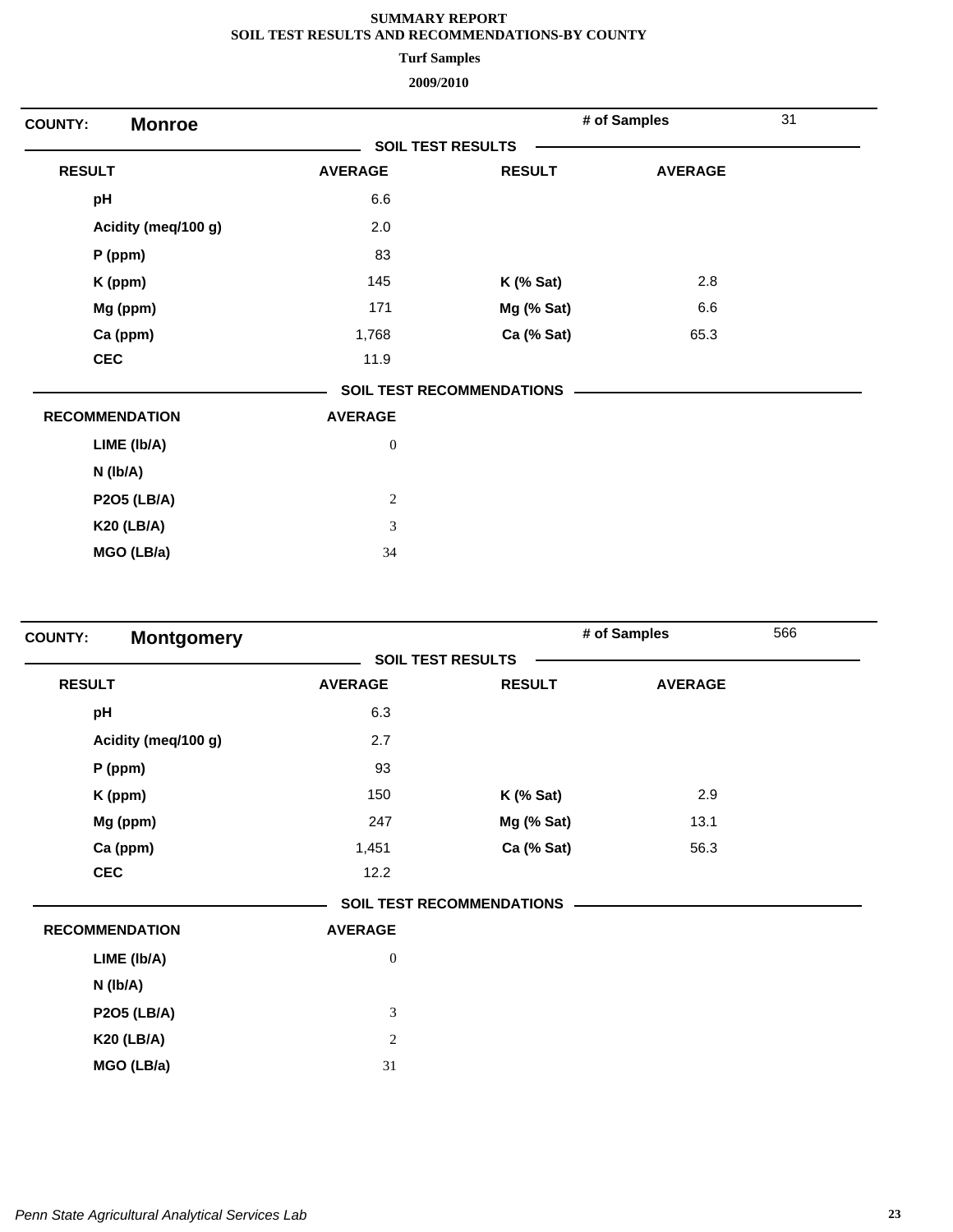**Turf Samples**

| <b>Montour</b><br><b>COUNTY:</b> |                  |                                  | # of Samples   | $\overline{c}$ |
|----------------------------------|------------------|----------------------------------|----------------|----------------|
|                                  |                  | <b>SOIL TEST RESULTS</b>         |                |                |
| <b>RESULT</b>                    | <b>AVERAGE</b>   | <b>RESULT</b>                    | <b>AVERAGE</b> |                |
| pH                               | 6.2              |                                  |                |                |
| Acidity (meq/100 g)              | 3.6              |                                  |                |                |
| $P$ (ppm)                        | 22               |                                  |                |                |
| K (ppm)                          | 132              | $K$ (% Sat)                      | 2.5            |                |
| Mg (ppm)                         | 137              | Mg (% Sat)                       | 10.9           |                |
| Ca (ppm)                         | 1,787            | Ca (% Sat)                       | 59.4           |                |
| <b>CEC</b>                       | 14.0             |                                  |                |                |
|                                  |                  | <b>SOIL TEST RECOMMENDATIONS</b> |                |                |
| <b>RECOMMENDATION</b>            | <b>AVERAGE</b>   |                                  |                |                |
| LIME (Ib/A)                      | $\boldsymbol{0}$ |                                  |                |                |
| $N$ ( $lb/A$ )                   |                  |                                  |                |                |
| <b>P2O5 (LB/A)</b>               | $\mathfrak{Z}$   |                                  |                |                |
| <b>K20 (LB/A)</b>                | $\overline{c}$   |                                  |                |                |
| MGO (LB/a)                       | $\boldsymbol{0}$ |                                  |                |                |

| Northampton<br><b>COUNTY:</b> |                  |                                  | # of Samples   | 111 |
|-------------------------------|------------------|----------------------------------|----------------|-----|
|                               |                  | <b>SOIL TEST RESULTS</b>         |                |     |
| <b>RESULT</b>                 | <b>AVERAGE</b>   | <b>RESULT</b>                    | <b>AVERAGE</b> |     |
| pH                            | 6.6              |                                  |                |     |
| Acidity (meq/100 g)           | 2.1              |                                  |                |     |
| $P$ (ppm)                     | 65               |                                  |                |     |
| K (ppm)                       | 152              | $K$ (% Sat)                      | 3.1            |     |
| Mg (ppm)                      | 193              | Mg (% Sat)                       | 5.6            |     |
| Ca (ppm)                      | 2,041            | Ca (% Sat)                       | 66.8           |     |
| <b>CEC</b>                    | 12.9             |                                  |                |     |
|                               |                  | <b>SOIL TEST RECOMMENDATIONS</b> |                |     |
| <b>RECOMMENDATION</b>         | <b>AVERAGE</b>   |                                  |                |     |
| LIME (Ib/A)                   | $\boldsymbol{0}$ |                                  |                |     |
| N (lb/A)                      |                  |                                  |                |     |
| <b>P2O5 (LB/A)</b>            | 3                |                                  |                |     |
| <b>K20 (LB/A)</b>             | $\sqrt{2}$       |                                  |                |     |
| MGO (LB/a)                    | 31               |                                  |                |     |
|                               |                  |                                  |                |     |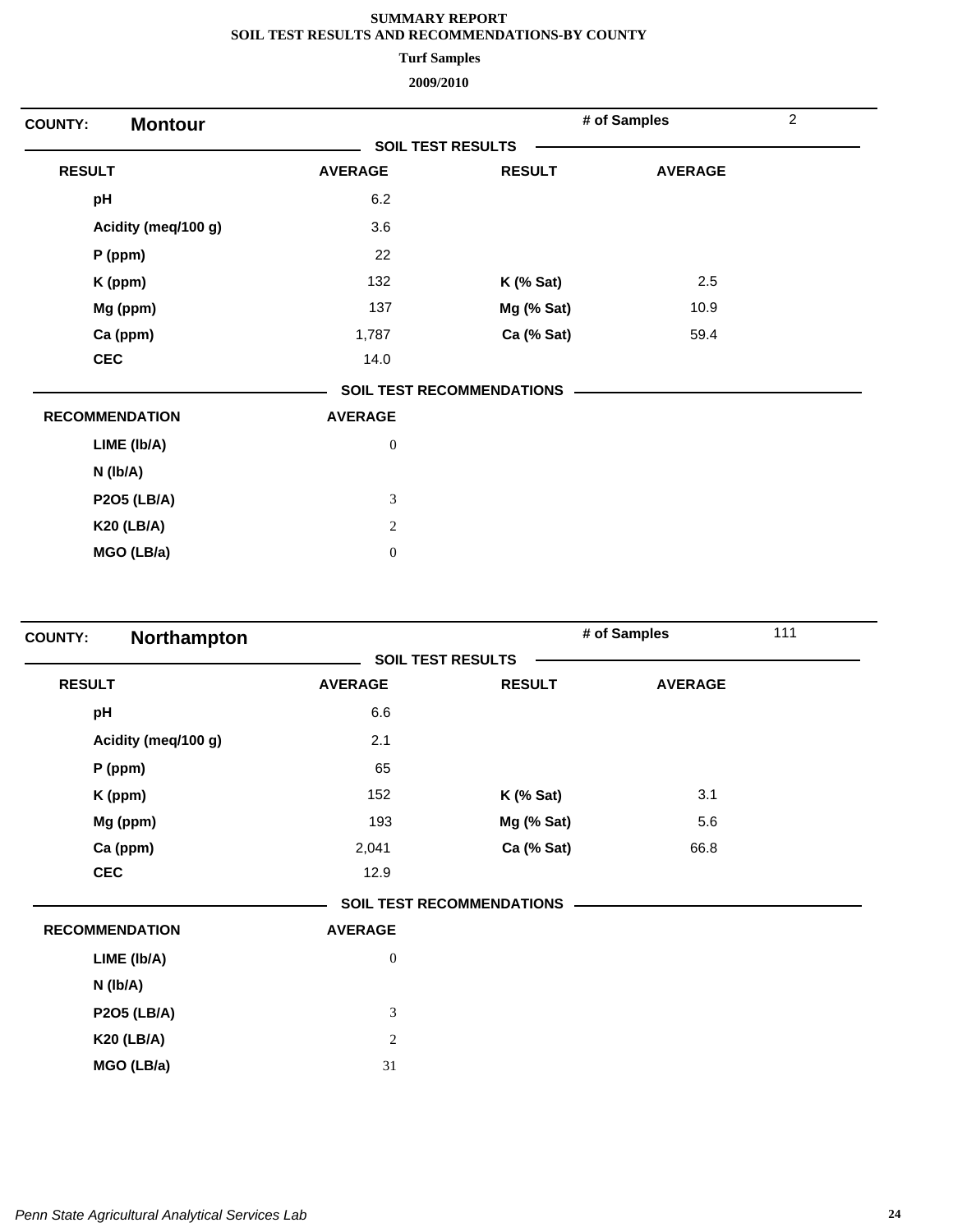**Turf Samples**

| <b>COUNTY:</b>        | Northumberland   |                                  | # of Samples   | 54 |  |
|-----------------------|------------------|----------------------------------|----------------|----|--|
|                       |                  | <b>SOIL TEST RESULTS</b>         |                |    |  |
| <b>RESULT</b>         | <b>AVERAGE</b>   | <b>RESULT</b>                    | <b>AVERAGE</b> |    |  |
| pH                    | 6.4              |                                  |                |    |  |
| Acidity (meq/100 g)   | 2.6              |                                  |                |    |  |
| $P$ (ppm)             | 128              |                                  |                |    |  |
| K (ppm)               | 203              | $K$ (% Sat)                      | $5.0\,$        |    |  |
| Mg (ppm)              | 155              | Mg (% Sat)                       | 5.5            |    |  |
| Ca (ppm)              | 1,546            | Ca (% Sat)                       | 62.4           |    |  |
| <b>CEC</b>            | 11.9             |                                  |                |    |  |
|                       |                  | <b>SOIL TEST RECOMMENDATIONS</b> |                |    |  |
| <b>RECOMMENDATION</b> | <b>AVERAGE</b>   |                                  |                |    |  |
| LIME (Ib/A)           | $\boldsymbol{0}$ |                                  |                |    |  |
| N (Ib/A)              |                  |                                  |                |    |  |
| <b>P2O5 (LB/A)</b>    | $\overline{4}$   |                                  |                |    |  |
| <b>K20 (LB/A)</b>     | $\overline{2}$   |                                  |                |    |  |
| MGO (LB/a)            | 109              |                                  |                |    |  |

| <b>Perry</b><br><b>COUNTY:</b> |                  |                                  | # of Samples   | 20 |
|--------------------------------|------------------|----------------------------------|----------------|----|
|                                |                  | <b>SOIL TEST RESULTS</b>         |                |    |
| <b>RESULT</b>                  | <b>AVERAGE</b>   | <b>RESULT</b>                    | <b>AVERAGE</b> |    |
| pH                             | 6.3              |                                  |                |    |
| Acidity (meq/100 g)            | 2.9              |                                  |                |    |
| $P$ (ppm)                      | 96               |                                  |                |    |
| K (ppm)                        | 144              | $K$ (% Sat)                      | 2.8            |    |
| Mg (ppm)                       | 177              | Mg (% Sat)                       | 3.3            |    |
| Ca (ppm)                       | 1,726            | Ca (% Sat)                       | 61.2           |    |
| <b>CEC</b>                     | 12.9             |                                  |                |    |
|                                |                  | <b>SOIL TEST RECOMMENDATIONS</b> |                |    |
| <b>RECOMMENDATION</b>          | <b>AVERAGE</b>   |                                  |                |    |
| LIME (Ib/A)                    | $\boldsymbol{0}$ |                                  |                |    |
| N (Ib/A)                       |                  |                                  |                |    |
| <b>P2O5 (LB/A)</b>             | $\overline{4}$   |                                  |                |    |
| <b>K20 (LB/A)</b>              | $\mathfrak{Z}$   |                                  |                |    |
| MGO (LB/a)                     | 68               |                                  |                |    |
|                                |                  |                                  |                |    |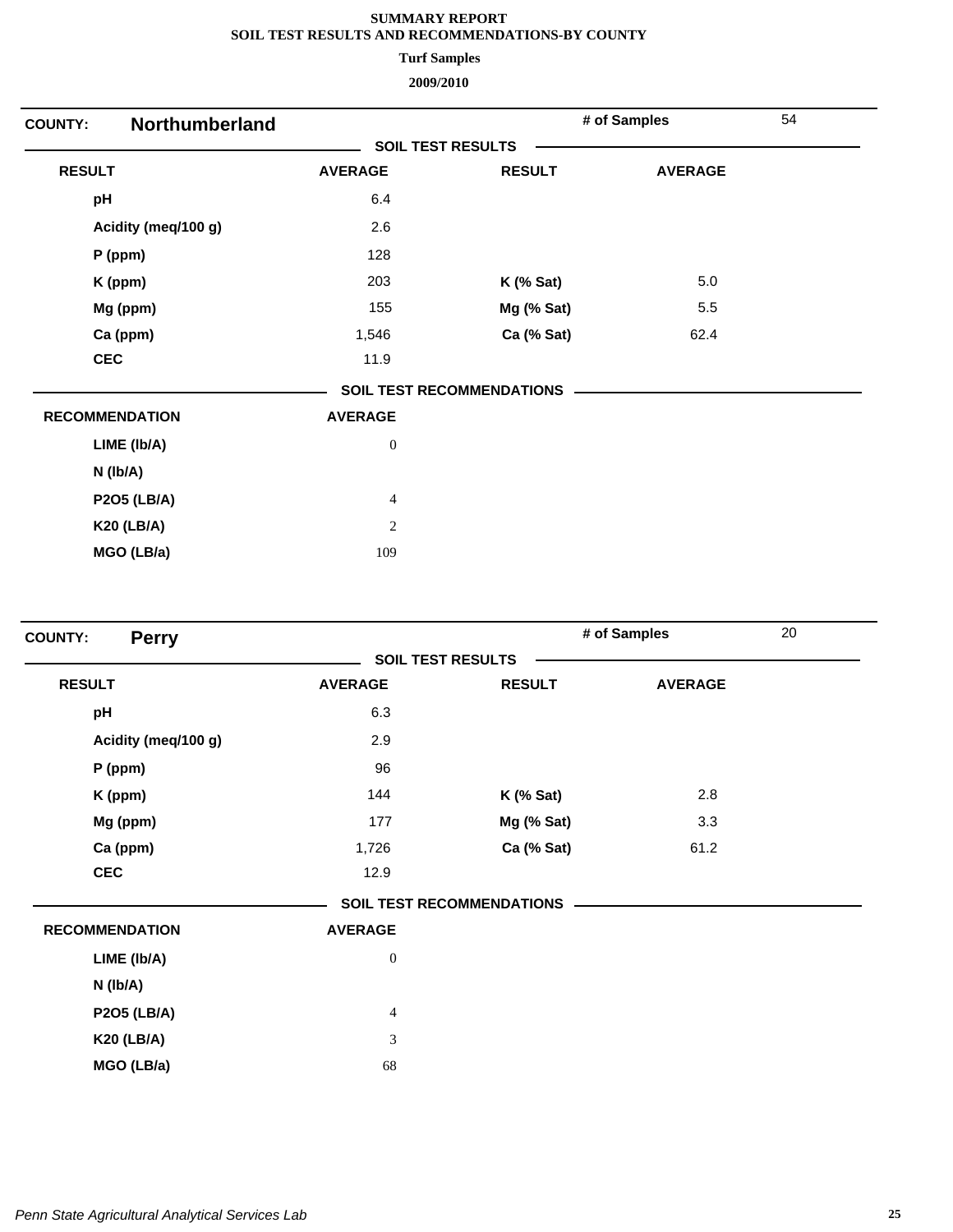**Turf Samples**

| Philadelphia<br><b>COUNTY:</b> |                  |                           | # of Samples   | 31 |
|--------------------------------|------------------|---------------------------|----------------|----|
|                                |                  | <b>SOIL TEST RESULTS</b>  |                |    |
| <b>RESULT</b>                  | <b>AVERAGE</b>   | <b>RESULT</b>             | <b>AVERAGE</b> |    |
| pH                             | 6.4              |                           |                |    |
| Acidity (meq/100 g)            | 3.2              |                           |                |    |
| P (ppm)                        | 203              |                           |                |    |
| K (ppm)                        | 146              | $K$ (% Sat)               | 2.4            |    |
| Mg (ppm)                       | 265              | Mg (% Sat)                | 11.9           |    |
| Ca (ppm)                       | 2,742            | Ca (% Sat)                | 62.9           |    |
| <b>CEC</b>                     | 16.1             |                           |                |    |
|                                |                  | SOIL TEST RECOMMENDATIONS |                |    |
| <b>RECOMMENDATION</b>          | <b>AVERAGE</b>   |                           |                |    |
| LIME (Ib/A)                    | $\boldsymbol{0}$ |                           |                |    |
| $N$ (lb/A)                     |                  |                           |                |    |
| <b>P2O5 (LB/A)</b>             | $\,8\,$          |                           |                |    |
| <b>K20 (LB/A)</b>              | $\sqrt{2}$       |                           |                |    |
| MGO (LB/a)                     | 44               |                           |                |    |

| <b>Pike</b><br><b>COUNTY:</b> |                  |                                  | # of Samples   | 8 |
|-------------------------------|------------------|----------------------------------|----------------|---|
|                               |                  | <b>SOIL TEST RESULTS</b>         |                |   |
| <b>RESULT</b>                 | <b>AVERAGE</b>   | <b>RESULT</b>                    | <b>AVERAGE</b> |   |
| pH                            | 6.4              |                                  |                |   |
| Acidity (meq/100 g)           | 3.7              |                                  |                |   |
| $P$ (ppm)                     | 196              |                                  |                |   |
| K (ppm)                       | 110              | $K$ (% Sat)                      | 2.4            |   |
| Mg (ppm)                      | 161              | Mg (% Sat)                       | 8.3            |   |
| Ca (ppm)                      | 1,626            | Ca (% Sat)                       | 56.5           |   |
| <b>CEC</b>                    | 12.5             |                                  |                |   |
|                               |                  | <b>SOIL TEST RECOMMENDATIONS</b> |                |   |
| <b>RECOMMENDATION</b>         | <b>AVERAGE</b>   |                                  |                |   |
| LIME (Ib/A)                   | $\boldsymbol{0}$ |                                  |                |   |
| $N$ ( $lb/A$ )                |                  |                                  |                |   |
| <b>P2O5 (LB/A)</b>            |                  |                                  |                |   |
| <b>K20 (LB/A)</b>             | $\mathbf{2}$     |                                  |                |   |
| MGO (LB/a)                    | 33               |                                  |                |   |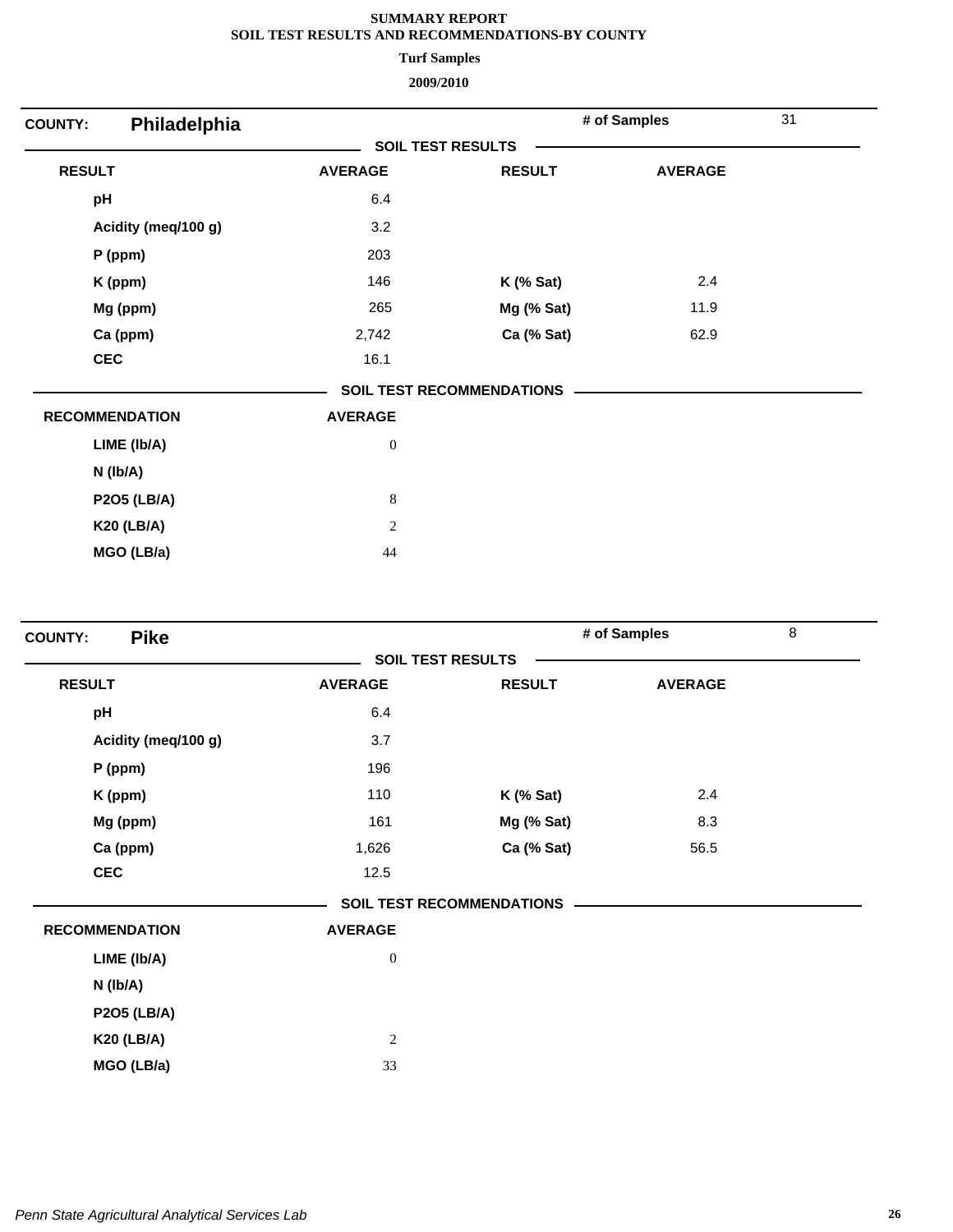**Turf Samples**

| <b>Potter</b><br><b>COUNTY:</b> |                  |                                  | # of Samples   | 3 |
|---------------------------------|------------------|----------------------------------|----------------|---|
|                                 |                  | <b>SOIL TEST RESULTS</b>         |                |   |
| <b>RESULT</b>                   | <b>AVERAGE</b>   | <b>RESULT</b>                    | <b>AVERAGE</b> |   |
| pH                              | 6.0              |                                  |                |   |
| Acidity (meq/100 g)             | 4.5              |                                  |                |   |
| $P$ (ppm)                       | 26               |                                  |                |   |
| K (ppm)                         | 88               | $K$ (% Sat)                      | 2.1            |   |
| Mg (ppm)                        | 134              | Mg (% Sat)                       | 5.8            |   |
| Ca (ppm)                        | 1,172            | Ca (% Sat)                       | 48.6           |   |
| <b>CEC</b>                      | 11.7             |                                  |                |   |
|                                 |                  | <b>SOIL TEST RECOMMENDATIONS</b> |                |   |
| <b>RECOMMENDATION</b>           | <b>AVERAGE</b>   |                                  |                |   |
| LIME (Ib/A)                     | $\boldsymbol{0}$ |                                  |                |   |
| $N$ ( $lb/A$ )                  |                  |                                  |                |   |
| <b>P2O5 (LB/A)</b>              | $\overline{4}$   |                                  |                |   |
| <b>K20 (LB/A)</b>               | 3                |                                  |                |   |
| MGO (LB/a)                      | 37               |                                  |                |   |

| <b>SCHUYKILL</b><br><b>COUNTY:</b> |                  |                                  | # of Samples   | $\overline{2}$ |
|------------------------------------|------------------|----------------------------------|----------------|----------------|
|                                    |                  | <b>SOIL TEST RESULTS</b>         |                |                |
| <b>RESULT</b>                      | <b>AVERAGE</b>   | <b>RESULT</b>                    | <b>AVERAGE</b> |                |
| pH                                 | 5.2              |                                  |                |                |
| Acidity (meq/100 g)                | 5.7              |                                  |                |                |
| $P$ (ppm)                          | $\overline{7}$   |                                  |                |                |
| K (ppm)                            | 77               | $K$ (% Sat)                      | 2.6            |                |
| Mg (ppm)                           | 44               | Mg (% Sat)                       | 6.7            |                |
| Ca (ppm)                           | 309              | Ca (% Sat)                       | 22.8           |                |
| <b>CEC</b>                         | 7.8              |                                  |                |                |
|                                    |                  | <b>SOIL TEST RECOMMENDATIONS</b> |                |                |
| <b>RECOMMENDATION</b>              | <b>AVERAGE</b>   |                                  |                |                |
| LIME (Ib/A)                        | $\boldsymbol{0}$ |                                  |                |                |
| N (lb/A)                           |                  |                                  |                |                |
| <b>P2O5 (LB/A)</b>                 | $\overline{4}$   |                                  |                |                |
| <b>K20 (LB/A)</b>                  | 3                |                                  |                |                |
| MGO (LB/a)                         | 155              |                                  |                |                |
|                                    |                  |                                  |                |                |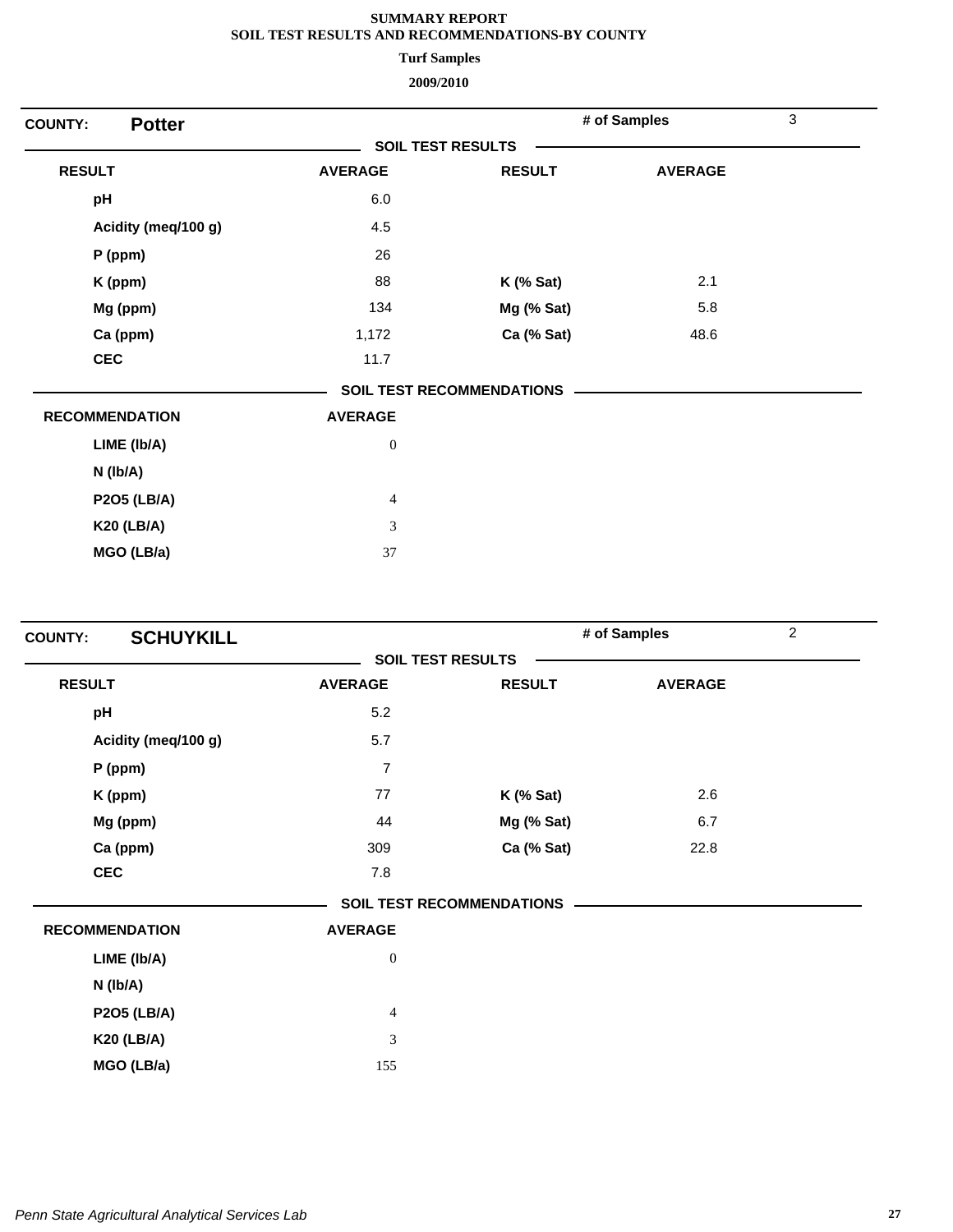**Turf Samples**

| <b>Schuylkill</b><br><b>COUNTY:</b> |                             |                                  | # of Samples   | 30 |
|-------------------------------------|-----------------------------|----------------------------------|----------------|----|
|                                     |                             | <b>SOIL TEST RESULTS</b>         |                |    |
| <b>RESULT</b>                       | <b>AVERAGE</b>              | <b>RESULT</b>                    | <b>AVERAGE</b> |    |
| pH                                  | 6.0                         |                                  |                |    |
| Acidity (meq/100 g)                 | 5.7                         |                                  |                |    |
| P (ppm)                             | 95                          |                                  |                |    |
| K (ppm)                             | 154                         | $K$ (% Sat)                      | 2.6            |    |
| Mg (ppm)                            | 185                         | Mg (% Sat)                       | 3.3            |    |
| Ca (ppm)                            | 1,517                       | Ca (% Sat)                       | 48.1           |    |
| <b>CEC</b>                          | 13.8                        |                                  |                |    |
|                                     |                             | <b>SOIL TEST RECOMMENDATIONS</b> |                |    |
| <b>RECOMMENDATION</b>               | <b>AVERAGE</b>              |                                  |                |    |
| LIME (Ib/A)                         | $\boldsymbol{0}$            |                                  |                |    |
| $N$ (lb/A)                          |                             |                                  |                |    |
| <b>P2O5 (LB/A)</b>                  | $\sqrt{5}$                  |                                  |                |    |
| <b>K20 (LB/A)</b>                   | $\ensuremath{\mathfrak{Z}}$ |                                  |                |    |
| MGO (LB/a)                          | 71                          |                                  |                |    |
|                                     |                             |                                  |                |    |

| Snyder<br><b>COUNTY:</b> |                  |                                  | # of Samples   | 18 |
|--------------------------|------------------|----------------------------------|----------------|----|
|                          |                  | <b>SOIL TEST RESULTS</b>         |                |    |
| <b>RESULT</b>            | <b>AVERAGE</b>   | <b>RESULT</b>                    | <b>AVERAGE</b> |    |
| pH                       | 6.6              |                                  |                |    |
| Acidity (meq/100 g)      | 1.7              |                                  |                |    |
| P (ppm)                  | 46               |                                  |                |    |
| K (ppm)                  | 130              | $K$ (% Sat)                      | 2.8            |    |
| Mg (ppm)                 | 135              | Mg (% Sat)                       | 5.8            |    |
| Ca (ppm)                 | 1,838            | Ca (% Sat)                       | 73.0           |    |
| <b>CEC</b>               | 12.3             |                                  |                |    |
|                          |                  | <b>SOIL TEST RECOMMENDATIONS</b> |                |    |
| <b>RECOMMENDATION</b>    | <b>AVERAGE</b>   |                                  |                |    |
| LIME (Ib/A)              | $\boldsymbol{0}$ |                                  |                |    |
| $N$ ( $lb/A$ )           |                  |                                  |                |    |
| <b>P2O5 (LB/A)</b>       | $\overline{4}$   |                                  |                |    |
| <b>K20 (LB/A)</b>        | $\overline{c}$   |                                  |                |    |
| MGO (LB/a)               | 29               |                                  |                |    |
|                          |                  |                                  |                |    |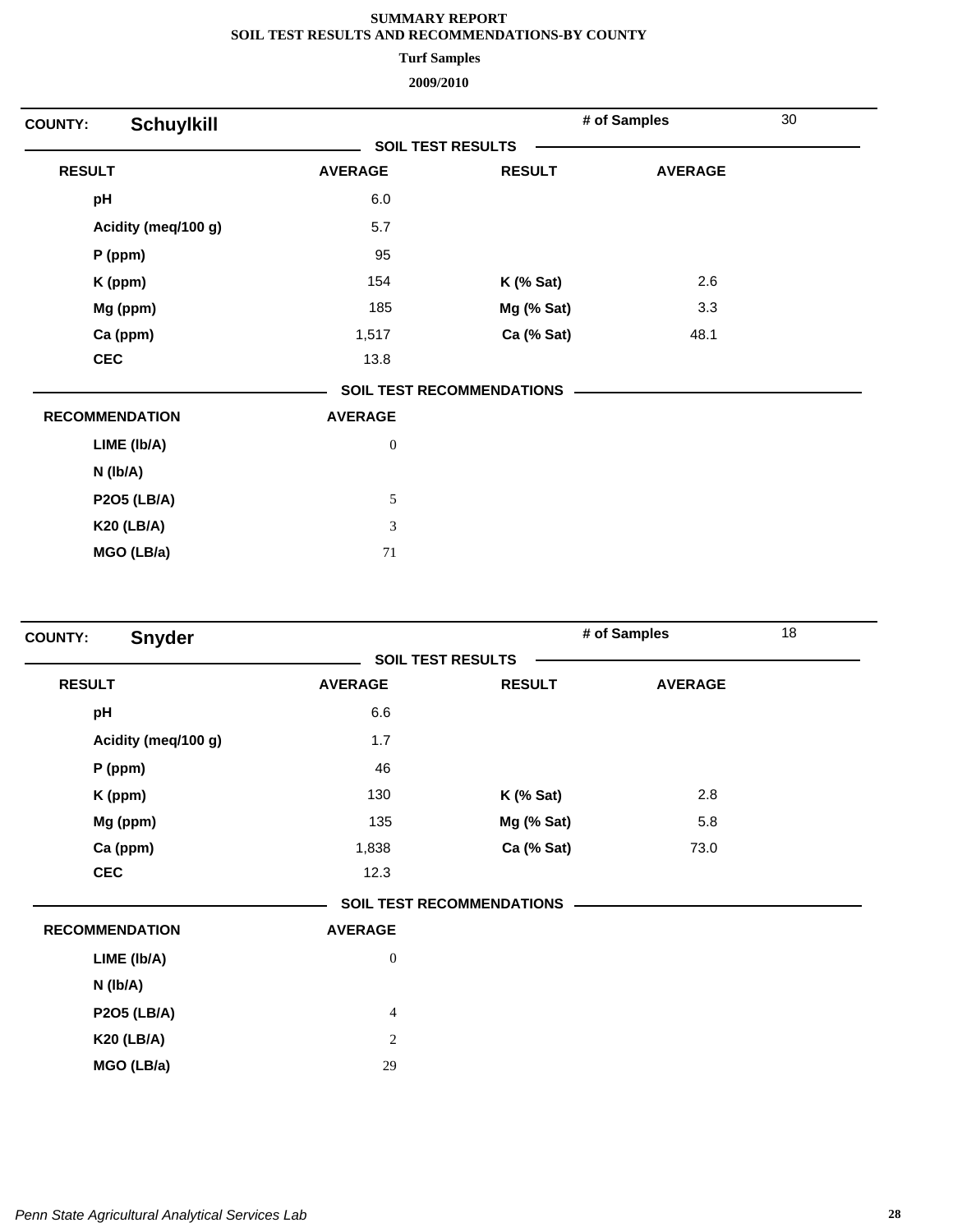**Turf Samples**

| <b>Somerset</b><br><b>COUNTY:</b> |                  |                                  | # of Samples   | 43 |
|-----------------------------------|------------------|----------------------------------|----------------|----|
|                                   |                  | <b>SOIL TEST RESULTS</b>         |                |    |
| <b>RESULT</b>                     | <b>AVERAGE</b>   | <b>RESULT</b>                    | <b>AVERAGE</b> |    |
| pH                                | 6.3              |                                  |                |    |
| Acidity (meq/100 g)               | 3.7              |                                  |                |    |
| $P$ (ppm)                         | 51               |                                  |                |    |
| K (ppm)                           | 143              | $K$ (% Sat)                      | 2.5            |    |
| Mg (ppm)                          | 221              | Mg (% Sat)                       | 5.5            |    |
| Ca (ppm)                          | 2,205            | Ca (% Sat)                       | 59.6           |    |
| <b>CEC</b>                        | 15.2             |                                  |                |    |
|                                   |                  | <b>SOIL TEST RECOMMENDATIONS</b> |                |    |
| <b>RECOMMENDATION</b>             | <b>AVERAGE</b>   |                                  |                |    |
| LIME (Ib/A)                       | $\boldsymbol{0}$ |                                  |                |    |
| $N$ ( $lb/A$ )                    |                  |                                  |                |    |
| <b>P2O5 (LB/A)</b>                | $\mathfrak{Z}$   |                                  |                |    |
| <b>K20 (LB/A)</b>                 | $\mathbf{2}$     |                                  |                |    |
| MGO (LB/a)                        | 45               |                                  |                |    |

| <b>Sullivan</b><br><b>COUNTY:</b> |                             |                                  | # of Samples   | $\overline{2}$ |
|-----------------------------------|-----------------------------|----------------------------------|----------------|----------------|
|                                   |                             | <b>SOIL TEST RESULTS</b>         |                |                |
| <b>RESULT</b>                     | <b>AVERAGE</b>              | <b>RESULT</b>                    | <b>AVERAGE</b> |                |
| pH                                | 6.8                         |                                  |                |                |
| Acidity (meq/100 g)               | 1.0                         |                                  |                |                |
| P (ppm)                           | 44                          |                                  |                |                |
| K (ppm)                           | 80                          | $K$ (% Sat)                      | 2.0            |                |
| Mg (ppm)                          | 83                          | Mg (% Sat)                       | 7.4            |                |
| Ca (ppm)                          | 1,709                       | Ca (% Sat)                       | 82.3           |                |
| <b>CEC</b>                        | 10.4                        |                                  |                |                |
|                                   |                             | <b>SOIL TEST RECOMMENDATIONS</b> |                |                |
| <b>RECOMMENDATION</b>             | <b>AVERAGE</b>              |                                  |                |                |
| LIME (Ib/A)                       | $\boldsymbol{0}$            |                                  |                |                |
| N (Ib/A)                          |                             |                                  |                |                |
| <b>P2O5 (LB/A)</b>                | $\ensuremath{\mathfrak{Z}}$ |                                  |                |                |
| <b>K20 (LB/A)</b>                 | $\mathfrak{Z}$              |                                  |                |                |
| MGO (LB/a)                        | 80                          |                                  |                |                |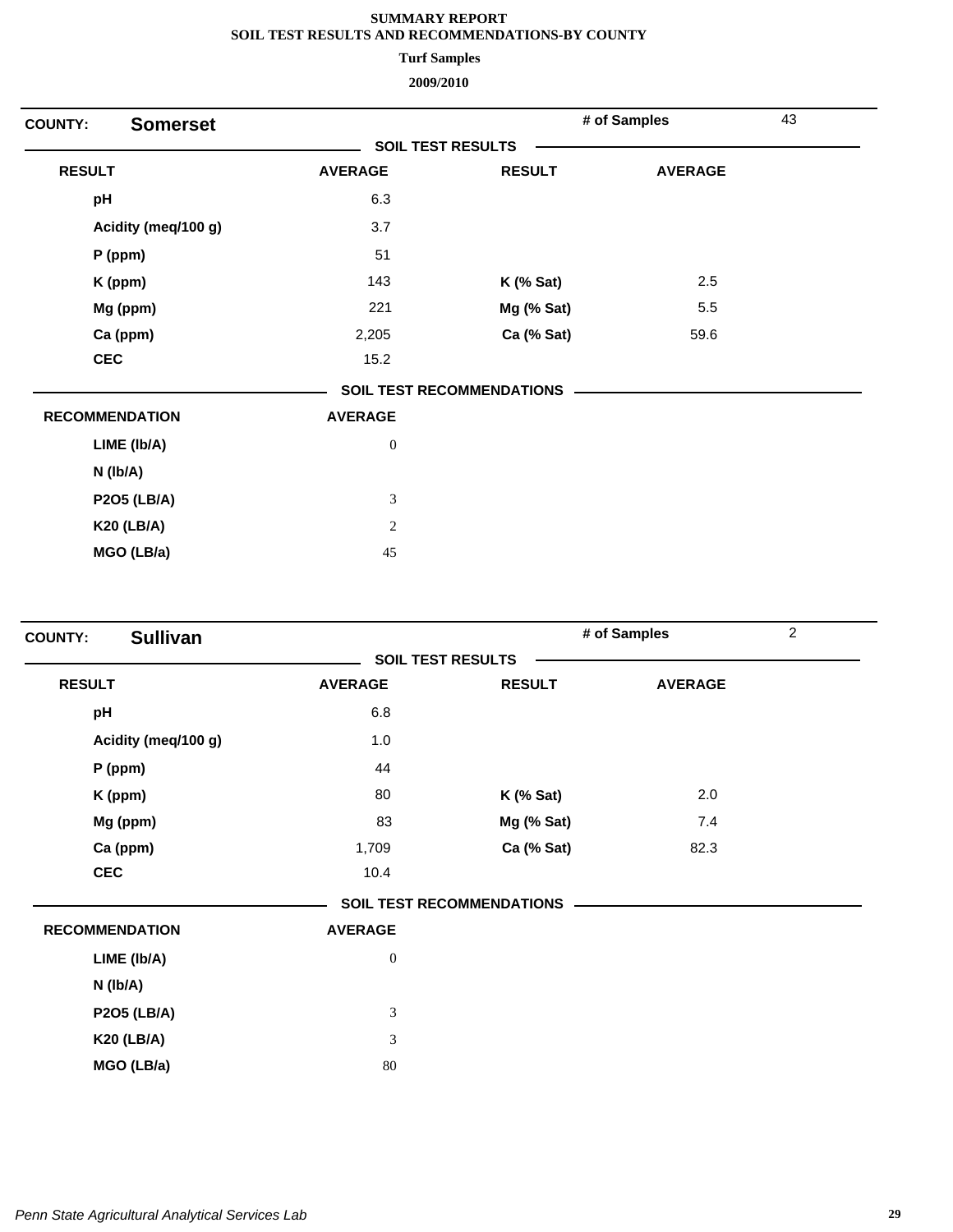**Turf Samples**

| Susquehanna<br><b>COUNTY:</b> |                  |                           | # of Samples   | 20 |
|-------------------------------|------------------|---------------------------|----------------|----|
|                               |                  | <b>SOIL TEST RESULTS</b>  |                |    |
| <b>RESULT</b>                 | <b>AVERAGE</b>   | <b>RESULT</b>             | <b>AVERAGE</b> |    |
| pH                            | 6.5              |                           |                |    |
| Acidity (meq/100 g)           | 2.5              |                           |                |    |
| $P$ (ppm)                     | 46               |                           |                |    |
| K (ppm)                       | 90               | <b>K</b> (% Sat)          | 2.0            |    |
| Mg (ppm)                      | 163              | Mg (% Sat)                | 11.4           |    |
| Ca (ppm)                      | 1,475            | Ca (% Sat)                | 63.6           |    |
| <b>CEC</b>                    | 11.3             |                           |                |    |
|                               |                  | SOIL TEST RECOMMENDATIONS |                |    |
| <b>RECOMMENDATION</b>         | <b>AVERAGE</b>   |                           |                |    |
| LIME (Ib/A)                   | $\boldsymbol{0}$ |                           |                |    |
| $N$ ( $lb/A$ )                |                  |                           |                |    |
| <b>P2O5 (LB/A)</b>            | $\mathfrak{Z}$   |                           |                |    |
| <b>K20 (LB/A)</b>             | 3                |                           |                |    |
| MGO (LB/a)                    | 17               |                           |                |    |

| <b>Tioga</b><br><b>COUNTY:</b> |                  |                                  | # of Samples   | 16 |
|--------------------------------|------------------|----------------------------------|----------------|----|
|                                |                  | <b>SOIL TEST RESULTS</b>         |                |    |
| <b>RESULT</b>                  | <b>AVERAGE</b>   | <b>RESULT</b>                    | <b>AVERAGE</b> |    |
| pH                             | 6.6              |                                  |                |    |
| Acidity (meq/100 g)            | 1.9              |                                  |                |    |
| $P$ (ppm)                      | 74               |                                  |                |    |
| K (ppm)                        | 190              | $K$ (% Sat)                      | 3.5            |    |
| Mg (ppm)                       | 208              | Mg (% Sat)                       | 12.8           |    |
| Ca (ppm)                       | 2,217            | Ca (% Sat)                       | 69.0           |    |
| <b>CEC</b>                     | 13.8             |                                  |                |    |
|                                |                  | <b>SOIL TEST RECOMMENDATIONS</b> |                |    |
| <b>RECOMMENDATION</b>          | <b>AVERAGE</b>   |                                  |                |    |
| LIME (Ib/A)                    | $\boldsymbol{0}$ |                                  |                |    |
| N (lb/A)                       |                  |                                  |                |    |
| <b>P2O5 (LB/A)</b>             | $\overline{4}$   |                                  |                |    |
| <b>K20 (LB/A)</b>              | $\sqrt{2}$       |                                  |                |    |
| MGO (LB/a)                     | 51               |                                  |                |    |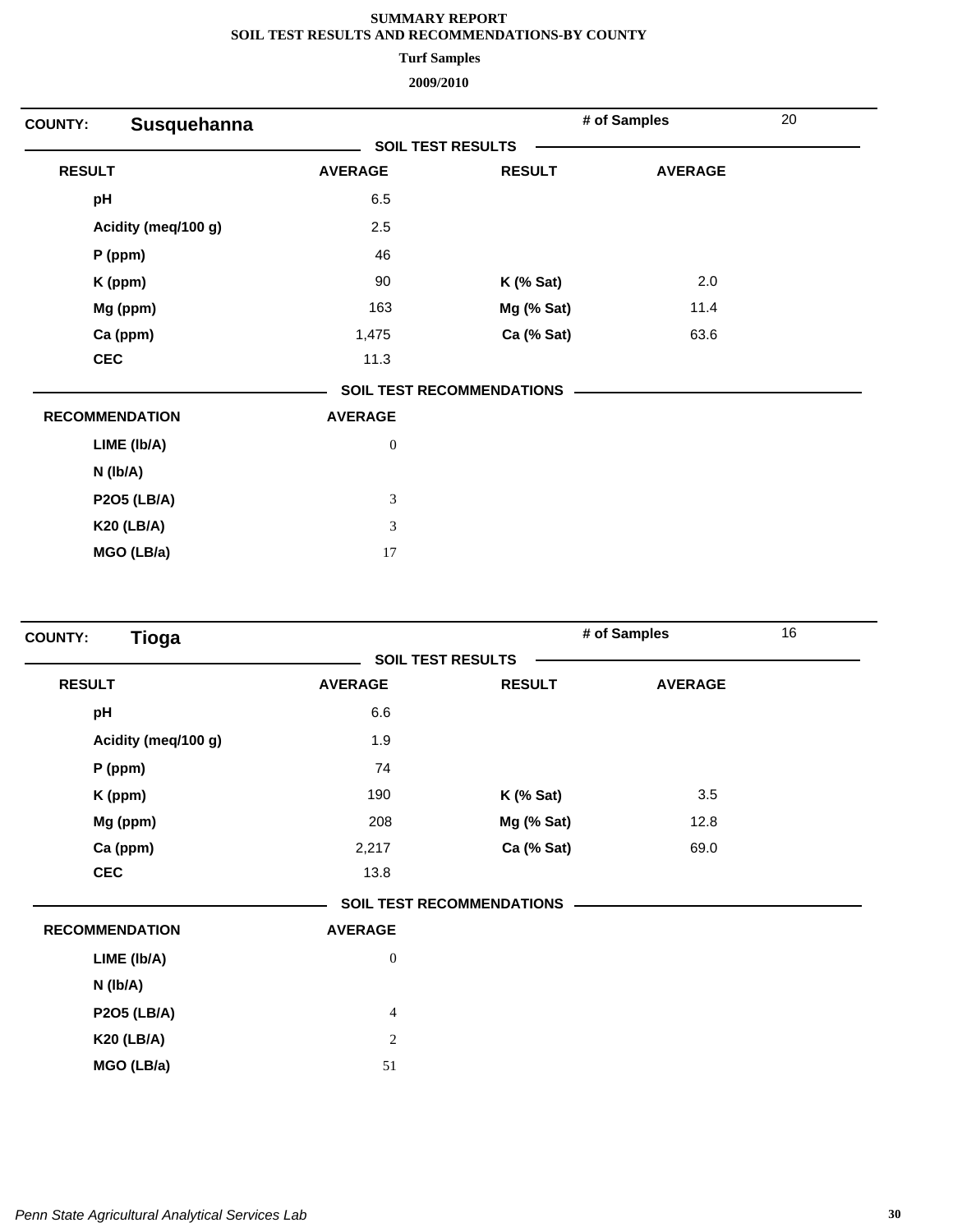**Turf Samples**

| <b>Union</b><br><b>COUNTY:</b> |                          |                                  | # of Samples   | 46 |
|--------------------------------|--------------------------|----------------------------------|----------------|----|
|                                | <b>SOIL TEST RESULTS</b> |                                  |                |    |
| <b>RESULT</b>                  | <b>AVERAGE</b>           | <b>RESULT</b>                    | <b>AVERAGE</b> |    |
| pH                             | 6.4                      |                                  |                |    |
| Acidity (meq/100 g)            | 2.4                      |                                  |                |    |
| $P$ (ppm)                      | 41                       |                                  |                |    |
| K (ppm)                        | 119                      | $K$ (% Sat)                      | 2.5            |    |
| Mg (ppm)                       | 142                      | Mg (% Sat)                       | 6.9            |    |
| Ca (ppm)                       | 1,730                    | Ca (% Sat)                       | 66.8           |    |
| <b>CEC</b>                     | 12.3                     |                                  |                |    |
|                                |                          | <b>SOIL TEST RECOMMENDATIONS</b> |                |    |
| <b>RECOMMENDATION</b>          | <b>AVERAGE</b>           |                                  |                |    |
| LIME (Ib/A)                    | $\boldsymbol{0}$         |                                  |                |    |
| N (Ib/A)                       |                          |                                  |                |    |
| <b>P2O5 (LB/A)</b>             | $\mathfrak{Z}$           |                                  |                |    |
| <b>K20 (LB/A)</b>              | $\overline{c}$           |                                  |                |    |
| MGO (LB/a)                     | 70                       |                                  |                |    |

| Venango<br><b>COUNTY:</b> |                  |                                  | # of Samples   | 17 |
|---------------------------|------------------|----------------------------------|----------------|----|
|                           |                  | <b>SOIL TEST RESULTS</b>         |                |    |
| <b>RESULT</b>             | <b>AVERAGE</b>   | <b>RESULT</b>                    | <b>AVERAGE</b> |    |
| pH                        | 6.0              |                                  |                |    |
| Acidity (meq/100 g)       | 4.6              |                                  |                |    |
| $P$ (ppm)                 | 74               |                                  |                |    |
| K (ppm)                   | 115              | $K$ (% Sat)                      | 2.5            |    |
| Mg (ppm)                  | 155              | Mg (% Sat)                       | 6.8            |    |
| Ca (ppm)                  | 2,520            | Ca (% Sat)                       | 46.6           |    |
| <b>CEC</b>                | 11.9             |                                  |                |    |
|                           |                  | <b>SOIL TEST RECOMMENDATIONS</b> |                |    |
| <b>RECOMMENDATION</b>     | <b>AVERAGE</b>   |                                  |                |    |
| LIME (Ib/A)               | $\boldsymbol{0}$ |                                  |                |    |
| N (lb/A)                  |                  |                                  |                |    |
| <b>P2O5 (LB/A)</b>        | 5                |                                  |                |    |
| <b>K20 (LB/A)</b>         | $\mathfrak{Z}$   |                                  |                |    |
| MGO (LB/a)                | 64               |                                  |                |    |
|                           |                  |                                  |                |    |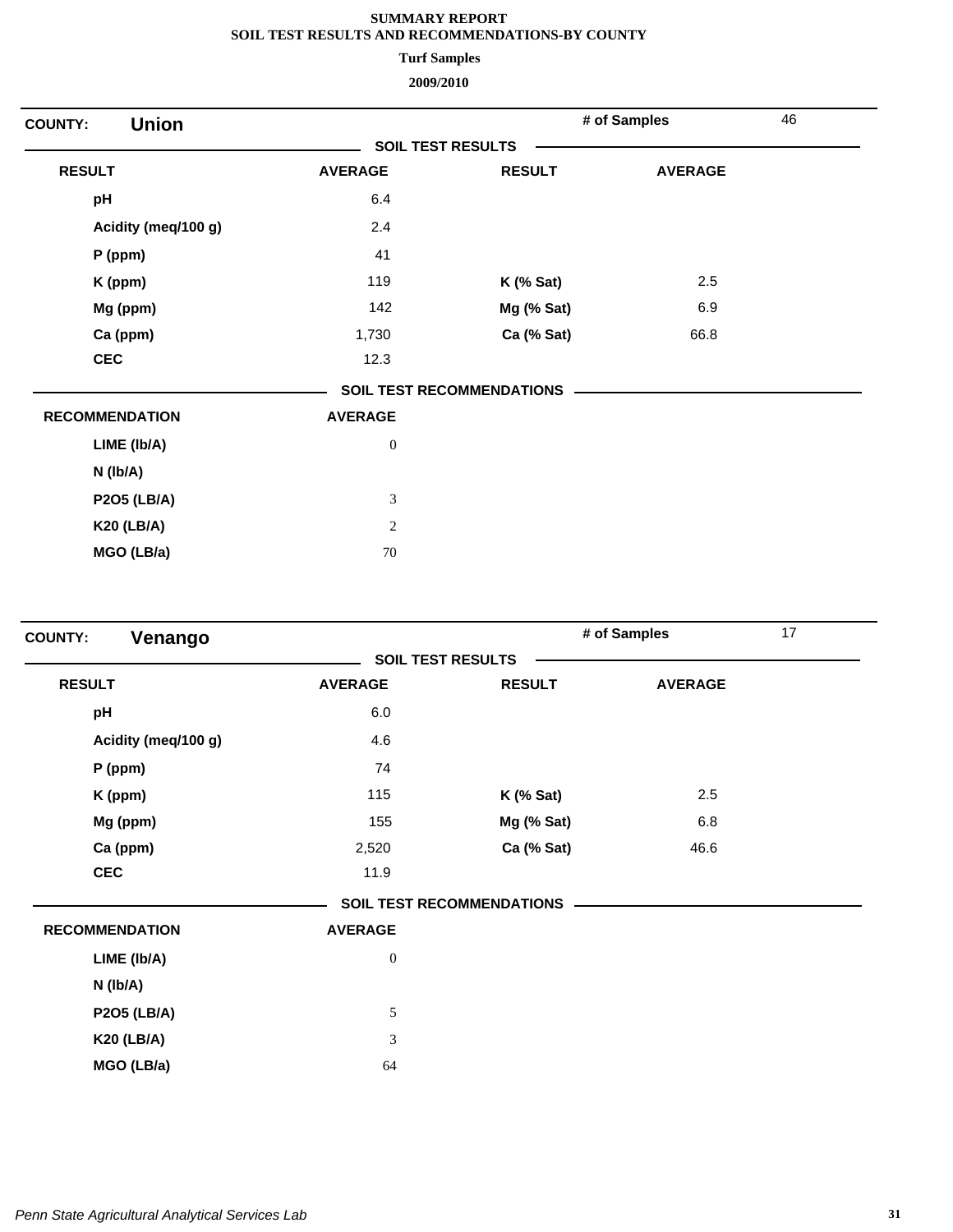**Turf Samples**

| <b>Warren</b><br><b>COUNTY:</b> |                          |                                  | # of Samples   | $\overline{7}$ |
|---------------------------------|--------------------------|----------------------------------|----------------|----------------|
|                                 | <b>SOIL TEST RESULTS</b> |                                  |                |                |
| <b>RESULT</b>                   | <b>AVERAGE</b>           | <b>RESULT</b>                    | <b>AVERAGE</b> |                |
| pH                              | 5.9                      |                                  |                |                |
| Acidity (meq/100 g)             | 4.9                      |                                  |                |                |
| P (ppm)                         | 70                       |                                  |                |                |
| K (ppm)                         | 102                      | $K$ (% Sat)                      | 1.9            |                |
| Mg (ppm)                        | 203                      | Mg (% Sat)                       | 6.3            |                |
| Ca (ppm)                        | 1,387                    | Ca (% Sat)                       | 48.8           |                |
| <b>CEC</b>                      | 13.8                     |                                  |                |                |
|                                 |                          | <b>SOIL TEST RECOMMENDATIONS</b> |                |                |
| <b>RECOMMENDATION</b>           | <b>AVERAGE</b>           |                                  |                |                |
| LIME (Ib/A)                     | $\boldsymbol{0}$         |                                  |                |                |
| $N$ ( $lb/A$ )                  |                          |                                  |                |                |
| <b>P2O5 (LB/A)</b>              | $\,8\,$                  |                                  |                |                |
| <b>K20 (LB/A)</b>               | 3                        |                                  |                |                |
| MGO (LB/a)                      | $22\,$                   |                                  |                |                |

| Washington<br><b>COUNTY:</b> |                          |                           | # of Samples   | 82 |
|------------------------------|--------------------------|---------------------------|----------------|----|
|                              | <b>SOIL TEST RESULTS</b> |                           |                |    |
| <b>RESULT</b>                | <b>AVERAGE</b>           | <b>RESULT</b>             | <b>AVERAGE</b> |    |
| pH                           | 6.5                      |                           |                |    |
| Acidity (meq/100 g)          | 2.9                      |                           |                |    |
| $P$ (ppm)                    | 69                       |                           |                |    |
| K (ppm)                      | 186                      | $K$ (% Sat)               | 2.8            |    |
| Mg (ppm)                     | 268                      | Mg (% Sat)                | 2.8            |    |
| Ca (ppm)                     | 2,777                    | Ca (% Sat)                | 66.5           |    |
| <b>CEC</b>                   | 17.3                     |                           |                |    |
|                              |                          | SOIL TEST RECOMMENDATIONS |                |    |
| <b>RECOMMENDATION</b>        | <b>AVERAGE</b>           |                           |                |    |
| LIME (Ib/A)                  | $\boldsymbol{0}$         |                           |                |    |
| N (lb/A)                     |                          |                           |                |    |
| <b>P2O5 (LB/A)</b>           | $\overline{4}$           |                           |                |    |
| <b>K20 (LB/A)</b>            | $\overline{c}$           |                           |                |    |
| MGO (LB/a)                   | 25                       |                           |                |    |
|                              |                          |                           |                |    |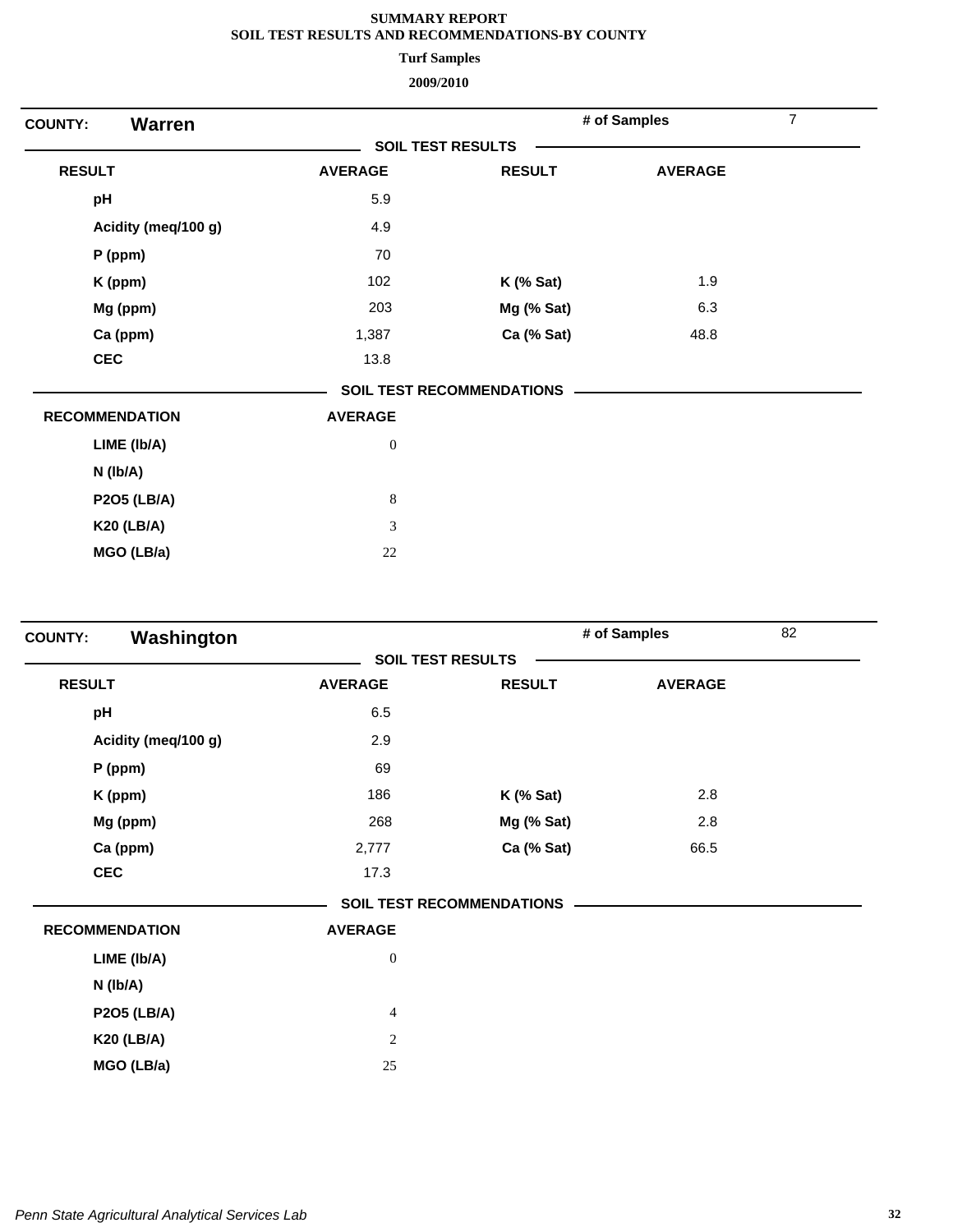**Turf Samples**

| Wayne<br><b>COUNTY:</b> |                          |                                  | # of Samples   | 10 |
|-------------------------|--------------------------|----------------------------------|----------------|----|
|                         | <b>SOIL TEST RESULTS</b> |                                  |                |    |
| <b>RESULT</b>           | <b>AVERAGE</b>           | <b>RESULT</b>                    | <b>AVERAGE</b> |    |
| pH                      | 6.2                      |                                  |                |    |
| Acidity (meq/100 g)     | 3.4                      |                                  |                |    |
| $P$ (ppm)               | 84                       |                                  |                |    |
| K (ppm)                 | 89                       | <b>K</b> (% Sat)                 | 2.6            |    |
| Mg (ppm)                | 100                      | Mg (% Sat)                       | 7.5            |    |
| Ca (ppm)                | 1,029                    | Ca (% Sat)                       | 52.1           |    |
| <b>CEC</b>              | 9.2                      |                                  |                |    |
|                         |                          | <b>SOIL TEST RECOMMENDATIONS</b> |                |    |
| <b>RECOMMENDATION</b>   | <b>AVERAGE</b>           |                                  |                |    |
| LIME (Ib/A)             | $\boldsymbol{0}$         |                                  |                |    |
| $N$ ( $lb/A$ )          |                          |                                  |                |    |
| <b>P2O5 (LB/A)</b>      | 5                        |                                  |                |    |
| <b>K20 (LB/A)</b>       | 3                        |                                  |                |    |
| MGO (LB/a)              | $72\,$                   |                                  |                |    |

| Westmoreland<br><b>COUNTY:</b> |                  |                                  | # of Samples   | 189 |
|--------------------------------|------------------|----------------------------------|----------------|-----|
|                                |                  | <b>SOIL TEST RESULTS</b>         |                |     |
| <b>RESULT</b>                  | <b>AVERAGE</b>   | <b>RESULT</b>                    | <b>AVERAGE</b> |     |
| pH                             | 6.5              |                                  |                |     |
| Acidity (meq/100 g)            | 2.6              |                                  |                |     |
| $P$ (ppm)                      | 61               |                                  |                |     |
| K (ppm)                        | 153              | $K$ (% Sat)                      | 2.5            |     |
| Mg (ppm)                       | 257              | Mg (% Sat)                       | 7.8            |     |
| Ca (ppm)                       | 2,184            | Ca (% Sat)                       | 65.4           |     |
| <b>CEC</b>                     | 15.4             |                                  |                |     |
|                                |                  | <b>SOIL TEST RECOMMENDATIONS</b> |                |     |
| <b>RECOMMENDATION</b>          | <b>AVERAGE</b>   |                                  |                |     |
| LIME (Ib/A)                    | $\boldsymbol{0}$ |                                  |                |     |
| N (lb/A)                       |                  |                                  |                |     |
| <b>P2O5 (LB/A)</b>             | $\overline{4}$   |                                  |                |     |
| <b>K20 (LB/A)</b>              | $\mathbf{2}$     |                                  |                |     |
| MGO (LB/a)                     | 26               |                                  |                |     |
|                                |                  |                                  |                |     |